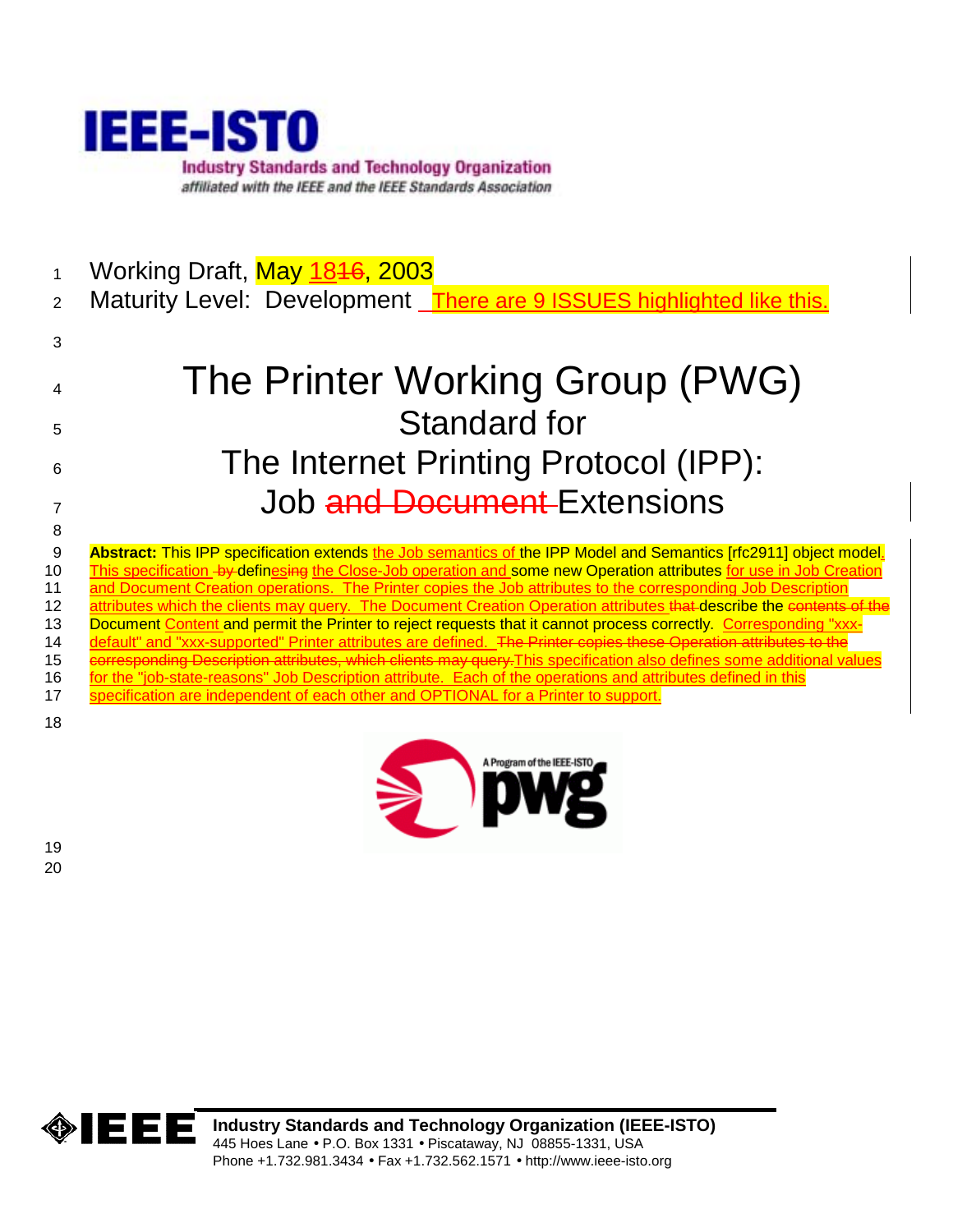| 20       |                                                                                                                                                                                                               |
|----------|---------------------------------------------------------------------------------------------------------------------------------------------------------------------------------------------------------------|
| 21       | Working Draft, May 1843, 2003                                                                                                                                                                                 |
| 22       | The Printer Working Group (PWG)                                                                                                                                                                               |
| 23       | <b>Standard for</b>                                                                                                                                                                                           |
| 24       | The Internet Printing Protocol (IPP):                                                                                                                                                                         |
| 25       | Job and Document-Extensions                                                                                                                                                                                   |
| 26       |                                                                                                                                                                                                               |
| 27       |                                                                                                                                                                                                               |
| 28       | This version of the PWG Proposed Standard is available electronically at:                                                                                                                                     |
| 29       |                                                                                                                                                                                                               |
| 30       | ftp://ftp.pwg.org/pub/pwg/ipp/new_JOBX <del>DOC</del> /wd-ippjobx10-2003051846.pdf,.doc,.rtf                                                                                                                  |
| 31       | This document is a Working Draft for an IEEE-ISTO PWG Candidate Standard. For a definition of a "PWG                                                                                                          |
| 32       | Candidate Standard" and its transition to a "PWG Standard", see: ftp://ftp.pwg.org/pub/pwg/general/pwg-                                                                                                       |
| 33       | process.pdf. After approval by the PWG (by a Last Call) to transition a PWG Working Draft to a PWG Candidate                                                                                                  |
| 34       | Standard, the resulting PWG Candidate Standard will be available electronically at: ftp://ftp.pwg.org/pub/pwg/cs/.                                                                                            |
| 35<br>36 | After approval by the PWG (by a Last Call) to transition a PWG Candidate Standard to a PWG Standard, the<br>resulting PWG Standard will be available electronically at: ftp://ftp.pwg.org/pub/pwg/standards/. |
|          |                                                                                                                                                                                                               |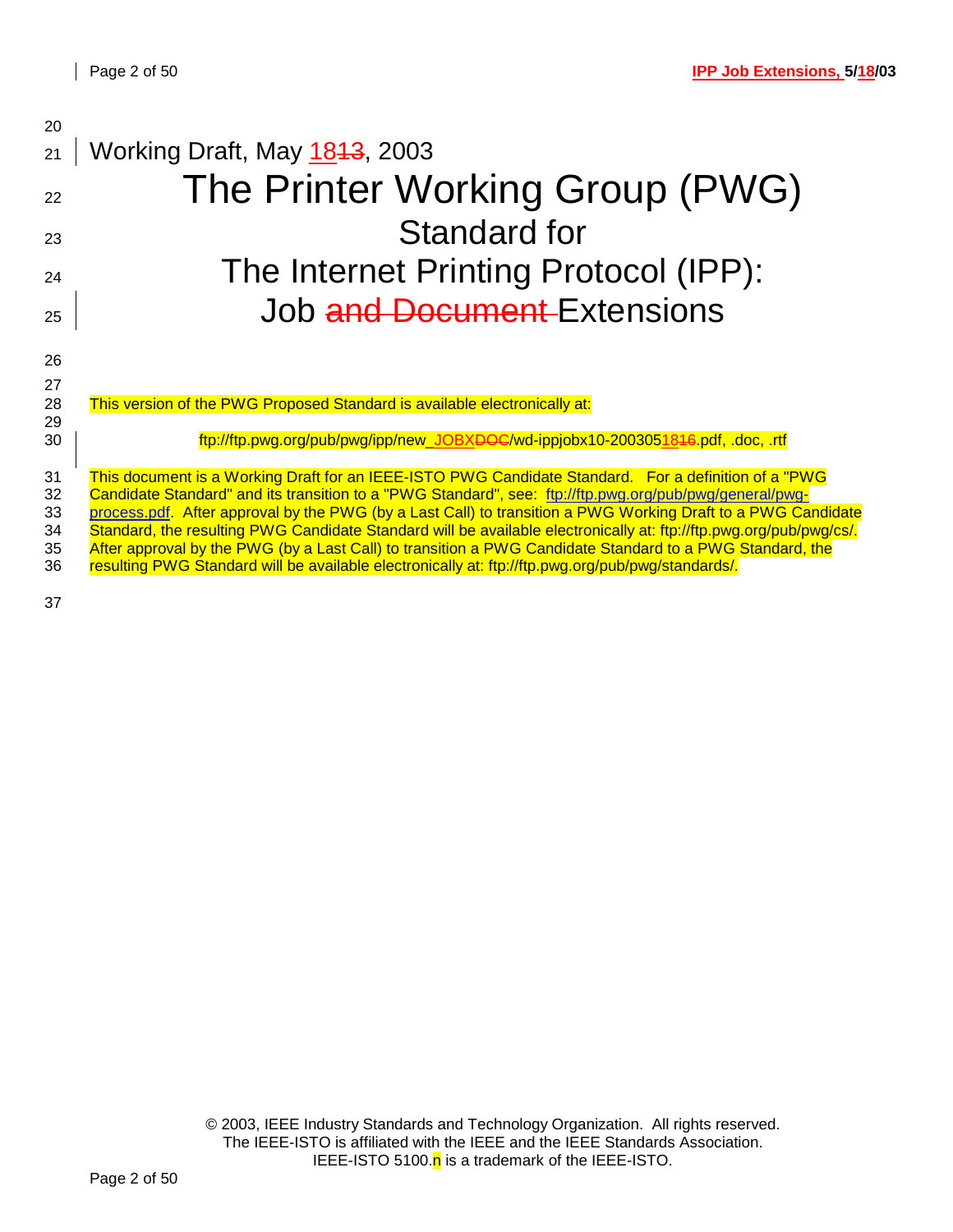### 37 **Copyright (C) 2003, IEEE ISTO. All rights reserved.**

38 This document may be copied and furnished to others, and derivative works that comment on, or otherwise explain it

39 or assist in its implementation may be prepared, copied, published and distributed, in whole or in part, without

40 restriction of any kind, provided that the above copyright notice, this paragraph and the title of the Document as

41 referenced below are included on all such copies and derivative works. However, this document itself may not be

42 modified in any way, such as by removing the copyright notice or references to the IEEE-ISTO and the Printer

43 Working Group, a program of the IEEE-ISTO.

44 Title: The Printer Working Group Standard for the Internet Printing Protocol (IPP): Document ObjectJob and 45 Document Operation extensions

46 The IEEE-ISTO and the Printer Working Group DISCLAIM ANY AND ALL WARRANTIES, WHETHER EXPRESS 47 OR IMPLIED INCLUDING (WITHOUT LIMITATION) ANY IMPLIED WARRANTIES OF MERCHANTABILITY OR 48 FITNESS FOR A PARTICULAR PURPOSE.

49 The Printer Working Group, a program of the IEEE-ISTO, reserves the right to make changes to the document 50 without further notice. The document may be updated, replaced or made obsolete by other documents at any time.

51 The IEEE-ISTO takes no position regarding the validity or scope of any intellectual property or other rights that might 52 be claimed to pertain to the implementation or use of the technology described in this document or the extent to 53 which any license under such rights might or might not be available; neither does it represent that it has made any 54 effort to identify any such rights.

55 The IEEE-ISTO invites any interested party to bring to its attention any copyrights, patents, or patent applications, or 56 other proprietary rights which may cover technology that may be required to implement the contents of this 57 document. The IEEE-ISTO and its programs shall not be responsible for identifying patents for which a license may 58 be required by a document and/or IEEE-ISTO Industry Group Standard or for conducting inquiries into the legal 59 validity or scope of those patents that are brought to its attention. Inquiries may be submitted to the IEEE-ISTO by e-60 mail at:

61 ieee-isto@ieee.org.

62 The Printer Working Group acknowledges that the IEEE-ISTO (acting itself or through its designees) is, and shall at 63 all times, be the sole entity that may authorize the use of certification marks, trademarks, or other special 64 designations to indicate compliance with these materials.

65 Use of this document is wholly voluntary. The existence of this document does not imply that there are no other 66 ways to produce, test, measure, purchase, market, or provide other goods and services related to its scope.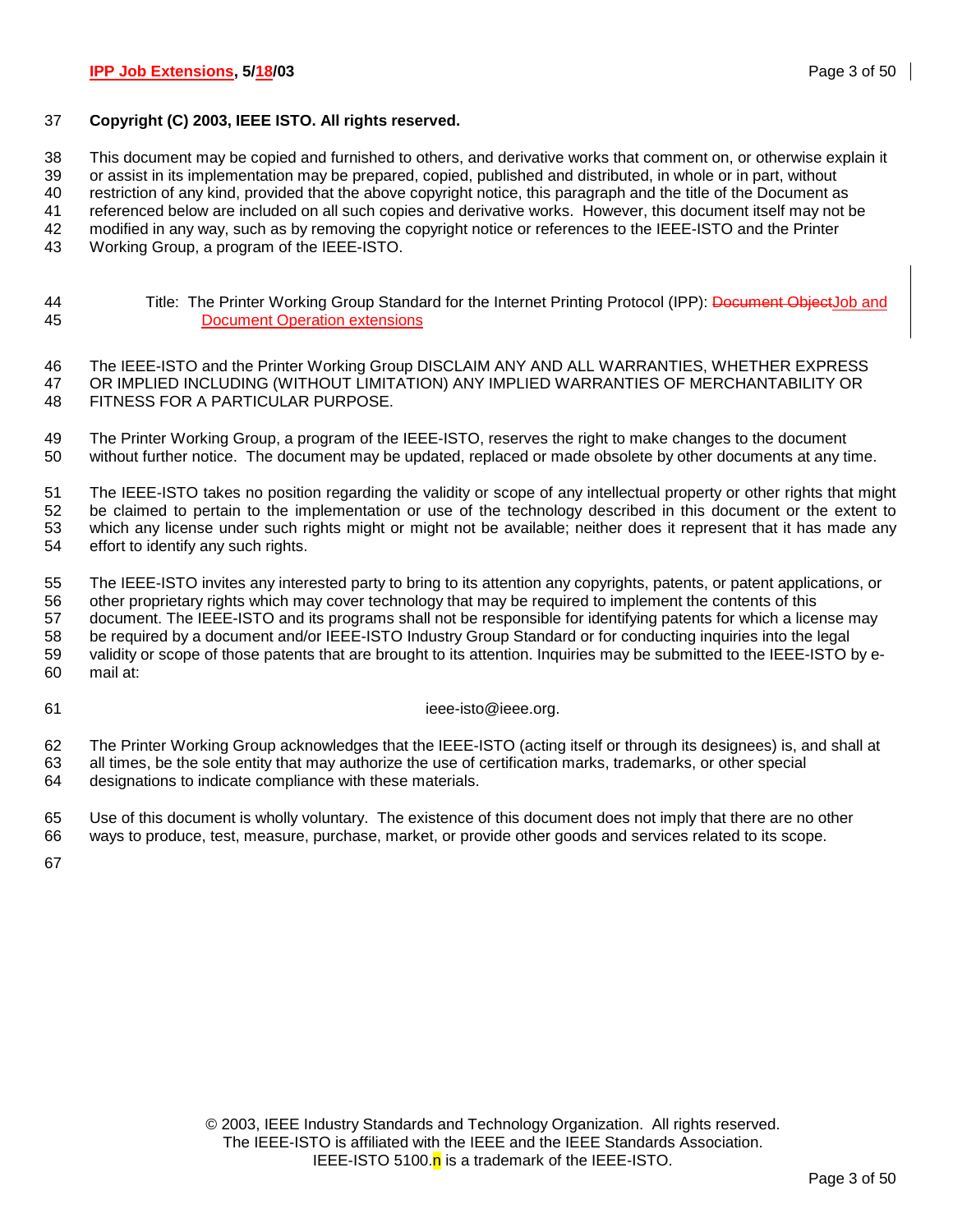### 67 **About the IEEE-ISTO**

68

69 The IEEE-ISTO is a not-for-profit corporation offering industry groups an innovative and flexible operational forum 70 and support services. The IEEE-ISTO provides a forum not only to develop standards, but also to facilitate activities 71 that support the implementation and acceptance of standards in the marketplace. The organization is affiliated with 72 the IEEE (http://www.ieee.org/) and the IEEE Standards Association (http://standards.ieee.org/). 73

74 For additional information regarding the IEEE-ISTO and its industry programs visit http://www.ieee-isto.org.

75 76

# 77 **About the IEEE-ISTO PWG**

78 The Printer Working Group (or PWG) is a Program of the IEEE Industry Standards and Technology Organization 79 (ISTO) with member organizations including printer manufacturers, print server developers, operating system 80 providers, network operating systems providers, network connectivity vendors, and print management application 81 developers. The group is chartered to make printers and the applications and operating systems supporting them 82 work together better. All references to the PWG in this document implicitly mean "The Printer Working Group, a 83 Program of the IEEE ISTO." In order to meet this objective, the PWG will document the results of their work as open 84 standards that define print related protocols, interfaces, procedures and conventions. Printer manufacturers and 85 vendors of printer related software will benefit from the interoperability provided by voluntary conformance to these 86 standards.

87 In general, a PWG standard is a specification that is stable, well understood, and is technically competent, has

- 88 multiple, independent and interoperable implementations with substantial operational experience, and enjoys 89 significant public support.
- 90 For additional information regarding the Printer Working Group visit: http://www.pwg.org
- 91 92
- 93 **Contact information:**
- 94 IPP Web Page: http://www.pwg.org/ipp/
- 95 IPP Mailing List: ipp@pwg.org
- 96 To subscribe to the ipp mailing list, send the following email:<br>97 1) send it to majordomo@pwg.org
- 1) send it to majordomo@pwg.org
- 98 2) leave the subject line blank
- 99 3) put the following two lines in the message body:
- 100 subscribe ipp
- 101 end

102 Implementers of this specification are encouraged to join the IPP Mailing List in order to participate in any 103 discussions of clarifications or review of registration proposals for additional names. Requests for additional 104 extensions, for inclusion in this specification, should be sent to the IPP Mailing list for consideration. In order to 105 reduce spam the mailing list rejects mail from non-subscribers, so you must subscribe to the mailing list in order to 106 send a question or comment to the mailing list.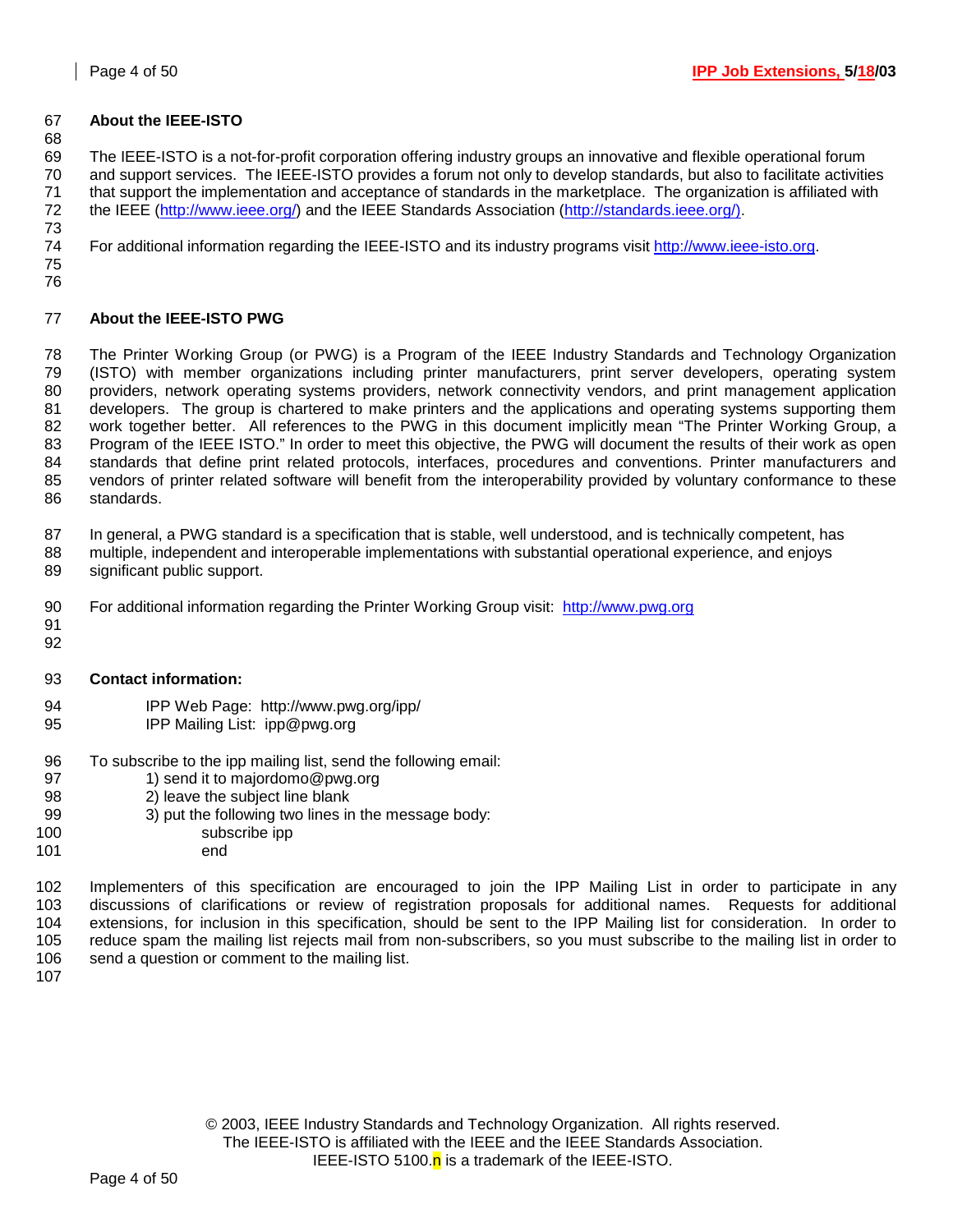| 107        |                         | <b>Contents</b>                                                        |    |
|------------|-------------------------|------------------------------------------------------------------------|----|
| 108        | $\overline{\mathbf{1}}$ | <b>Introduction and Summary</b>                                        | 8  |
| 109        |                         |                                                                        |    |
| 110        | $\overline{2}$          | Terminology                                                            | 10 |
| 111        |                         |                                                                        |    |
|            |                         |                                                                        |    |
| 112        |                         |                                                                        |    |
| 113        | 3                       | New Job operations                                                     | 11 |
| 114        |                         |                                                                        |    |
| 115        |                         |                                                                        |    |
| 116        |                         |                                                                        |    |
| 117        | 4                       | Operation Attributes for Job Creation and Document Creation operations | 13 |
| 118        |                         |                                                                        |    |
| 119        |                         |                                                                        |    |
| 120        |                         |                                                                        |    |
| 121        |                         |                                                                        |    |
| 122        |                         |                                                                        |    |
| 123        |                         |                                                                        |    |
| 124        |                         |                                                                        |    |
| 125        |                         |                                                                        |    |
| 126        |                         |                                                                        |    |
| 127        |                         | 4.2.4.1 document-source-application-name (name(MAX))                   | 21 |
| 128        |                         | 4.2.4.2 document-source-application-version (text(127))                | 22 |
| 129        |                         | 4.2.4.3 document-source-os-name (name(40))                             | 22 |
| 130        |                         | 4.2.4.4 document-source-os-version (text(40))                          | 22 |
| 131        |                         | 4.2.4.5 document-format (mimeMediaType)                                | 22 |
| 132        |                         | 4.2.4.6 document-format-device-id (text(127))                          | 23 |
| 133        |                         | 4.2.4.7 document-format-version (text(127))                            | 23 |
| 134        |                         | 4.2.4.8 document-natural-language (naturalLanguage)                    | 23 |
| 135        |                         |                                                                        |    |
| 136<br>137 |                         |                                                                        |    |
| 138        |                         |                                                                        |    |
|            |                         |                                                                        |    |
| 139        | 5                       | Job Template attributes                                                | 26 |
| 140<br>141 |                         |                                                                        |    |
| 142        |                         | 5.1.1.1 job-copies-default (integer(1:MAX))                            | 28 |
| 143        |                         | 5.1.1.2 job-copies-supported (rangeOfInteger(1:MAX))                   | 28 |
| 144        |                         |                                                                        |    |
| 145        |                         | 5.1.2.1 job-cover-back-default (collection)                            | 28 |
| 146        |                         | 5.1.2.2 job-cover-back-supported (1setOf type2 keyword)                | 28 |
| 147        |                         |                                                                        |    |
| 148        |                         | 5.1.3.1 job-cover-front-default (collection)                           | 28 |
| 149        |                         | 5.1.3.2 job-cover-front-supported (1setOf type2 keyword)               | 28 |
| 150        |                         |                                                                        |    |
| 151        |                         | 5.1.4.1 job-finishings-default (1setOf type2 enum)                     | 29 |
| 152        |                         | 5.1.4.2 job-finishings-ready (1setOf type2 enum)                       | 29 |
| 153        |                         | 5.1.4.3 job-finishings-supported (1setOf type2 keyword)                | 29 |
| 154        |                         |                                                                        |    |

© 2003, IEEE Industry Standards and Technology Organization. All rights reserved.

The IEEE-ISTO is affiliated with the IEEE and the IEEE Standards Association. IEEE-ISTO 5100. $n$  is a trademark of the IEEE-ISTO.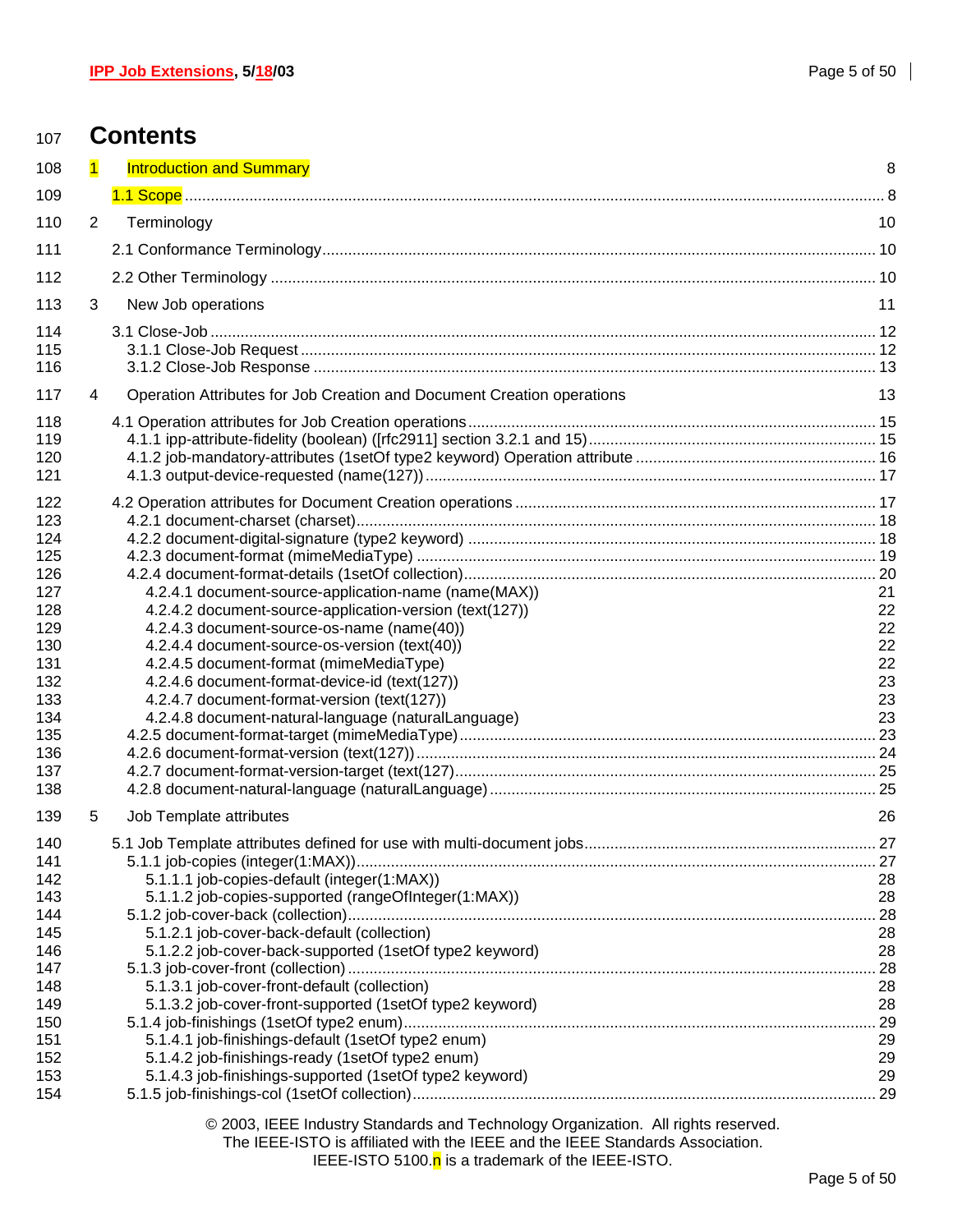| 155<br>156<br>157 |                | 5.1.5.1 job-finishings-col-default (collection)<br>5.1.5.2 job-finishings-col-ready (collection)<br>5.1.5.3 job-finishings-col-supported (1setOf type2 keyword) | 29<br>29<br>29 |
|-------------------|----------------|-----------------------------------------------------------------------------------------------------------------------------------------------------------------|----------------|
| 158               | 6              | Job Description attributes                                                                                                                                      | 30             |
| 159               |                |                                                                                                                                                                 |                |
| 160               |                |                                                                                                                                                                 |                |
| 161               |                |                                                                                                                                                                 |                |
| 162               |                |                                                                                                                                                                 |                |
| 163               |                |                                                                                                                                                                 |                |
| 164               | $\overline{7}$ | New values to existing attributes                                                                                                                               | 34             |
| 165               |                |                                                                                                                                                                 |                |
| 166               | 8              | New Printer Description attributes                                                                                                                              | 35             |
| 167               |                |                                                                                                                                                                 |                |
| 168               |                |                                                                                                                                                                 |                |
| 169               |                |                                                                                                                                                                 |                |
| 170               |                |                                                                                                                                                                 |                |
| 171               |                |                                                                                                                                                                 |                |
| 172               |                |                                                                                                                                                                 |                |
| 173               |                |                                                                                                                                                                 |                |
| 174               |                |                                                                                                                                                                 |                |
| 175               |                |                                                                                                                                                                 |                |
| 176               |                |                                                                                                                                                                 |                |
| 177               |                |                                                                                                                                                                 |                |
| 178               |                |                                                                                                                                                                 |                |
| 179               |                |                                                                                                                                                                 |                |
| 180               |                |                                                                                                                                                                 |                |
| 181               |                |                                                                                                                                                                 |                |
| 182               |                |                                                                                                                                                                 |                |
| 183               | 9              | New Values for Existing Printer Description Attributes                                                                                                          | 40             |
| 184               |                |                                                                                                                                                                 |                |
| 185               | 10             | <b>Conformance Requirements</b>                                                                                                                                 | 41             |
| 186               |                |                                                                                                                                                                 |                |
| 187               |                |                                                                                                                                                                 |                |
| 188               | 11             | <b>Normative References</b>                                                                                                                                     | 42             |
| 189               | 12             | <b>Informative References</b>                                                                                                                                   | 44             |
| 190               | 13             | <b>IANA Considerations</b>                                                                                                                                      | 45             |
| 191               |                |                                                                                                                                                                 |                |

© 2003, IEEE Industry Standards and Technology Organization. All rights reserved. The IEEE-ISTO is affiliated with the IEEE and the IEEE Standards Association. IEEE-ISTO 5100.<sup>n</sup> is a trademark of the IEEE-ISTO.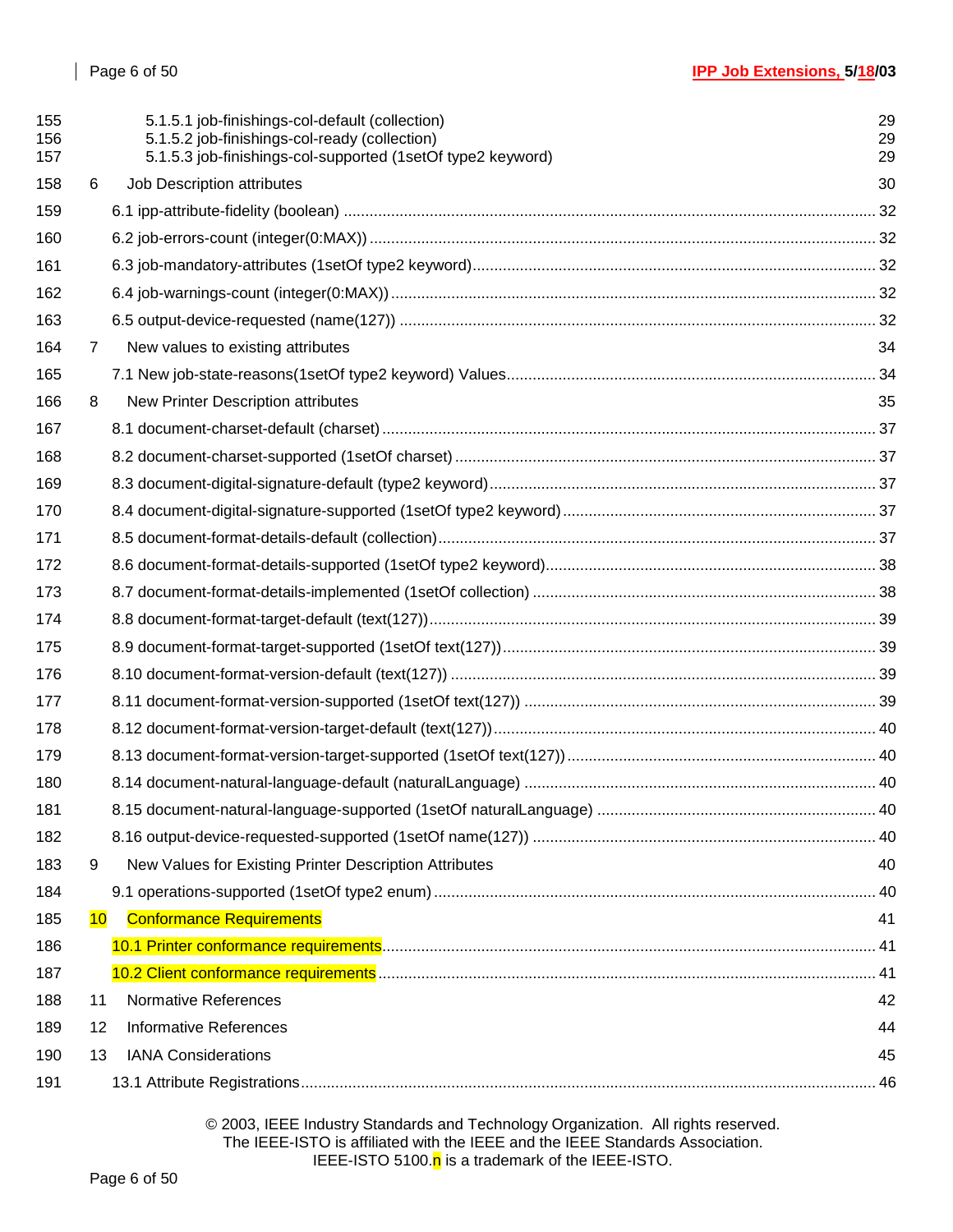| 192 |    |                                     |     |
|-----|----|-------------------------------------|-----|
| 193 |    |                                     |     |
| 194 |    |                                     | .49 |
| 195 | 14 | Internationalization Considerations | 49  |
| 196 | 15 | <b>Security Considerations</b>      | 49  |
| 197 | 16 | Contributors                        | 49  |
| 198 | 17 | Acknowledgments                     | 49  |
| 199 | 18 | Author's Address                    | 49  |
| 200 | 19 | Annex B: Change Log (informative)   | 50  |
| 201 |    |                                     |     |

# <sup>202</sup>**Table of Tables**

| 203 |                                                                                               |  |
|-----|-----------------------------------------------------------------------------------------------|--|
| 204 |                                                                                               |  |
| 205 |                                                                                               |  |
| 206 |                                                                                               |  |
| 207 |                                                                                               |  |
| 208 |                                                                                               |  |
| 209 |                                                                                               |  |
| 210 |                                                                                               |  |
| 211 |                                                                                               |  |
| 212 |                                                                                               |  |
| 213 |                                                                                               |  |
| 214 |                                                                                               |  |
| 215 | Table 14 - Member attributes of the "document-format-details-implemented" Printer attribute38 |  |
| 216 |                                                                                               |  |
| 217 |                                                                                               |  |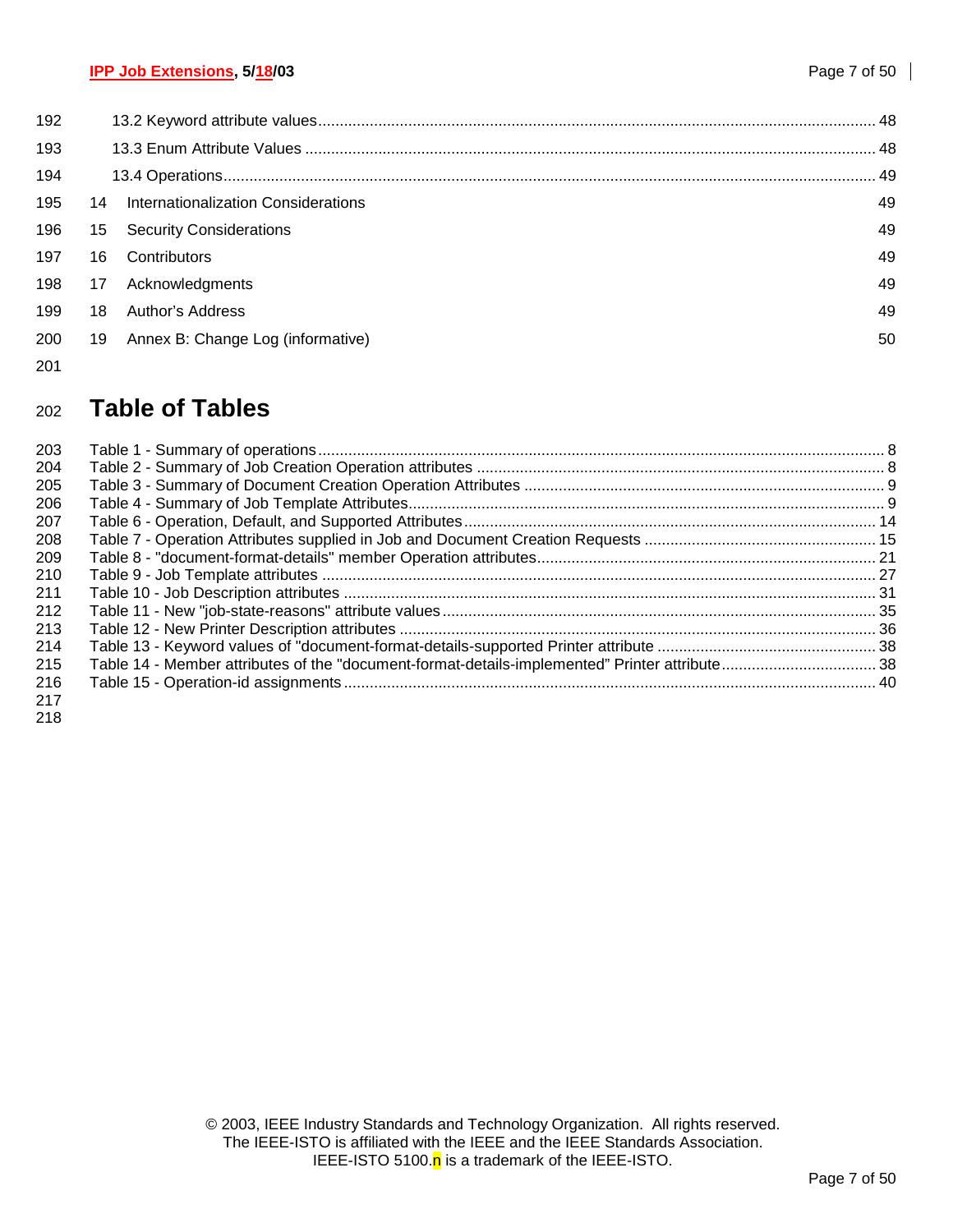# 219 **1 Introduction and Summary**

220 This IPP specification extends the Job semantics of the IPP Model and Semantics [rfc2911] object model. This 221 Specification by definesing the Close-Job operation and some new Operation attributes for use in Job Creation and 222 | Document Creation operations. The Printer copies the Job attributes to the corresponding Job Description attributes 223 which the clients may query. The Document Creation Operation attributes that describe the contents of the 224 | Document Content and permit the Printer to reject requests that it cannot process correctly. Corresponding "xxx-225 default" and "xxx-supported" Printer attributes are defined. The Printer copies these Operation attributes to the 226 **corresponding Description attributes, which clients may query. This specification also defines some additional values** 227 for the "job-state-reasons" Job Description attribute. Each of the operations and attributes defined in this 228  $\frac{1}{28}$  specification are independent of each other and OPTIONAL for a Printer to support. 229 The intent is to propose this specification as an IPP extension and which will be referenced as part of the PWG 230 Semantic Model. The purpose for these extensions is so that the print industry can have a common semantic

231 specification for use in IPP, the PWG Semantic Model [pwg-sm], the PWG Print Service Interface (PSI) project [pwg-232 | psi], the PWG IPP Fax (IPPFAX) project [NEED REFippfax], and the Free Standards Group Job Ticket API [fsg-jt]. 233 Note: There are a number of footnotes which relate this IPP specification to the PWG Semantic model and other

234 PWG projects, such as the Print Service Interface (PSI) [pwg-psi].

# 235 **1.1 Scope**

### 236 | Part of the extension is to allow the client to supply printing instructions, called Document Template attributes, wher 237  $\parallel$  ereating each Document object. An IPP Printer implementation MAY support most of the existing Job Template<br>238  $\parallel$  attributes as Document Template attributes as well. (The PWG Semantic Model [pwg-sm] currently ca attributes as Document Template attributes as well. (The PWG Semantic Model [pwg-sm] currently calls the Job 239 Template attributes and Document Template attributes simply "Job Processing" and "Document Processing" 240 **attributes**).

- 241 Table 1 summarizes the new operations defined in this specification. The new operation is summarized in Table
- 

#### 242 **Table 1 - Summary of operations**

| <b>Operation Name</b> | Printer<br>support                 | <b>Brief Description</b>     |
|-----------------------|------------------------------------|------------------------------|
| Close-Job             | <b>REQUIRED</b><br><b>OPTIONAL</b> | Closes a multi-document Job. |

243

244 Table 2 summarizes the This specification defines new Operation attributes defined in this specification for use with 245 | Job Creation operations. The Printer copies these Operation attributes to corresponding Job Description attributes 246 | defined in this specification. The Printer copies these Operation attributes supplied by the client in the request to the 247 | corresponding Job Description attributes.

### 248 **Table 2 - Summary of New Job Creation Operation/Description attributes**

| Operation attribute                           | Printer<br>support | Description                                                                                                                                                                 |
|-----------------------------------------------|--------------------|-----------------------------------------------------------------------------------------------------------------------------------------------------------------------------|
| ipp-attribute-fidelity (boolean) <sup>*</sup> | <b>MUST</b>        | Allows the client to indicate whether or not the Printer MUST<br>support all Job Template and Document Template attributes.<br>Defined in [rfc2911] section 3.2.1.2 and 15. |
| job-mandatory-attributes (1setOf              | <b>MUSTMAY</b>     | Allows the client to list which Job Template and Document                                                                                                                   |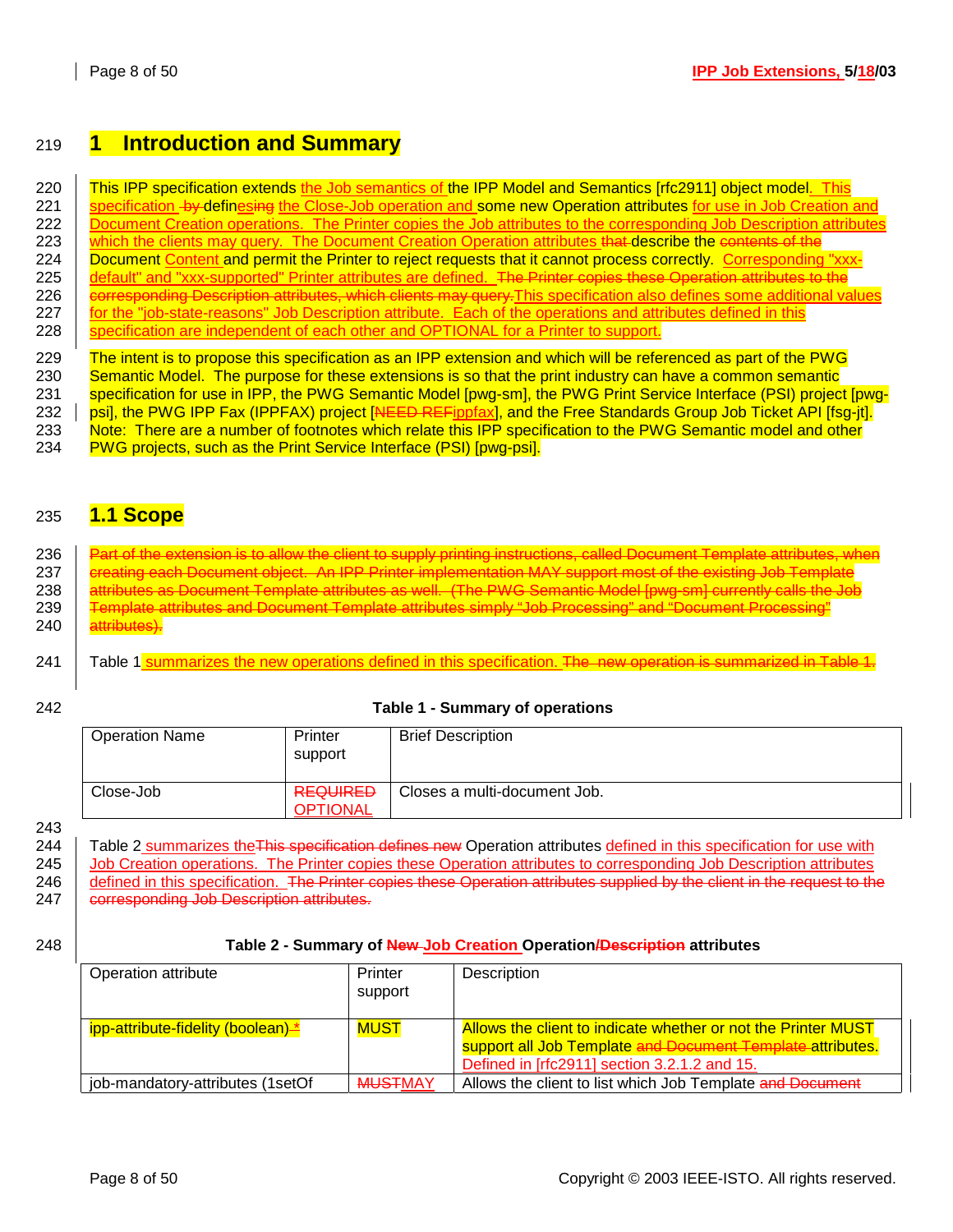|     | t\/l | - -<br>Printer<br>----<br>ne<br>IVIL<br>пa<br><b>JL.</b> |
|-----|------|----------------------------------------------------------|
| 249 |      |                                                          |

250 Table 3 summarizes the Operation attributes defined in this specification for use with Document Creation operations.

251 These Operation attributes that allow the client to provide hints<sup>+</sup> or supply descriptions of the Document Content

252 requirements to the Printer about individual Document Object cContents at request time as summarized in Table 2.

253 This specification does *not* define corresponding Document Description attributes, since this specification does not 254 include or depend on a Document object<sup>2</sup>.

### 255 **Table 3 - Summary of Document Creation Operation Attributes**

| <b>Operation attribute</b>                                                                                           | <b>Printer</b>     | <b>Description</b>                                                                                                 |  |  |
|----------------------------------------------------------------------------------------------------------------------|--------------------|--------------------------------------------------------------------------------------------------------------------|--|--|
|                                                                                                                      | support            |                                                                                                                    |  |  |
|                                                                                                                      |                    |                                                                                                                    |  |  |
| document-charset (charset)                                                                                           | CMUST <sup>3</sup> | The charset of the Document content                                                                                |  |  |
| document-digital-signature (type2                                                                                    | MAY                | The type of digital signature, if any used in the Document                                                         |  |  |
| keyword)                                                                                                             |                    | Object eContent.                                                                                                   |  |  |
| document-format-details (1setOf                                                                                      | CMUST <sup>4</sup> | The details of the Document <b>Object cContent</b> , including when                                                |  |  |
| collection)                                                                                                          |                    | its package of files (zip, multipart/related), such as application                                                 |  |  |
|                                                                                                                      |                    | and operating system that created the document, the intended                                                       |  |  |
|                                                                                                                      |                    | device type (when the format is device-dependent), the natural                                                     |  |  |
|                                                                                                                      |                    | languages of the document.                                                                                         |  |  |
| document-format-target                                                                                               | <b>MAY</b>         | The document format that the Printer is to convert to for                                                          |  |  |
| (documentFormat)                                                                                                     |                    | Printers that convert document formats.                                                                            |  |  |
| document-format-version (text(127))                                                                                  | <b>MAY</b>         | The version of the document format.                                                                                |  |  |
| document-format-version-target                                                                                       | <b>MAY</b>         | The document format level or version that the Printer is to                                                        |  |  |
| (text(127)                                                                                                           |                    | convert to for Printers that convert document formats.                                                             |  |  |
| document-format-natural-language                                                                                     | <b>MAY</b>         | The primary natural language of the Document Content.                                                              |  |  |
| (naturalLanguage)                                                                                                    |                    |                                                                                                                    |  |  |
| job-mandatory-attributes (1setOf                                                                                     | <b>MAY</b>         | The Job Template attributes that the client is requesting that                                                     |  |  |
| type2 keywords)                                                                                                      |                    | the Printer MUST support or reject the Job.                                                                        |  |  |
| output-device-requested                                                                                              | <b>MAY</b>         | The output device that the client is requesting for a Printer that                                                 |  |  |
| (name(127)                                                                                                           |                    | represents multiple output devices.                                                                                |  |  |
|                                                                                                                      |                    | indicates Operation attributes defined in [rfc2911] that are extended to apply to the Document Creation operations |  |  |
| defined in this specification.                                                                                       |                    |                                                                                                                    |  |  |
| Table 4 summarizes the Job Template attributes defined in this specification for use with Job Creation operations.   |                    |                                                                                                                    |  |  |
| These Job Template attributes are defined to apply to the Job as a whole, independent of the value of the "multiple- |                    |                                                                                                                    |  |  |
|                                                                                                                      |                    | document-handling" Job Template attribute ([rfc2911] section 4.2.4) whose 'separate-documents-collated-copies' and |  |  |
| 'separate-documents-uncollated-copies' which cause the Printer to produce separate Output Documents.                 |                    |                                                                                                                    |  |  |

262

l

### 263 **Table 4 - Summary of Job Template Attributes**

| JOD<br>emplate                  | nnter      | اعقور<br>SCHDHOL                                               |
|---------------------------------|------------|----------------------------------------------------------------|
| :MAX<br>job-copies<br>(integer( | <b>MAY</b> | <sup>t</sup> copies of the entire Job.<br>number<br>.ot<br>ne. |

1 A hint is an attribute supplied by the client that the Printer can safely not support and still process the document meaningfully. An attribute like "document-format" or "compression" is not a hint, since the Printer will not be able to interpret the Document object content if the Printer doesn't support the supplied value.

<sup>4</sup> The Printer MUST support the "document-format-details" operation<del>/Document Description</del> attributes, if the Printer supports a packaging document format, such as 'application/zip' or 'multipart/related'

<sup>&</sup>lt;sup>2</sup> For Document Description attributes that correspond to the Operation attributes defined for Document Creation operations, see the Document object defined in [ippdoc].

<sup>&</sup>lt;sup>3</sup> The Printer MUST support the "document-charset" operation<del>/Document Description</del> attributes if the Printer supports a document-format in which the charset may be ambiguous in the Document content, such as 'application/vnd.hp-PCL' where the charset escape sequence MAY be omitted from the data (see section 4.2.1).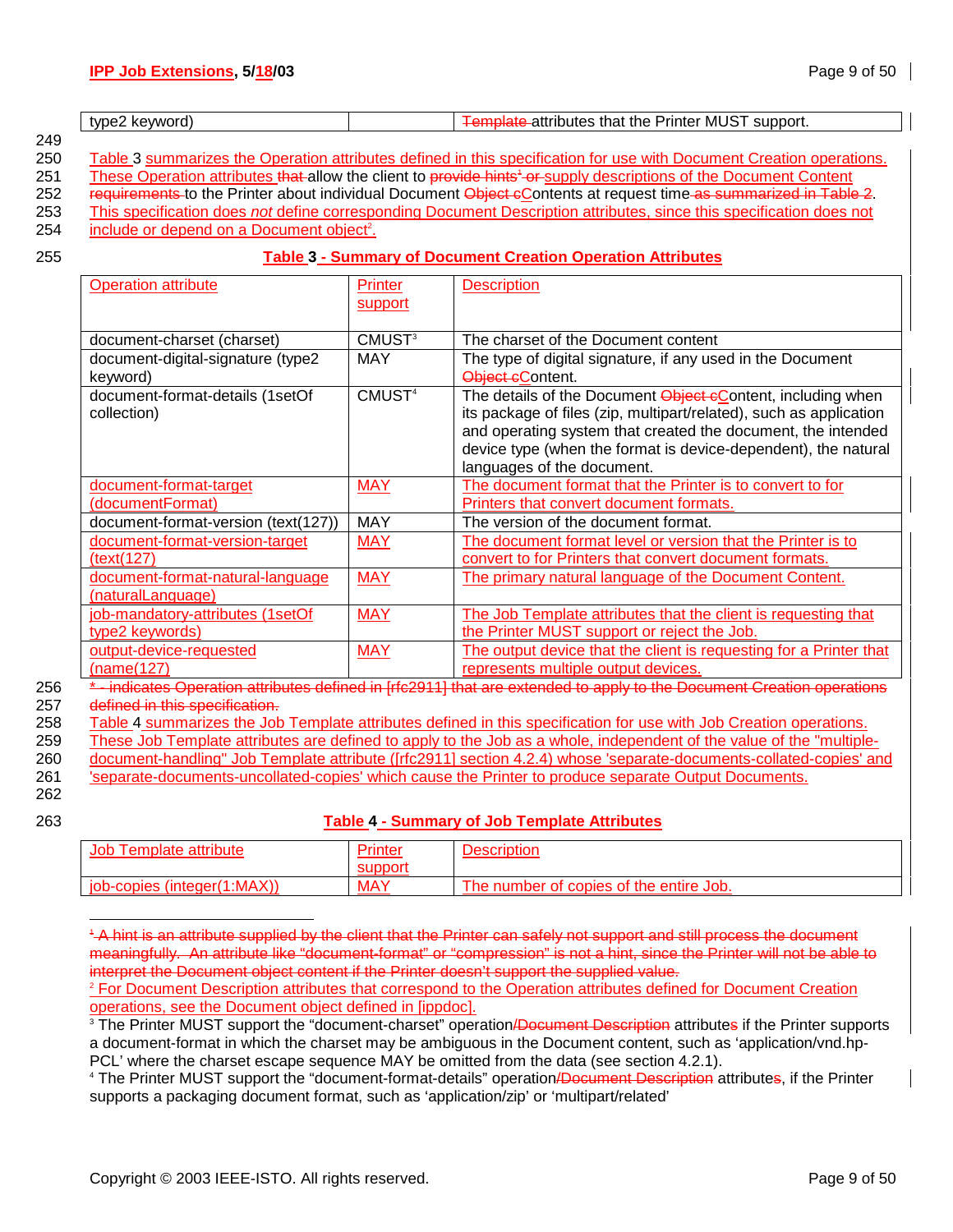| job-cover-back (collection)            | <b>MAY</b> | The cover for the back of the entire Job.         |
|----------------------------------------|------------|---------------------------------------------------|
| job-cover-front (collection)           | <b>MAY</b> | The cover for the front of the entire Job.        |
| job-finishings (1setOf type2 enum)     | <b>MAY</b> | The finishing for the entire Job.                 |
| job-finishings-col (1setOf collection) | <b>MAY</b> | The finishing characteristics for the entire Job. |

264

# 265 **2 Terminology**

266 This section defines terminology used throughout this document.

# 267 **2.1 Conformance Terminology**

268 Capitalized terms, such as **MUST, MUST NOT, REQUIRED, SHOULD, SHOULD NOT, MAY,** and **OPTIONAL**, have 269 special meaning relating to conformance as defined in RFC 2119 [rfc2119]. All of the operations and attributes 270 defined in the specification are independently OPTIONAL. If an implementation supports the an operation or 271 **attribute extension defined in this document** described in this specification, then these terms apply to the 272 | implementation of that operation or attribute; otherwise, they do not. These terms define conformance to this 273 *document (and [rfc2911]) only*; they do not affect conformance to other documents, unless explicitly stated otherwise. 274 For example, the term REQUIRED MUST in this document means "REQUIRED MUST if this OPTIONAL Document 275 Object specificationoperation or attribute is implemented"*.* 

276 The term **CONDITIONALLY REQUIRED** means that the Printer **MUST** support the feature, if the specified condition 277 is true. The term **CMUST** means **MUST** if the specified "condition" is true.

# 278 **2.2 Other Terminology**

This document uses the same terminology as [rfc2911], such as "**client**", "**Printer**" <sup>5</sup> 279 , "**attribute**", "**attribute value**", 280 "**keyword**", "**Job Template attribute**", "**Operation attribute**", "**operation**", "**request**", "**response**", and "**support**" 281 with the same meaning. In addition, the following terms are defined for use in this document:

282 **Document Creation operation** - operations that create accept Document objects Content. Specifically: Create-283 Document, Print-Job, Print-URI, Send-Document and Send-URI. Note: the Print-Job and Print-URI are both **Job**  284 **Creation** and **Document Creation** operations.

285 **Document Level** - Operation and Template attributes supplied in the Send-Document, Send-URI, and Create-286 Document operations are referred to as being supplied at the **Document Level**. Note: attribute supplied in the Print-287 Job and Print-URI requests are considered as being supplied at the **Job Level** only (see Table 3).

288 **Honor** - a Printer is said to **Honor** an attribute supplied by the client, if the Printer **supports** that attribute and the 289 supplied value and performs the indicated semantics. If the client supplies the "ipp-attribute-fidelity" or "job-290 mandatory-attributes" Operation attribute, the client is indicating which supplied Job Template and Document 291 Template attributes the Printer MUST **Honor**.

l

<sup>292</sup> **Job Attribute** - an **Operation attribute** or a **Job Templat**e attribute that applies to the Job (object) as a whole. For 293 example, "job-name" is an **Operation attribute** and "job-priority" is a **Job Template attribute**.

<sup>5</sup> [rfc2911] uses the terms "Printer object" and "Printer" interchangeably to mean the same thing. For simplicity, this document uses the term "Printer" exclusively, except for definitions copied directly from [rfc2911]. None the less, the intent is as in [rfc2911]: a Printer is an object that MAY be hosted in the device or in a server as in [rfc2911].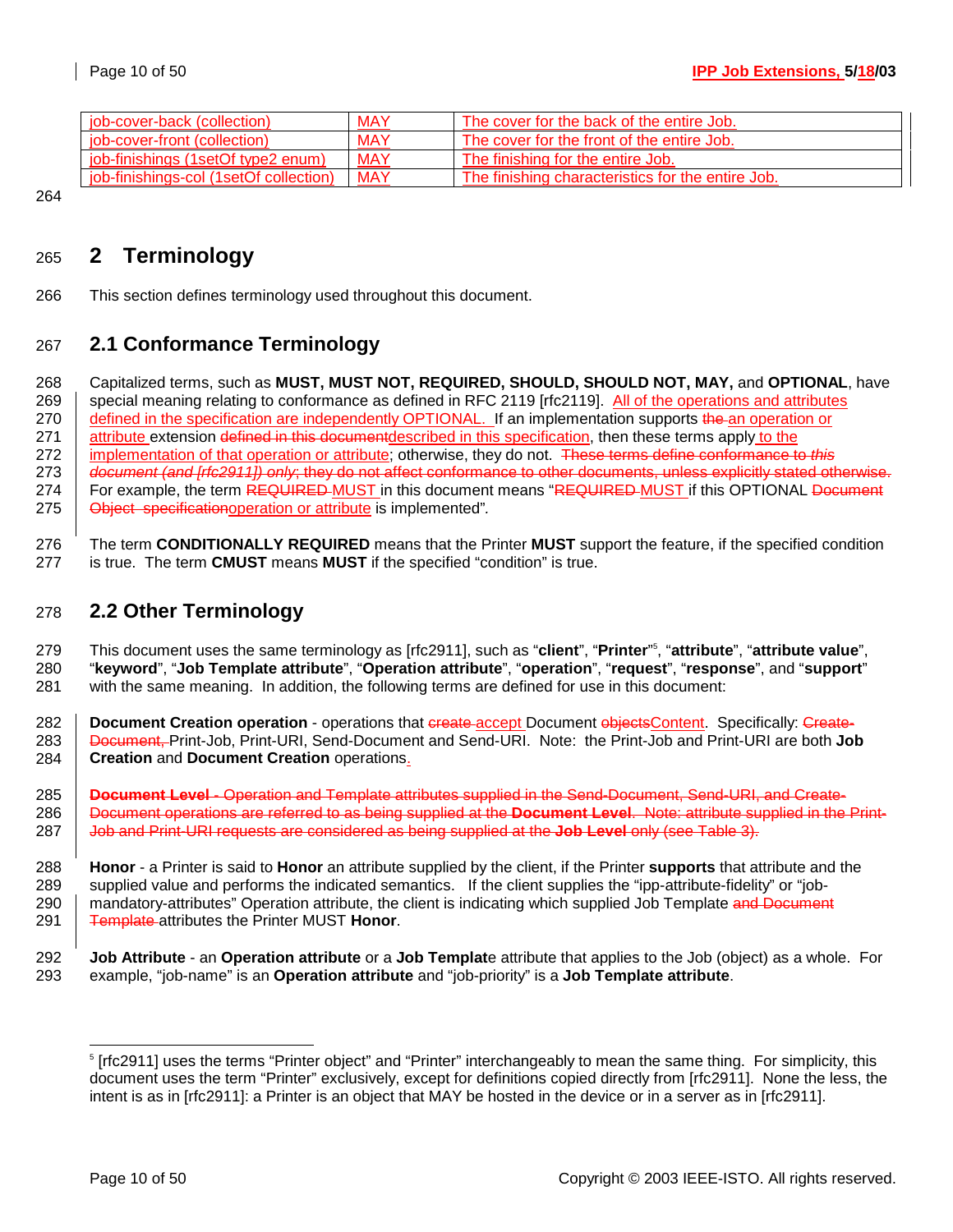294 **Job Creation operation** - operations that create Job objects, specifically: Print-Job, Print-URI, and Create-Job as 295 defined in [rfc2911].

296 **Job Level** - **Operation** and **Job Template** attributes supplied in the Print-Job, Print-URI, and Create-Job are 297 referred to as being supplied at the **Job Level** (see

298 **Operation attribute** - an attribute supplied by a client in the Operation Attribute group of a request in order to affect 299 the behavior of the operation or an attributer returned by the Printer in the Operation Attributes group in an operation 300 response in order to report the results of the operation. For some Operation attributes the Printer copies the values 301 supplied by the client to corresponding Job Description or Document Description attributes.

302 Table 3 shows this terminology as applied to the six operations. Note that Print-Job and Print-URI are both Job 303 Creation operations and Document Creation operations, though they only create single Document jobs. In other 304 words, for Print-Job and Print-URI, there is only one document per job, so whether the attributes are considered to be 305 submitted at the Job Level and then inherited by the Document, is moot. Note also that for the "Level" concept, no 306 operation supplies attributes at more than one level.<sup>6</sup>

#### 307 **Table 3 - Job Creation and Document Creation operations**

| <b>Operation</b>                               | dob<br><b>Creation</b><br>operation | <b>Document</b><br><b>Creation</b><br>operation | <b>Attribute Group in Request</b>                                      |                                            | <b>Level</b>         |
|------------------------------------------------|-------------------------------------|-------------------------------------------------|------------------------------------------------------------------------|--------------------------------------------|----------------------|
|                                                |                                     |                                                 | <b>Job Attributes</b>                                                  | <b>Document Attributes</b>                 |                      |
| Create-Job                                     | <b>yes</b>                          |                                                 | Job attributes and<br>Document attributes<br>mixed together            |                                            |                      |
| Print-Job                                      | <b>Yes</b>                          | <b>Yes</b>                                      | Job attributes and<br>Document attributes<br>mixed together            |                                            | <del>Job Level</del> |
| <b>Print-URI</b>                               | <b>yes</b>                          | <b>Yes</b>                                      | <del>Job attributes and</del><br>Document attributes<br>mixed together |                                            |                      |
| <b>Create-Document</b><br><b>Send-Document</b> |                                     | <b>Ves</b><br><b>Yes</b>                        |                                                                        | Document attributes<br>Document attributes | Document Level       |
| Send-URI                                       |                                     | <b>Ves</b>                                      |                                                                        | Document attributes                        |                      |

308

# 309 **3 New Job operations and semantic extensions to Job operations**

310 This section defines the new Close-Job operation and the semantic extensions to Job creation operations.

l 6 The PWG Semantic Model [pwg-sm] calls the Operation attributes supplied by the client: Job Description attributes or Document Description attributes for the Job Creation and Document Creation operations, respectively. The [pwgsm] also calls Job Template attributes and Document Template attributes: Job Processing and Document Processing attributes, respectively. Each Processing attribute is defined to be a Job Processing or a Document Processing attribute, but is not both. The client can supply both Job Processing and Document Processing attributes in a Job Creation operation, in which case the Document Processing attributes server as defaults for the Document objects. The Printer copies all of these client's supplied attributes to the Job or Document object. Read-only Job and Document attributes that the Printer sets are called Job Status and Document Status attributes (instead of Description attributes).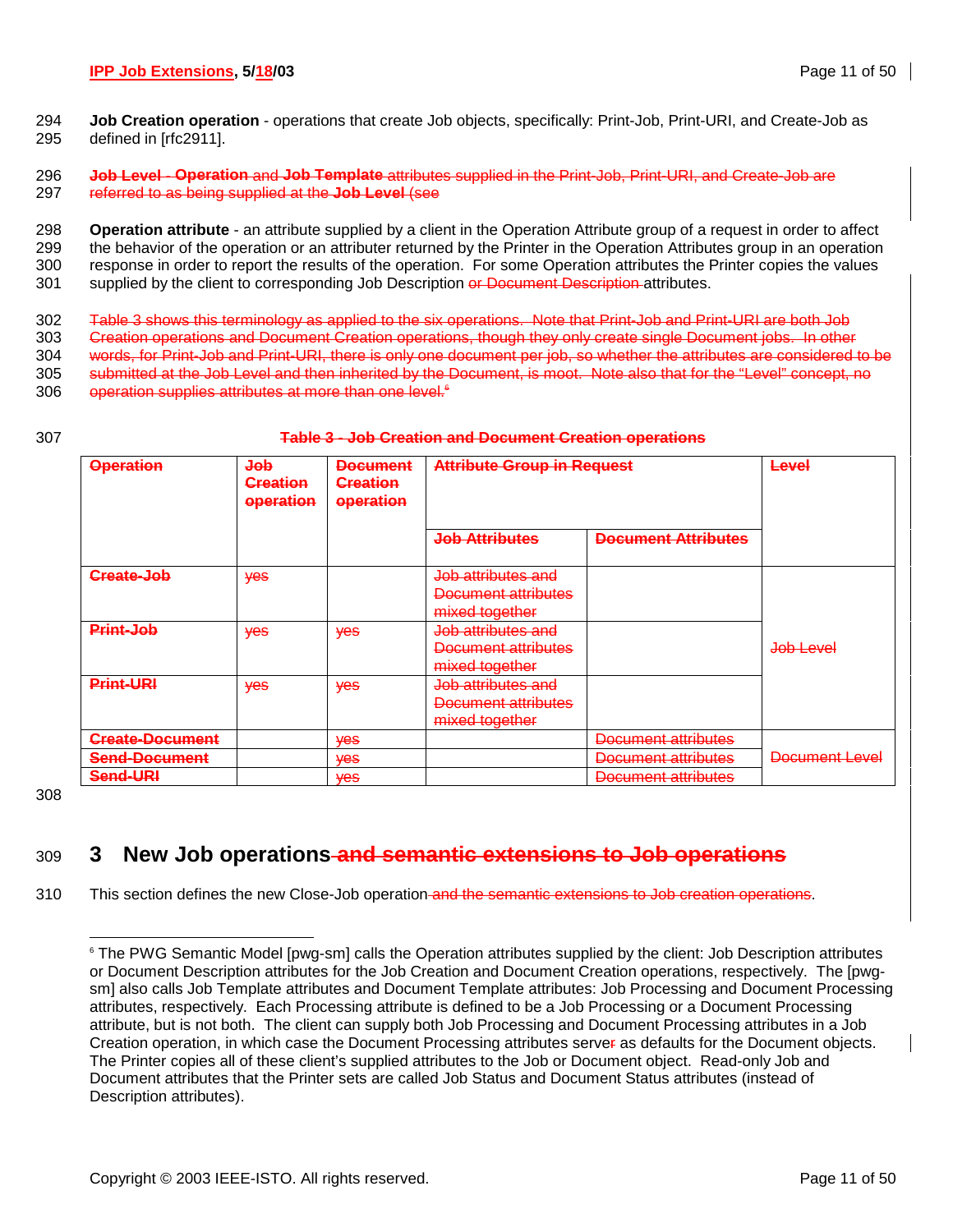# 311 **3.1Job Creation operations**

- 312 This section defines the extensions to Job Creation operations.
- 313 The following Operation attribute extensions are defined for use in all the Job Creation operations and Validate-Job:

# 314 **3.1 Close-Job**

315 This REQUIRED OPTIONAL operation closes the Job<sup>7</sup>. The Printer MUST support this operation. The client

316 SHOULD issue this operation to close the job, instead of supplying the "last-document" Operation attribute with a

317 'true' value in a Document Creation operation (or a Send-Document operation with no data - see [rfc2911] section 318 3.3.1). The Printer MUST support both means of closing jobs for backward compatibility with [rfc2911].

319 If the Job has already been closed (either by a Close-Job operation or by the client supplying the "last-document" 320 operation attribute with a 'true' value), the Printer MUST reject the request and return the 'client-error-not-possible' 321 (see [rfc2911] section 13.1.4.5) status code.

322 Fine Printer MUST<sup>s</sup> support the "multiple-operation-time-out" Printer Description attribute (see [rfc2911] section 323  $\frac{1}{4.4.31}$  and MUST time-out clients that do not supply Document Creation or Close-Job operations quickly enough 324 (see [rfc2911] section 3.3.1).

325 *Access Rights:* The authenticated user (see [rfc2911] section 8.3) performing this operation must either be the job 326 owner (as determined in the Create-Job operation) or an operator or administrator of the Printer (see [rfc2911] 327 sections 1 and 8.5). Otherwise, the Printer MUST reject the operation and return: 'client-error-forbidden', 'client-error-328 not-authenticated', or 'client-error-not-authorized' as appropriate.

### 329 **3.1.1 Close-Job Request**

330 The client supplies the following groups as part of the Close-Job Request:

### 331 **Group 1: Operation Attributes**

### 332 **Natural Language and Character Set:**

333 First, the client MUST supply the "attributes-charset" and "attributes-natural-language" Operation attributes 334 as described in [rfc2911] section 3.1.4.1. The Printer MUST copy these values to the corresponding Job 335 Description attributes described in [rfc2911] sections 4.3.19 and 4.3.20.

### 336 **Target:**

l

337 Next, the client MUST supply either (1) the "printer-uri" (uri) plus "job-id" (integer(1:MAX)) or (2) the "job-uri" 338 (uri) Operation attribute(s) which define the target Job object for this operation as described in [rfc2911] 339 section 3.1.5. The client MAY supply the remaining Operation attributes in any order following:

### 340 **Requesting User Name:**

341 The "requesting-user-name" (name(MAX)) attribute SHOULD be supplied by the client as described in 342 [rfc2911] section 8.3.

<sup>7</sup> Close-Job is a new operation defined by this Document object specification and is not defined in [rfc2911].  $\textsuperscript{a}-$  Since this specifications REQUIRES the Printers support multiple document jobs, Printers MUST support the  $\textsuperscript{a}-$ "multiple-operation-time-out" Printer Description attribute, according to [rfc2911].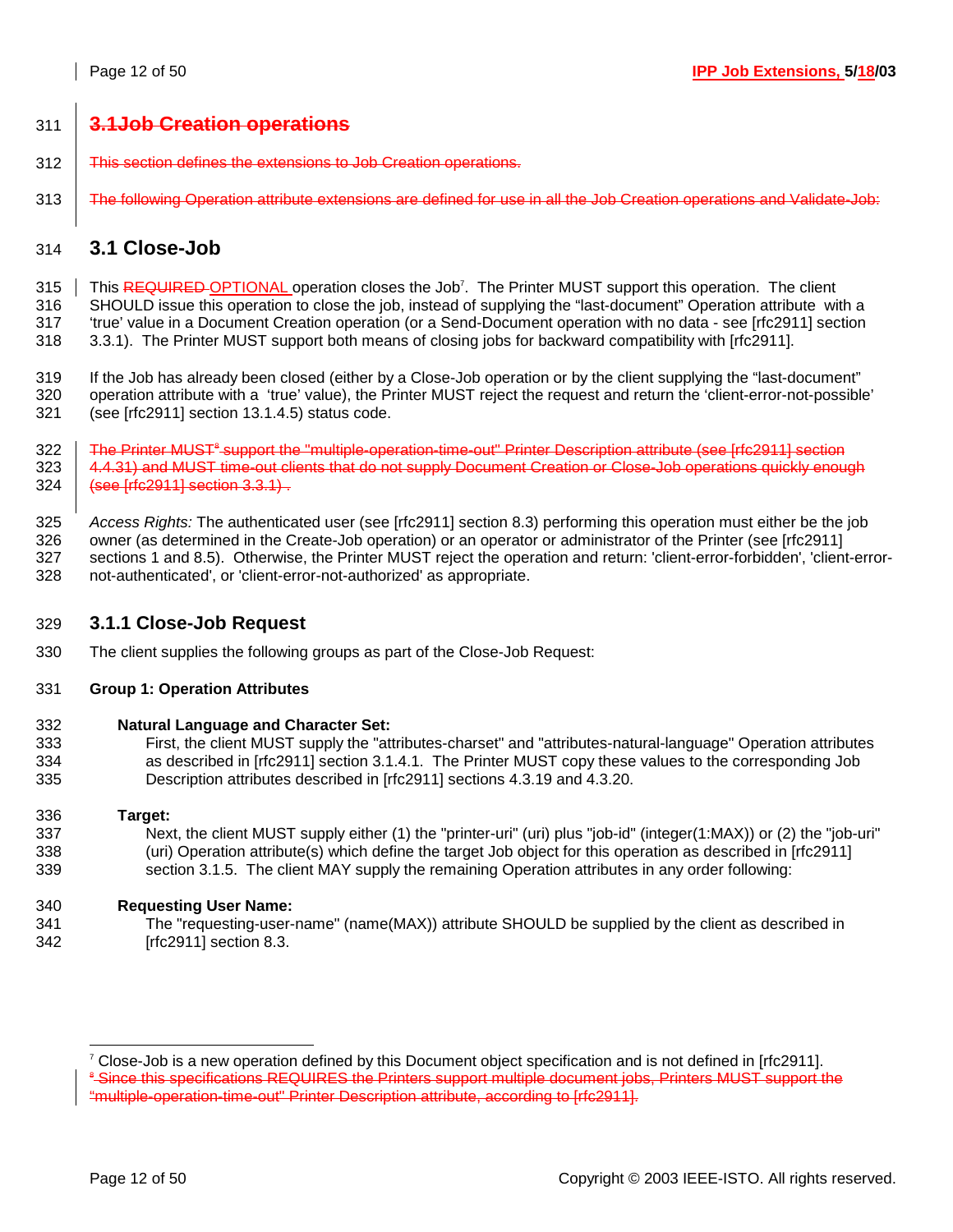| 343 | <u> Group 2: Document Template Attributes: This Group MIIST NOT be present</u> |
|-----|--------------------------------------------------------------------------------|
|     | <u>oroup z. Document Template Attributes. This oroup most not be present.</u>  |

344 **Group 3: Subscription Attributes (see [ntfy] section 11.1.3.1):** *This Group MUST NOT be present.*  345 *Subscription object are defined only in Job Creation operations for job and/or document events.*

### 346 **3.1.2 Close-Job Response**

- 347 The Printer MUST return the following sets of attributes to the client as part of the Close-Job response:
- 348 **Group 1: Operation Attributes**

#### 349 **Status Message:**

350 In addition to the REQUIRED status code returned in every response, the response OPTIONALLY includes a 351 "status-message" (text(255)) and/or a "detailed-status-message" (text(MAX)) Operation attribute as 352 described in [rfc2911] sections 13 and 3.1.6.

### 353 **Natural Language and Character Set:**

354 The "attributes-charset" and "attributes-natural-language" attributes as described in [rfc2911] section 3.1.4.2.

### 355 **Group 2: Unsupported Attributes**

356 See [rfc2911] section 3.1.7 for details on returning Unsupported Attributes.

### 357 **Group 3: Job Object Attributes**

358 In addition, the Printer MUST return the same Job status attributes that [rfc2911] REQUIRES for the Send-359 Document and Send-URI operation responses (which are the same as for the Print-Job response - [rfc2911] 360 section 3.2.1.2):

| 361 | "job-uri" (uri) - see [rfc2911] section $4.3.1$                              |
|-----|------------------------------------------------------------------------------|
| 362 | "job-id" (integer(1:MAX)) - see [rfc2911] section $4.3.2$                    |
| 363 | "job-state" (type1 enum) - see [rfc2911] section 4.3.7                       |
| 364 | "job-state-reasons" (1setOf type2 keyword) - see [rfc2911] section 4.3.8     |
| 365 |                                                                              |
| 366 | The Printer MAY return:                                                      |
| 367 | "job-state-message" (text(MAX)) - see [rfc2911] section $4.3.9$              |
| 368 | "number-of-intervening-jobs" (integer(0:MAX)) - see [rfc2911] section 4.3.15 |

# 370 **4 Operation Attributes for Job Creation and Document Creation operations**

371 This section defines some new Operation/Description attributes and lists the Operation/Description attributes that 372 have been defined in thisspecification that are used for use in Job Creation operations and/or Document Creation 373 operations. And extends their use to the Document Creation operations. In addition, some new Job Description 374 attributes have been defined to be set from existing Operation attributes. Note: As in [rfc2911] Operation attributes 375 relate to the operation and do not depend on the printing capabilities of the Printer.

376 Table 6 lists the new Operation attributes and their attributes syntaxes supplied in Job Creation and Document

377 Creation operations and the attribute syntaxes of their corresponding "xxx-default" and "xxx-supported" Printer 378 Description attributes, if any. A "-" indicates that there isn't a "xxx-default" or "xxx-supported" Printer Description 379 attribute.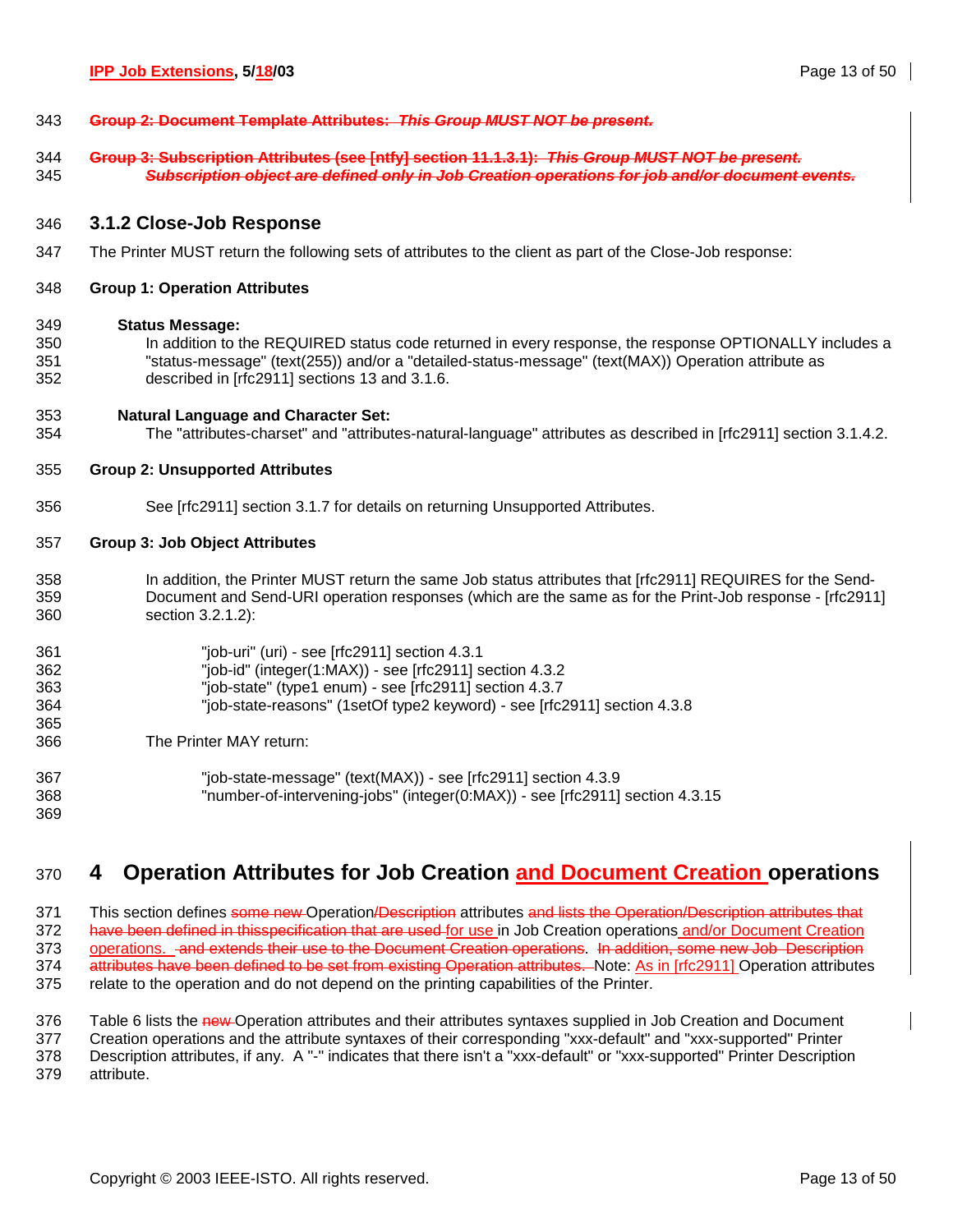### 380 **Table 6 - Operation, Default, and Supported Attributes**

| <b>Operation attribute:</b><br>attribute name "xxx" | Operation<br>attribute syntax | <b>Printer: Default</b><br>Value<br>attribute syntax<br>"xxx-default" | <b>Printer: Supported Values</b><br>attribute syntax<br>"xxx-supported" |
|-----------------------------------------------------|-------------------------------|-----------------------------------------------------------------------|-------------------------------------------------------------------------|
| document-charset                                    | charset                       | charset                                                               | 1setOf charset                                                          |
| document-digital-signature                          | type2 keyword                 | type2 keyword                                                         | 1setOf type2 keyword                                                    |
| document-format                                     | documentFormat                | documentFormat                                                        | 1setOf documentFormat                                                   |
| document-format-details                             | 1setOf collection             | 1setOf collection                                                     | 1setOf type2 keyword <sup>9</sup>                                       |
| document-source-application-name                    | name(MAX)                     | name(MAX)                                                             |                                                                         |
| document-source-application-version                 | text(127)                     | text(127)                                                             |                                                                         |
| document-source-os-name                             | name(40)                      | name(40)                                                              |                                                                         |
| document-source-os-version                          | text(40)                      | text(40)                                                              |                                                                         |
| document-format                                     | mimeMediaType                 | mimeMediaType                                                         | $\overline{\phantom{a}}$                                                |
| document-format-device-id                           | text(127)                     | text(127)                                                             |                                                                         |
| document-format-version                             | text(127)                     | text(127)                                                             |                                                                         |
| document-natural-language                           | naturalLanguage               | naturalLanguage                                                       |                                                                         |
| document-format-target                              | documentFormat                | documentFormat                                                        | <b>1setOf DocumentFormat</b>                                            |
| document-format-version                             | text(127)                     | text(127)                                                             | 1setOf text(127)                                                        |
| document-format-version-target                      | text(127)                     | text(127)                                                             | 1setOf text(127)                                                        |
| document-natural-language                           | naturalLanguage               | naturalLanguage                                                       | <b>1setOf naturalLanguage</b>                                           |
| job-mandatory-attributes                            | 1setOf type2 keyword          |                                                                       |                                                                         |
| output-device-requested                             | name(127)                     |                                                                       | 1setOf name(127)                                                        |

381

382 Table 7 lists the Operation attributes that clients supply at the Job Level and/or the Document Level andin Job and 383 Document Creation operations and whether the Printer copies (indicated by **"**⇒**"**) the supplied value to the 384  $\int$  corresponding Job Description<sup>10</sup> attribute.

| Legend:         |                                                                                       |
|-----------------|---------------------------------------------------------------------------------------|
| <b>Creation</b> | column indicates which operations the whether the Operation attribute can be supplied |
| operationsLev   | in: at the Job Level (PJ=Print-Job, PU=Print-URI, and CJ=Create-Job, ) and at the     |
| el Supplied"    | Document Level (SD=Send-Document, and SU=Send-URI).                                   |
| $``\mathbf{v}"$ | the Operation attribute is defined for use with the indicated operations.             |
| "у⇒"            | the Operation attribute is defined for use with the indicated operations and has a    |
|                 | corresponding Job Description attribute (see Table 10) defined to which the Printer   |
|                 | MUST MAY copy this Operation attribute. See Table 6Table 8 for the corresponding      |
|                 | Job and Document Description attributes and whether there are corresponding "xxx-     |
|                 | default" and "xxx-supported" Printer Description attribute defined.                   |
| $(1 - 1)$       | the Operation attribute is not defined for the indicated operation.                   |
| "Conformance"   | column indicates the conformance requirements for what the client supplies in a       |
|                 | request and the Printer supports in a request.                                        |
| "Section"       | column indicates where the Operation attribute is defined in this spec.               |

385

l

<sup>9</sup> There is also a "document-format-details-implemented" (1setOf collection), see section 8.7.

<sup>&</sup>lt;sup>10</sup> The operations defined for Document Creation operations do not have corresponding Document Description attributes defined in this specification, since this specification does not assume that there is a Document object. See [ippdoc] for the corresponding Document Description attributes.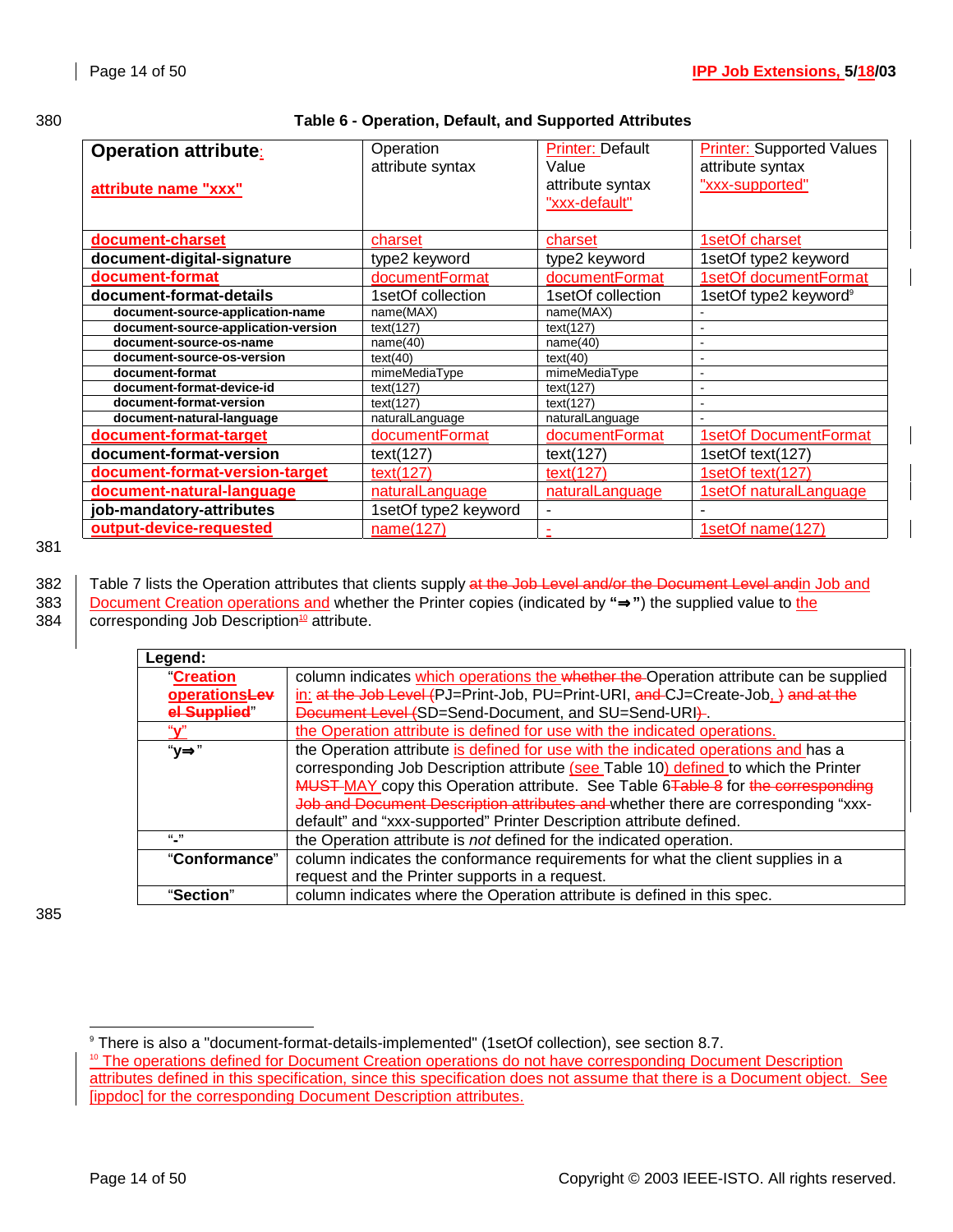### 386 **Table 7 - Operation Attributes supplied at the Job and Document Levels in Job and Document Creation**  387 **Requests**

| <b>Operation</b> attribute name for<br><b>Job and Document Creation</b><br>requests | <b>Attribute Syntax</b> | Level<br><b>Supplied</b> Creation<br>operations |                               | Conformance             |                  | Section                 |                   |
|-------------------------------------------------------------------------------------|-------------------------|-------------------------------------------------|-------------------------------|-------------------------|------------------|-------------------------|-------------------|
|                                                                                     |                         | CJ                                              | PJ.<br>PU                     | SD.<br>SU               | Client<br>supply | Printer<br>support      |                   |
| document-charset                                                                    | charset                 | $\blacksquare$                                  | $y \Rightarrow$               | $y \Rightarrow$         | <b>MAY</b>       | CMUST <sup>11</sup>     | §4.2.1            |
| document-digital-signature                                                          | type2 keyword           | $\blacksquare$                                  | $y \Rightarrow$               | y⇒                      | <b>MAY</b>       | <b>MAY</b>              | §4.2.2            |
| document-format                                                                     | documentFormat          | ÷                                               | v                             | v                       | <b>MAY</b>       | <b>MUST</b>             | §4.2.3            |
| document-format-details                                                             | 1setOf collection       | $\blacksquare$                                  | y⇒                            | $y \Rightarrow$         | <b>MAY</b>       | $CMUST^{\overline{12}}$ | §4.2.4            |
| document-source-application-name                                                    | name(MAX)               | $\blacksquare$                                  | y⇒                            | y⇒                      | <b>MAY</b>       | MAY                     | §4.2.4.1          |
| document-source-application-<br>version                                             | text(127)               | $\blacksquare$                                  | y⇒                            | $y \Rightarrow$         | <b>MAY</b>       | <b>MAY</b>              | §4.2.4.2          |
| document-source-os-name                                                             | name(40)                | $\blacksquare$                                  | ⋎⇒                            | y⇒                      | <b>MAY</b>       | <b>MAY</b>              | §4.2.4.3          |
| document-source-os-version                                                          | text(40)                | $\blacksquare$                                  | $y \Rightarrow$               | $y \Longrightarrow$     | <b>MAY</b>       | <b>MAY</b>              | §4.2.4.4          |
| document-format                                                                     | mimeMediaType           | $\blacksquare$                                  | $y \Rightarrow$               | $y \Rightarrow$         | <b>MUST</b>      | <b>MUST</b>             | §4.2.4.5          |
| document-format-device-id                                                           | text(127)               | $\blacksquare$                                  | $y \Rightarrow$               | $y \Rightarrow$         | <b>MAY</b>       | <b>MAY</b>              | $\sqrt{$4.2.4.6}$ |
| document-format-version                                                             | text(127)               | $\blacksquare$                                  | ⋎⇒                            | $y \Rightarrow$         | <b>SHOULD</b>    | <b>MUST</b>             | \$4.2.4.7         |
| document-natural-language                                                           | naturalLanguage         | $\blacksquare$                                  | $y \Longrightarrow$           | $y \Longrightarrow$     | <b>MAY</b>       | <b>MAY</b>              | §4.2.4.8          |
| document-format-target                                                              | documentFormat          | $\blacksquare$                                  | $\mathbf{v}$                  | $\overline{\mathbf{v}}$ | <b>MAY</b>       | <b>MAY</b>              | \$4.2.5           |
| document-format-version                                                             | text(127)               | $\blacksquare$                                  | $y \Rightarrow$               | y⇒                      | <b>MAY</b>       | <b>MAY</b>              | §4.2.6            |
| document-format-version-target                                                      | text(127)               | $\blacksquare$                                  | $\mathbf{v}$                  | v                       | <b>MAY</b>       | <b>MAY</b>              | \$4.2.7           |
| document-natural-language                                                           | naturalLanguage         | $\blacksquare$                                  | $y \Rightarrow$               | y⇒                      | <b>MAY</b>       | <b>MAY</b>              | §4.2.8            |
| ipp-attribute-fidelity                                                              | boolean                 | $y \Rightarrow$ 13                              | $y \Rightarrow$ <sup>13</sup> | $\blacksquare$          | <b>MAY</b>       | <b>MUST</b>             | §4.1.1,           |
| job-mandatory-attributes                                                            | 1setOf type2<br>keyword | $y \Rightarrow$                                 | $y \Rightarrow$               |                         | <b>MAY</b>       | <b>MUST</b>             | §4.1.2            |
| output-device-requested                                                             | name(127)               | <u>y⇒-</u>                                      | $y \Rightarrow$               |                         | <b>MAY</b>       | <b>MAY</b>              | §4.1.3            |

388

l

# 389 **4.1 Operation attributes for Job Creation operations**

390 This section defines additional operation attributes that the client MAY supply in Job Creation operations (Print-Job, 391 Print-URI, and Create-Job).

# 392 **4.1.1 ipp-attribute-fidelity (boolean) ([rfc2911] section 3.2.1 and 15)**

393 This REQUIRED Operation attribute specifies the policy for the Printer to use (see [rfc2911] §3.2.1.1) when the 394 client supplies unsupported Job Template attributes<sup>14</sup> or value in a Job Creation operation on a subsequent Document 395 Greation operation for this job. The value 'true' indicates that total fidelity to client--supplied Job Template and

<sup>11</sup> The Printer MUST support the "document-charset" Operation/Document Description attributes, if the Printer supports a charset-ambiguous document format (see section 4.2.1).

<sup>&</sup>lt;sup>12</sup> The Printer MUST support the "document-format-details" Operation/Document Description attributes if the Printer

supports a *packaging* MIME type document format, such as 'application/zip' or 'multipart/related'.<br><sup>13</sup> The Printer MUST MAY copy the "ipp-attribute-fidelity" Operation attribute to the corresponding (new) Job Description attribute defined in this specification, if supported so that the Printer can remember its value for subsequent Document Creation operations.<br><sup>14</sup> The value of the "ipp-attribute-fidelity" Operation attribute has no effect on other O*peration* attributes supplied by

the client, only on Job Template attributes supplied by the client.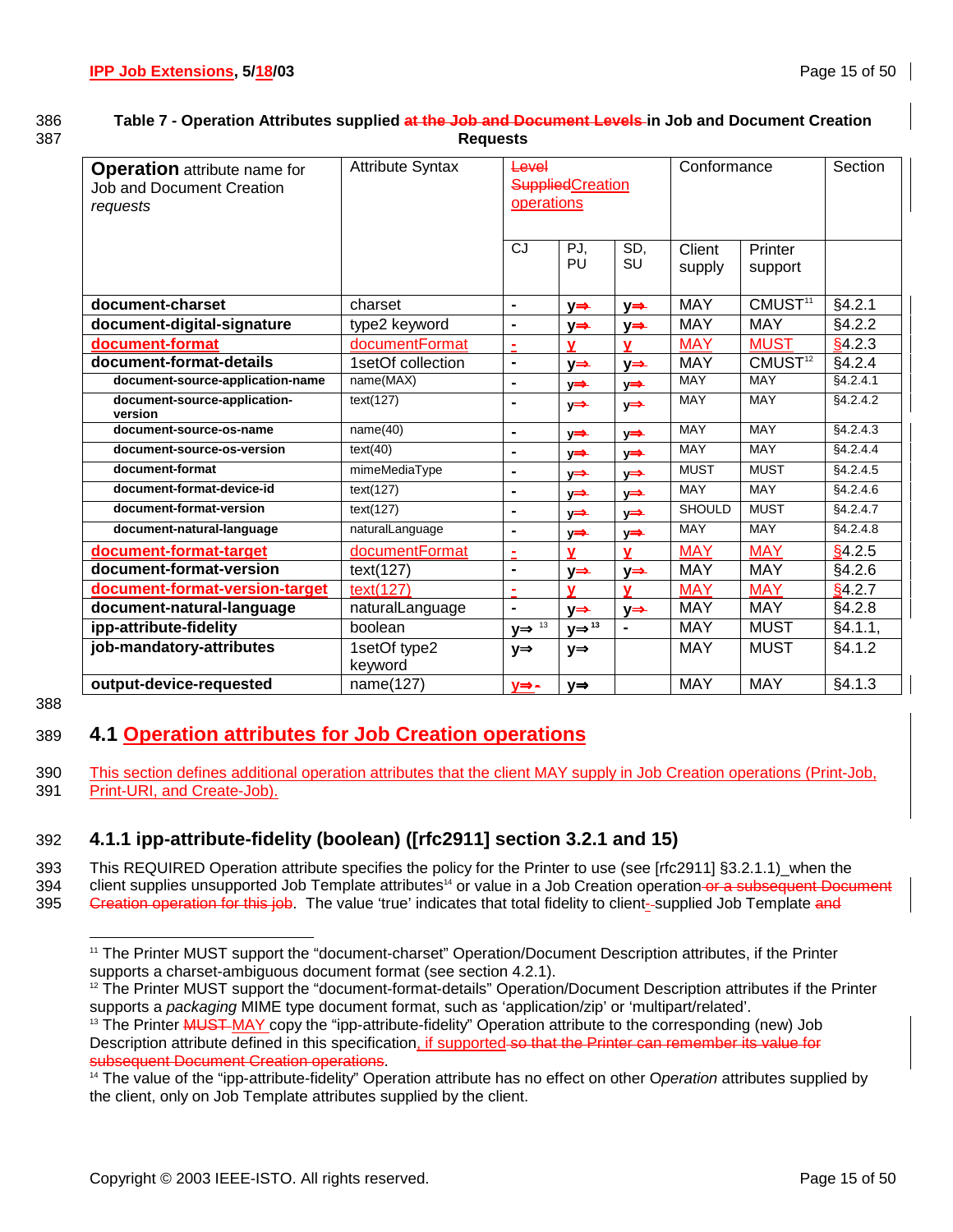396 **Document Template** attributes and values is required for this Job Creation operation and all subsequent Document 397 Greation operations for this job. If the client supplies the value 'false' or omits the attribute, then the Printer MUST 398 accept the Job Creation operation and all subsequent Document Creation operations even if the client supplies 399 **unsupported attributes or values in them.** 

400 The Printer MUST copy this attribute to the corresponding (new) Job Description attribute (see section 6.1) and use 401 **its value for validating subsequent Document Creation operations for this job.** 

402 | Note: The inheritance of the effect of the "ipp-attribute-fidelity" Operation attribute by subsequent Document Creation 403 | operations is like the inheritance of Document Template attributes supplied at the Job Level but affecting the 404 **behavior of the Document Level (see ).** 

# 405 **4.1.2 job-mandatory-attributes (1setOf type2 keyword) Operation attribute**

406 | This REQUIREDOPTIONAL<sup>46</sup> Operation attribute identifies which Job Template attributes the Printer MUST Honor in 407 | this Job Creation request and all subsequent Document Creation requests for this Job. The Printer MUST reject this 408 Job Creation operation or any subsequent Document Creation operations for this job, if the client supplies an 409 vunsupported Job Template or Document Template attribute or value in the request that is also identified in this list. 410 The client MAY supply this attribute in a Job Creation operation. If the Printer supports the "job-mandatory-

- 411 attributes" Operation attribute, Tthe Printer MUST support this attribute in Job Creation operations and the Validate-412 Job operation.
- 413 A client MUST NOT supply this "job-mandatory-attributes" Operation attribute in a Document Creation operation. If a 414 | client does supply the attribute in a Document Creation operation, the Printer MUST ignore and otherwise accept the 415 | request and return this attribute without any values in the Unsupported Attributes Group in the response (see 416 | Fric2911] section 3.1.7). Thus the Printer only supports the "job-mandatory-attributes" Operation attribute supplied at 417 **the Job level. Thus the "job-mandatory-attributes" Operation attribute controls all other Job Template and Document** 418 Template attributes supplied at the Job Level and Document Level uniformly. Note: The inheritance of the effect of 419  $\parallel$  "job-mandatory-attributes" Operation attribute supplied at the Job Level by subsequent Document Creation 420 **operations is like the inheritance of Job Template attributes.**
- 421 The Printer MUST copy this attribute to the corresponding "job-mandatory-attributes" Job Description attribute (see 422  $\parallel$  section 6.3) for auditing and trouble shooting purposes<sup>16</sup> and use its value for validating subsequent Document 423 **Creation operations for this job.**

424 The values of the "job-mandatory-attributes" attribute are the keyword attribute names that identify Job Template 425 attributes, for example, 'job-hold-until', 'job-finishings' (see section 5.1.4), 'copies' and 'media'. In order to identify a 426 member attribute of a collection attribute, the keyword names of both the collection attribute and the member 427 attribute are given separated by a period (.) character. For example, to make the "media" attribute of the "cover-428 front" collection attribute mandatory, supply the keyword value: 'cover-front.media'.

429 The Printer MUST accept *any* keyword values whether or not the corresponding Job Template attributes are 430 Supported by the Printer and MUST NOT return those unsupported keywords in the Unsupported Attributes Group in 431 | the response. If the client supplies this "job-mandatory-attributes" Operation attribute in a Job Creation operation 432 with values that represent Job Template attributes that the Printer doesn't support, the Printer MUST otherwise 433 accept the attribute anyway. The Printer MUST reject this Job Creation or a subsequent Document Creation 434 **operation** only if the client actually supplies any of the identified Job Template attributes that the Printer doesn't 435 support. Because the Printer doesn't reject when the "job-mandatory-attributes" Operation attribute has the

l

<sup>15</sup> The Printer MUST support the "job-mandatory-attributes" Operation/Job Description attributes for conformance to this Document Object specification. However, an implementation that isn't supporting the Document Object MAY still support the "job-mandatory-attributes" Operation attribute. See the definition of REQUIRED in section 2.1. <sup>16</sup> The Printer uses the "job-mandatory-attributes" Job Description attribute for validating subsequent Document Creation operations for this job when also supporting [ippdoc].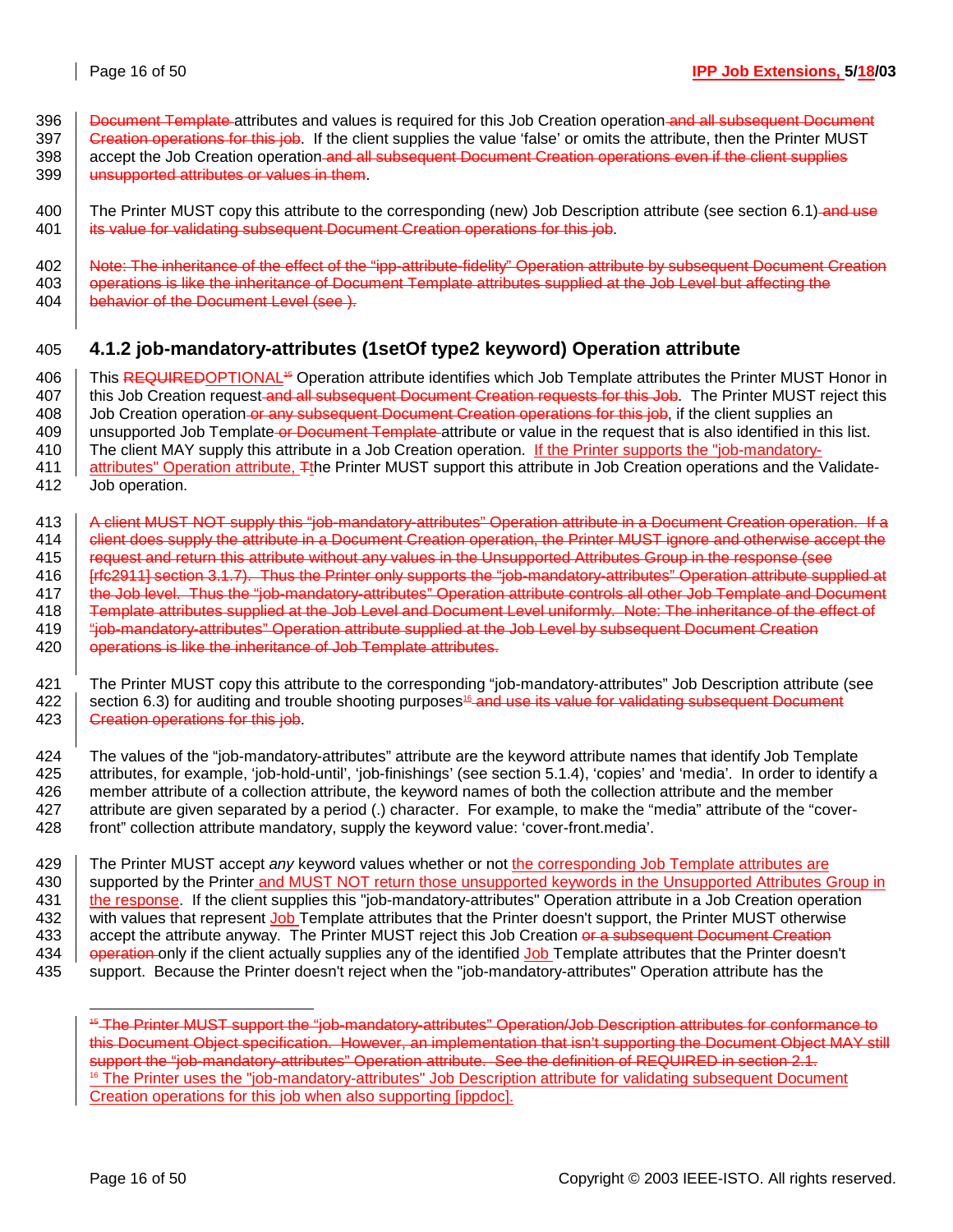- 436 unsupported attribute keyword names, the client MAY supply all of the attribute keyword names that the client
- 437 supports without having to tailor the list to the particular Printer that the client is submitting the Job Creation
- 438 operation, thereby, simplifying client use of this attribute.

439 ISSUE 01: MUST the Printer return any supported attribute keywords in the Unsupported Attributes Group in the

440 response, even while accepting the request with the unsupported attribute keyword in the "job-mandatory-attributes"

441 list?<PZ>NO, The printer will return the unsupported attributes on a Job/Doc create attempt. The "job-mandatory-442 attributes" should just be treated as a "filter" containing a list of keywords from the Client.</PZ>

### 443 **4.1.3 output-device-requested (name(127))**

444 This OPTIONAL Operation attribute specifies the name of the target output device for a Printer that fans-out to 445 multiple devices (see [rfc2911] section 2.1). This allows the client to control which output device the Printer selects. 446 If this attribute is omitted, the Printer selects whichever output device seems best for the job in an implementation 447 dependent manner. The client can discover which output devices the Printer supports by querying the Printer's 448 "output-device-requested-supported" Printer attribute (see section).

- 449 If the Printer supports this Operation attribute, the Printer MUST support it only on Job Creation operations, not 450 subsequent Document Creation operations for this Job.
- 451 If the Printer supports this Operation attribute, the Printer MUST support the "output-device-assigned" Job 452 Description attribute with the same values (see [rfc2911] section 4.3.13).

453 If a client supplies this "output-device-requested" Operation attribute with a value that the Printer doesn't support, the 454 Printer MUST perform one of the following actions depending on implementation: (1) reject the request OR (2) 455 accept the request and either (a) put the Job in the 'pending-held' state or (b) process the job ignoring the attribute. 456 See section 4.2 below for more details.

457

# 458 **4.2 Operation/Description attributes for Document Creation operations**

459 The rest of this section defines the semantics for the Operation attributes that a client MAY supply in a Job-Document 460 Creation operation (Print-Job, Print-URI, Send-Document and Send-URI) and their corresponding Description 461 attributes. Note: Print-Job and Print-URI are both Job Creation and Document Creation operations. The following

462 statements apply to all of these Operation/Description attributes and are *not* repeated in each attribute Description:

463 If the Printer doesn't support the "xxx" Operation attribute, the Printer MUST ignore the "xxx" attribute (as with any 464 OPTIONAL Operation attribute) and return the "xxx" attribute with the supplied value as unsupported in the 465 Unsupported attributes group as specified in [rfc2911] section 3.1.7.

- 466 If the Printer supports the "xxx" Operation attribute, the Printer MUST also:
- 467 1.support the corresponding "xxx" Description attribute of the same name (see section 6.2) and vice versa.
- 468 2.copy the value of the "xxx" Operation attribute, if supplied by the client, to the corresponding "xxx" Description 469 attribute.
- 470 1. support the corresponding "xxx-default" and "xxx-supported" Printer Description attributes as well, if defined 471 (see Table 6 and section 8) and vice versa.
- 472 2. validate the values supplied by the client in the "xxx" Operation attribute against the values indicated in the 473 Printer's corresponding "xxx-supported" Printer Description attribute (see section 8). If the values do not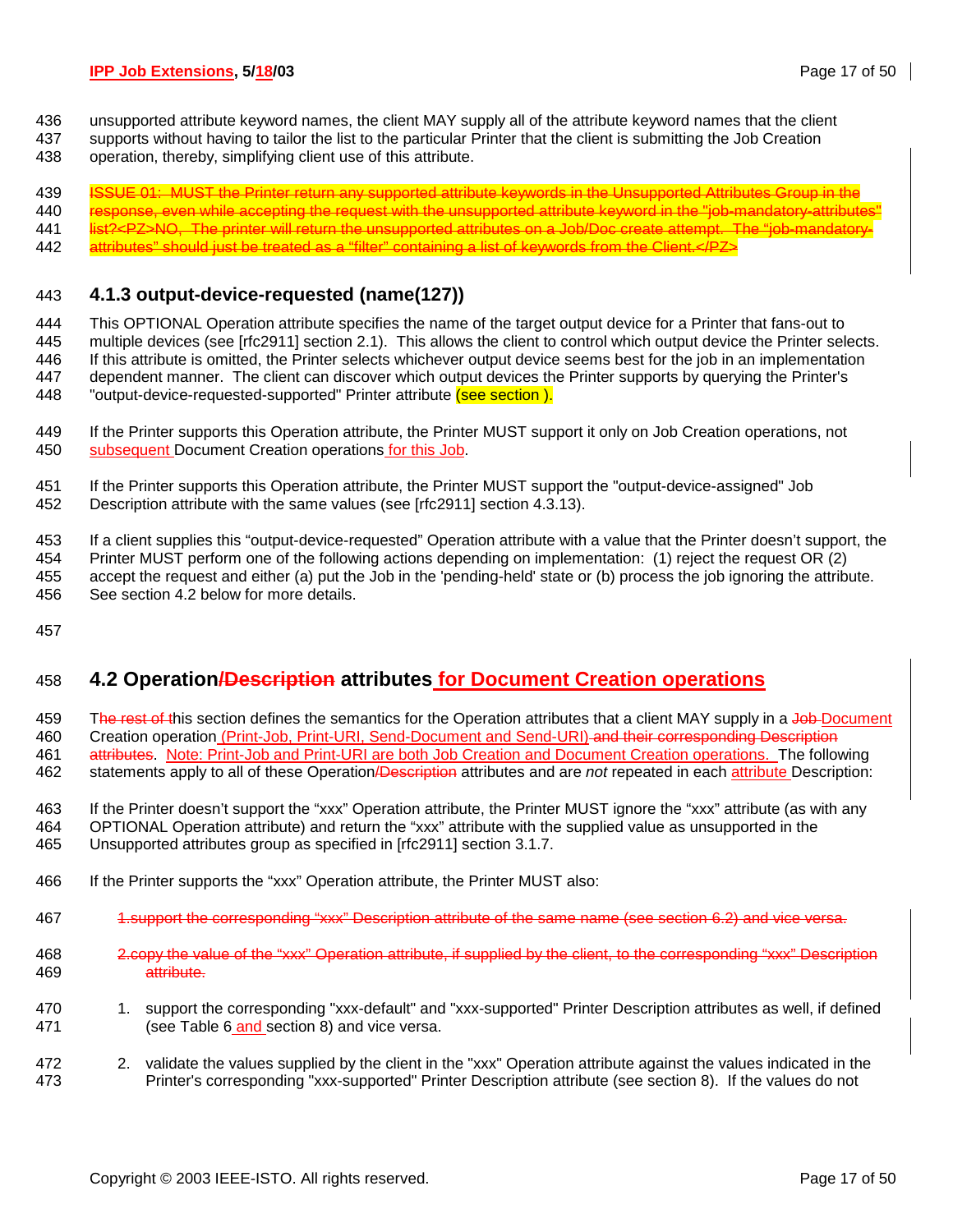474 validate, the Printer MUST either reject the operation or accept the operation as indicated for each of the 475 Attributes described below.If the client supplies one of the "xxx" Operation/Description attributes with a value 476 **that the Printer does not support, the Printer MUST** perform one of the actions indicated for that Operation, 477 unless specified otherwise, such as (1) reject the request, (2) accept the request and either (a) hold the job 478 for operator intervention or (b) print the Job ignoring the attribute. In all of these cases, the Printer MUST 479 return the Operation attribute with the unsupported value in the Unsupported Attributes group in the 480 response (see [rfc2911] section 3.1.7).

# 481 **4.2.1 document-charset (charset)**

482 | This CONDITIONALLY REQUIRED Operation attribute identifies the charset of the Document eContent.

483 | If a client supplies the "document-charset" Operation attribute in a Document Creation operation with a value that the 484 Printer doesn't support, the Printer MUST reject the job and return the status code: 'client-error-charset-not-485 supported' (see [rfc2911] section 3.1.4.14), since the interpretation of the content will be mis-understood by the 486 Printer..

487 The standard values for these attributes are Internet Media types (sometimes called MIME types). For further details 488 see the description of the 'mimeMediaType' attribute syntax in [rfc2911] section 4.1.9.

489 The Printer MUST support this attribute if it supports a document format for which the Document Object eContent can 490 be ambiguous with respect to the charset being used to encode the data. For example, the 'application/vnd.hp-PCL' 491 MAY omit the charset escape sequence. Although [rfc2854] strongly RECOMMENDS that 'text/html', include a "; 492 charset=charset' parameter in the MIME type itself (that is, explicitly in the value of the "document-format" attribute), 493 often the charset= parameter is not present in the MIME type and the Printer MUST assume a charset. Thus a 494 Printer that supports the text/html MIME type MUST support the "document-charset" operation **/Description** attributes. 495 Also many text files use the various 8-bit ISO 8859 charsets in which the lower half is US-ASCII and the upper half is 496 various Latin sets (about 8 or 9), Greek, Cyrillic, Hebrew, and Arabic. Shift JIS is another example where the left half 497 is US-ASCII, but the right half can be one of a number of things. But if the data doesn't contain the charset escape 498 sequences, this attribute can help the Printer know what the charset is in the Document. Such document formats are 499 called "charset-ambiguous" document formats. Finally, even though [rfc2046] REQUIRES the "; charset=" MIME 500 type parameter if the file contains other than US-ASCII, in practice, the "; charset=" MIME type parameter is often 501 omitted, thus making 'text/plain' a charset-ambiguous document format. See the discussion in [rfc2911] section 4.1.9 502 and [rfc2046].

503 Printer MAY also check the Document content while processing to see that the document data meets the coding 504 requirements for the supplied charset. If the data contains something that is outside the charset encoding, the 505 Printer MUST either (1) hold the job or (2) abort, and SHOULD NOT continue printing square boxes for encoded 506 characters that are outside the charset supplied by the client.

507 Many other document formats, such as 'application/postscript' and 'application/pdf', are *not* charset-ambiguous, so 508 that Printers that support only such formats MAY omit support of the "charset" Operation/ Description attributes.

509 If the Printer supports the "document-charset" Operation attribute, it MUST also support the corresponding

510  $\parallel$  "document-charset" Description attribute (see section 1.1.1) and the "document-charset-default" and "document-

511 charset-supported" Printer Description attributes as well and vice versa (see sections 8.1 and 8.2).

### 512 **4.2.2 document-digital-signature (type2 keyword)**

- 513 This OPTIONAL Operation attribute identifies the technology of digital signature in the Document content.
- 514 | If a client supplies this "document-digital-signature" Operation attribute in a Document Creation operation with a
- 515 value that the Printer doesn't support, the Printer MUST perform one of the following actions depending on
- 516 implementation: (1) reject the request OR (2) accept the request, set the Job's "job-state-reasons" attribute to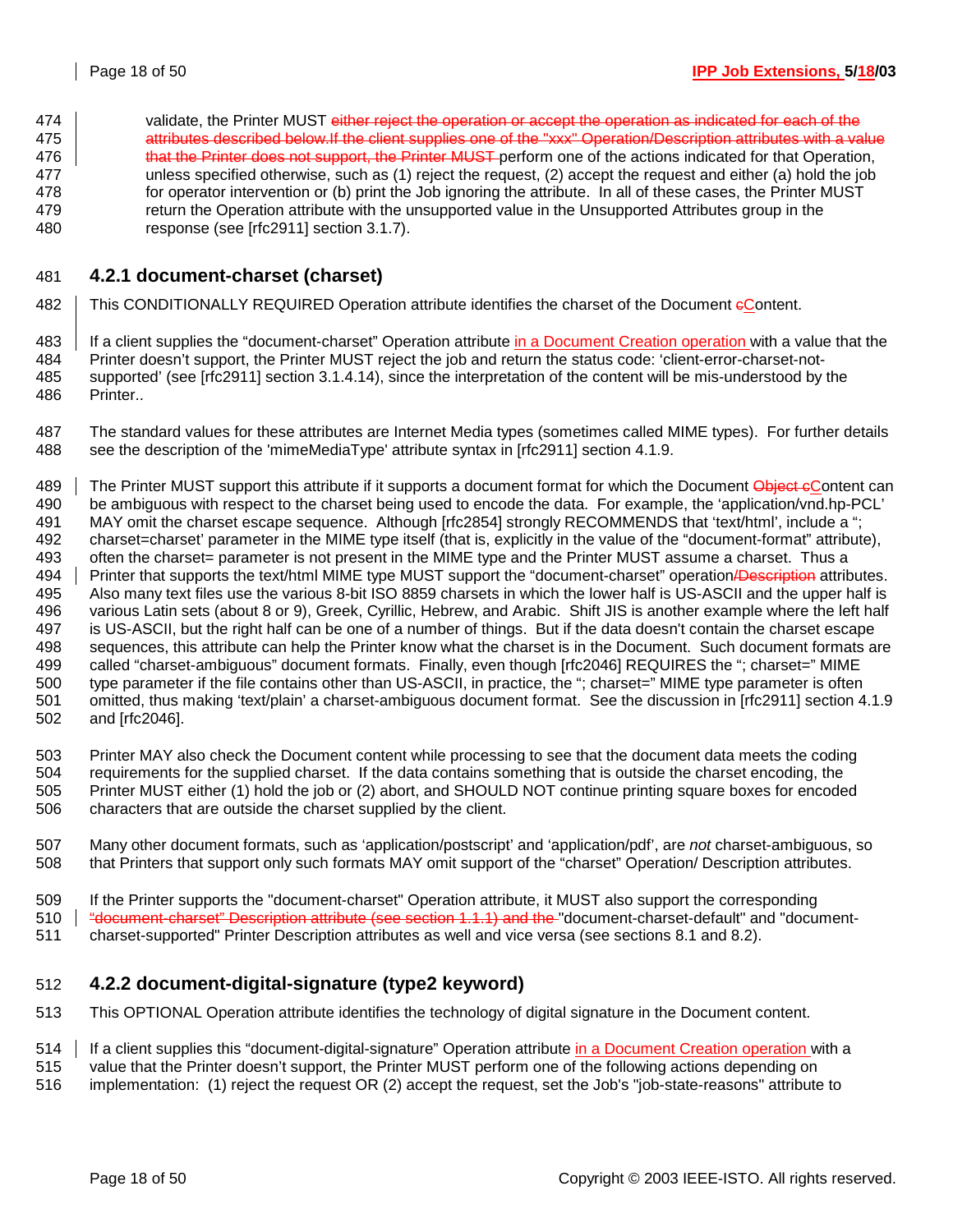517 'digital-signature-type-not-supported' (see section 7.1), and either (a) put the Job in the 'pending-held' state or (b) 518 process the job ignoring the attribute. See section 4.2 above for more details.

519 If the Printer supports this attribute and the value supplied by the client, the Printer MAY verify the signature 520 according to the rule for that signature format and "document-format". If the signature does not verify, then the 521 Printer MUST perform one of the following actions depending on implementation (which MAY depend on the 522 "document-format" and a site-established policy):

- 523 1. ignore the signature (and MAY indicate on the printed output some how) and MUST set the Job's "job-state-524 reasons" Job Description attribute to the 'digital-signature-did-not-verify' value and the Document's 525 "document-state-reasons" Document Description attribute to the 'digital-signature-did-not-verify' value (see 526 section 7.1).
- 527 2. put the job on hold and wait for human intervention and MUST set the Job's "job-state-reasons" Job 528 Description attribute to the 'job-digital-signature-wait' and 'digital-signature-did-not-verify' values and the 529 Document's "document-state-reasons" Document Description attribute to the 'digital-signature-did-not-verify' 530 value (see section 7.1), OR
- 531 3. abort the job depending on implementation and/or site configuration and MUST set the Job's "job-state-532 reasons" Job Description attribute to the 'job-aborted-by-system' and 'digital-signature-did-not-verify' values 533 and the Document's "document-state-reasons" Document Description attribute to the 'digital-signature-did-534 not-verify' value (see section 7.1).

535 Different PDLs have different techniques of embedding the signature. If the Printer supports the "document-digital-536 signature" attribute and the supplied "document-format", the Printer MUST accept the document. However, if the 537 Printer either doesn't support the value of the "document-digital-signature' Operation attribute or doesn't support the 538 technique used by the supplied "document-format" attribute, the Printer MUST either (1) ignore the signature or (2) 539 put the job on hold and wait for human intervention, depending on implementation. If the Printer doesn't support the 540 supplied value, the Printer MUST return the "document-digital-signature" attribute with its value as unsupported in the 541 Unsupported attributes group as specified in [rfc2911] section 3.1.7.

- 542 The following standard keyword values are defined:
- 543 'dss': Digital Signature Standard (DDS) [dss].
- 544 'none': There is not a digital signature in the Document content. If this attribute is supported, the 'none' 545 value MUST be supported.
- 546 'pgp': PGP Message Exchange Formats [rfc1991].
- 547 'smime': Enhanced Security Services for S/MIME [rfc2634].
- 548 'xmldsig' XML Digital Signature [xmldsig].

# 549 **4.2.3 document-format (mimeMediaType)**

- 550 This REQUIRED Operation attribute (see [rfc2911] section 3.2.1.1) indicates the document format of the supplied
- 551 Document Content. If a client supplies the "document-format" Operation attribute with a value that the Printer doesn't 552 support, the Printer MUST reject the job and return the status code: 'client-error-document-format-not-supported' 553 (see [rfc2911] section 3.1.4.11), since the Printer cannot process the data.

554 The standard values for this attribute are Internet Media types (sometimes called MIME types). For some MIME 555 types, such as 'text/plain' [rfc2046], the "; charset=" parameter is defined which specifies the charset of the Document 556 content. The Printer MUST support the charset MIME parameter as well as the "document-charset" Operation 557 attribute (section 4.2.1) if the Printer supports any text MIME type, such as 'text/plain' or 'text/html'. For further 558 details see the description of the 'mimeMediaType' attribute syntax in [rfc2911] section 4.1.9 and [rfc2046] and the 559 "document-charset" Operation attribute (section 4.2.1).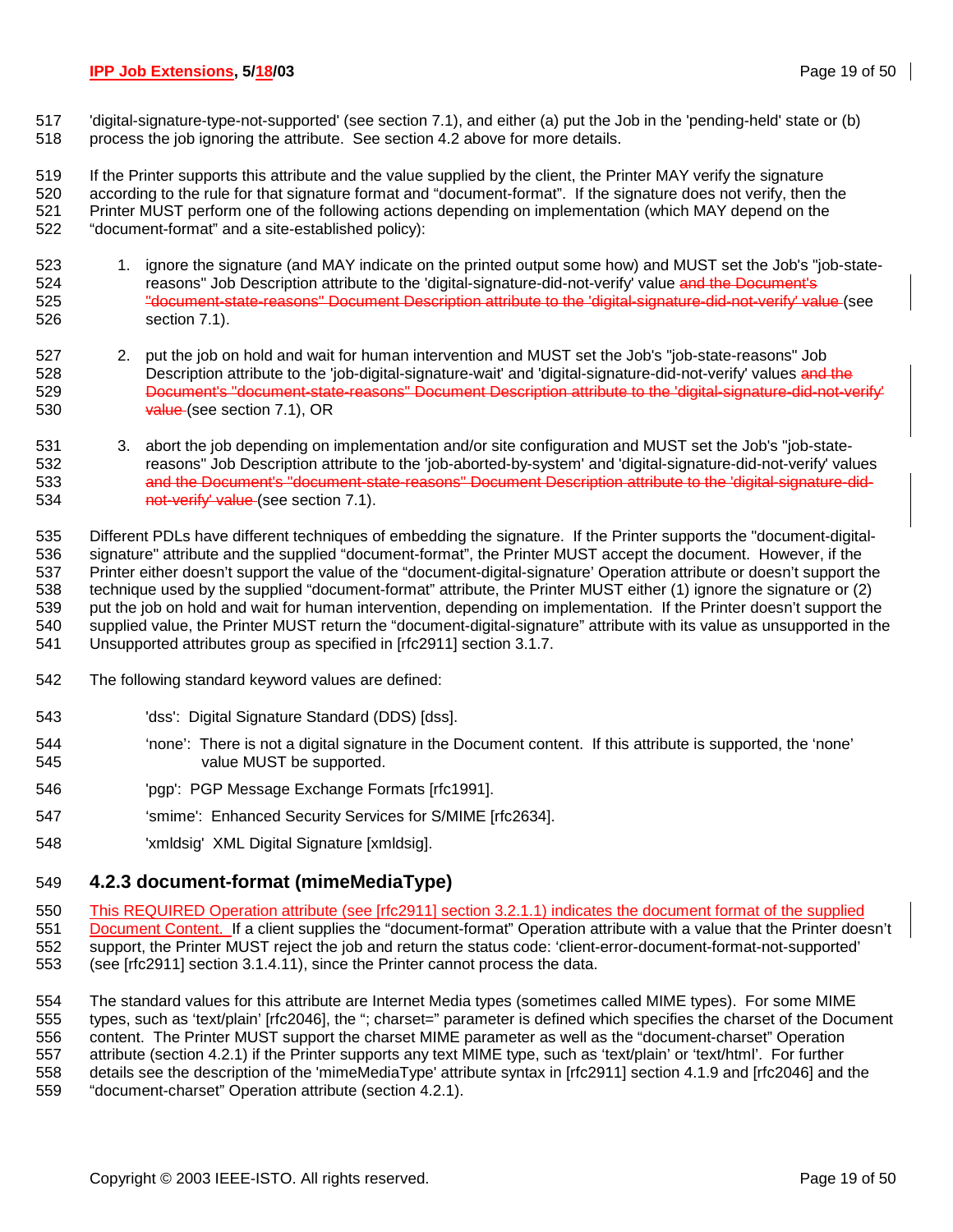560 | Many printer languages in the Printer MIB do not have a MIME type registered with IANA.<sup>17</sup> This specification It is the

561 **intent of the PWG to** registers all of the Printer MIB v2 XXX Printer Languages as 'application/vnd.PWG-XXX'. If a

562 Printer Language already has a registered MIME Media type or gets a registration in the future, then that MIME Type 563 MUST be used in preference to the 'application/vnd.PWG-XXX' MIME Type. For example, PostScript<sup>®</sup> has the

564 MIME Media type: 'application/postscript' and PCL has the MIME Media Type: 'application/vnd.HP-PCL, so those

565 MIME Media types MUST be used instead of 'application/vnd.PWG-PS' and 'application/vnd.PWG-PCL'. For

566 example, the NEC NPDL printer language from the Printer MIB does not have a MIME type registered with IANA.

567 Therefore, the "document-format" = 'application/vnd.PWG-NPDL' MUST be used.

568 Note: It is proposed that CIP4 [cip4] register the YYY document formats with IANA as 'application/vnd.CIP4-YYY' 569 that CIP4 is using that don't have a registered MIME Media type. For example, TIFF/IT [iso12639] would be 570 registered as: 'application/vnd.CIP4-TIFF-IT'. Then CIP4 would keep a list of TIFF/IT versions. For example: 571 'TIFF/IT-CT/P1:1998' to use with the "document-format-version" attribute (and the CIP4 JDF equivalent

572 MimeTypeVersion attribute).

573 **ACTION ITEM (Tom): Get CIP4 buy-in to use the same flat file (which will require an additional field for the** 574 JDF FileType attribute. ACTION ITEM (Tom and Ira): Propose a format for the file.

575 See also the "document-format-version" Operation attribute in section 4.2.6 and the "document-format-details" 576 Operation attribute in section 4.2.4.

# 577 **4.2.4 document-format-details (1setOf collection)**

578 This CONDITIONALLY REQUIRED Operation attribute supplied in Document Creation operations summarizes the 579 details of the Document content, including any files contained in the Document. See Table 8 for a list of the member 580 attributes along with the client and Printer conformance requirements.

581 If a Printer supports a *packaging* MIME type, such as 'multipart/related' or 'application/zip', the Printer MUST support 582 | this "document-format-details" Operation attribute and the corresponding Description attribute (see section 1.1.1). If 583 a Printer does not support a packaging MIME type, it MAY omit support of the "document-format-details" Operation 584 attribute and Description attribute. The purpose of the "document-format-details" Operation attribute is to describe 585 the details of the document format or formats in the supplied Document, including the packaging format itself, so that 586 the Printer knows what to expect.

587 | If a client supplies the "document-format-details" Operation attribute in a Document Creation request with member 588 attributes and/or values that the Printer doesn't support, the Printer MUST perform one of the following actions 589 depending on implementation: (1) reject the request OR (2) accept the request and either (a) put the Job in the 590 'pending-held' state or (b) process the job ignoring the attribute. See section 4.2 above for more details. However, if 591 the "document-charset" or the "document-format" member attributes are the ones in question, the Printer MUST 592 reject the request, same as for the "document-charset" and "document-format" Operation attributes (see sections 593 4.2.1 and 4.2.3) and return the 'client-error-charset-not-supported' (see [rfc2911] section 13.1.4.16) or the 'client-594 error-document-format-not-supported' (see [rfc2911] section 13.1.4.11), respectively.

595 For a packaging format, the "document-format-details" attribute does not provide means to associate each collection 596 value with particular document in the archive file, so it does not provide a "manifest"<sup>18</sup> of the packaging. One of the 597 packaging collection values MAY describe the packaging format itself, in which case that collection value MUST be 598 the first collection value. The remaining collection values provides the summary of the details of the contained files in 599 any order.

l <sup>17</sup> Companies are urged to register there Printer languages with IANA using the 'application/vnd.XX-yyy vendor tree.

There has also been a long standing PWG proposal to register all of these as 'application/vnd.pwg-yyy.<br><sup>18</sup> If the client wants to achieve a "manifest", that is a complete list of each file in a packaging, then the client extract each file from the package and submit each one as a separate Document object. Note: the client can recompress each file before sending, so the compression isn't lost when sending each document separately.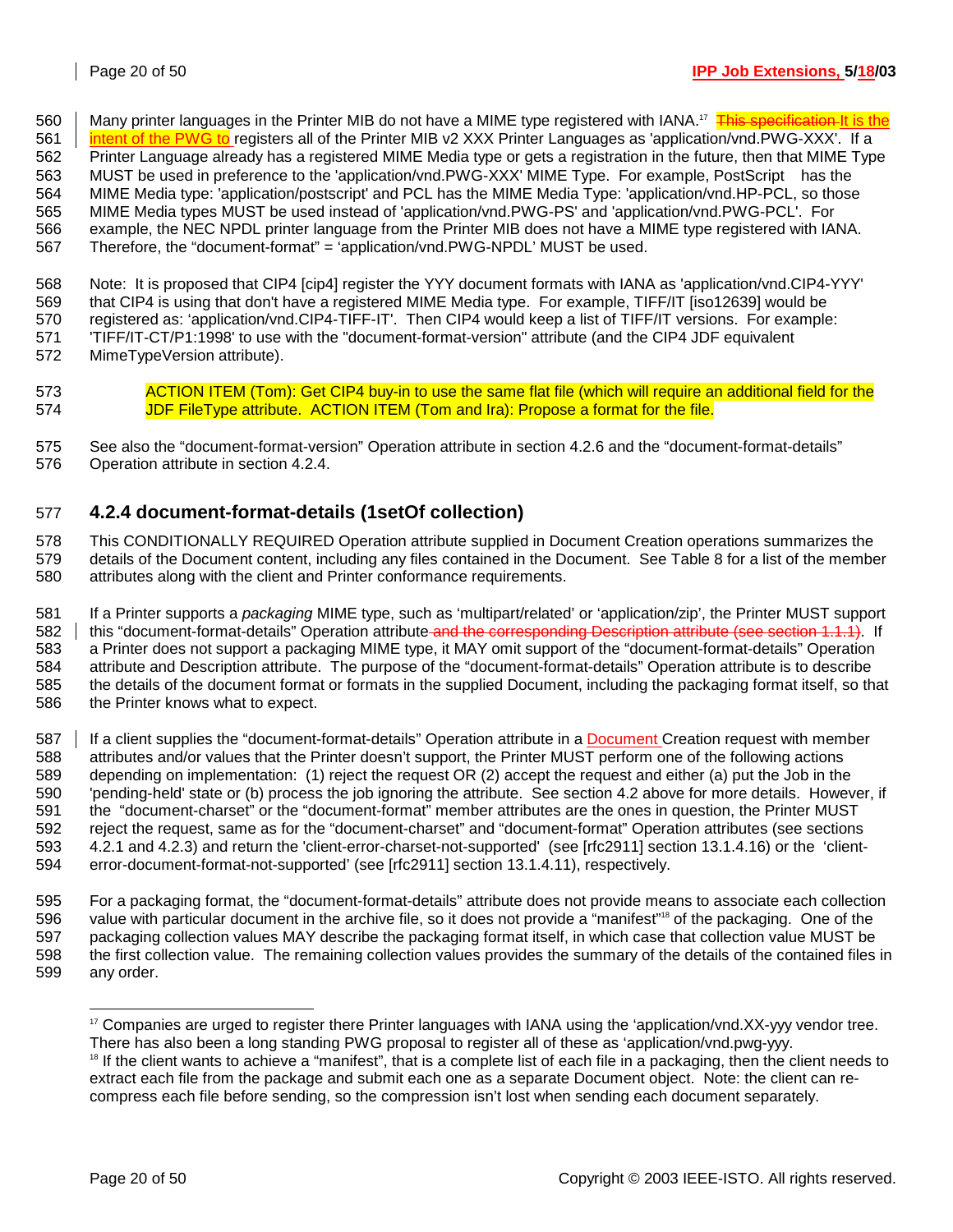- 600 There MUST NOT be any duplicate collection values, that is, no collection values with all the same member attribute 601 values; it's a set, not a sequence. So 100 PostScript files with the same details in a .zip file:
- 602 (1) MAY have one collection value with the "document-format" member attribute = 'application/zip' MIME type 603 value and MAY have additional member attributes that give details about the .zip file itself and
- 604 (2) MUST have one collection value containing a "document-format" member attribute =
- 605 'application/postscript' and MAY have additional member attributes that give the details about the PostScript 606 files.
- 607 If a file in a packaging file is itself a packaging file, the single "document-format-details" (1setOf collection) Operation 608 attribute SHOULD contain the flattened distinct collection values for all files at all nested levels. Therefore, the
- 609 "document-format-details" collection attribute is not recursively defined and MUST NOT contain the "document-610 format-details" attribute as a member attribute.
- 

### 611 **Table 8 - "document-format-details" member Operation attributes**

| <b>Member Attribute Name</b>        | <b>Attribute Syntax</b>   | <b>Client</b><br>supplies | <b>Printer</b><br><b>Support</b> | <b>Member</b><br><b>Attribute</b><br><b>Section</b> | <b>Top Level</b><br><b>Attribute</b><br><b>Section</b> |
|-------------------------------------|---------------------------|---------------------------|----------------------------------|-----------------------------------------------------|--------------------------------------------------------|
| document-source-application-name    | name(MAX)                 | <b>MAY</b>                | <b>MAY</b>                       | 4.2.4.1                                             | N/A                                                    |
| document-source-application-version | text(127)                 | MAY                       | <b>MAY</b>                       | 4.2.4.2                                             | N/A                                                    |
| document-source-os-name             | name(40)                  | <b>MAY</b>                | <b>MAY</b>                       | 4.2.4.3                                             | N/A                                                    |
| document-source-os-version          | text(40)                  | <b>MAY</b>                | MAY                              | 4.2.4.4                                             | N/A                                                    |
| document-format                     | mimeMediaType             | <b>MUST</b>               | <b>MUST</b>                      | 4.2.4.5                                             | 4.2.3                                                  |
| document-format-device-id           | text(127)                 | <b>MAY</b>                | <b>MAY</b>                       | 4.2.4.6                                             | N/A                                                    |
| document-format-version             | text(127)                 | <b>SHOULD</b>             | <b>MUST</b>                      | 4.2.4.7                                             | 4.2.6                                                  |
| document-natural-language           | 1setOf<br>naturalLanguage | <b>MAY</b>                | MAY                              | 4.2.4.8                                             | 4.2.8                                                  |

612

613 The client can determine which member attributes of the "document-format-details" are supporter by querying the

614 Printer's "document-format-details-supported" (1setOf type2 keyword) Printer Description attribute (see section 8.6).

615 The client can determine a supported set of document details by querying the Printer's "document-format-details-

616 implemented" (1setOf collection) Printer Description attribute (see section 8.7).

617 Table 8 shows that three of the member attributes also have comparable top level Operation attributes defined with 618 the same names. See the sections listed in the rightmost column. These three high level attributes have 619 corresponding "xxx-default" and "xxx-supported" Printer Description attributes. These values are also for use with 620 the corresponding three member attributes. The remaining member attributes do not have any corresponding "xxx-621 default" and "xxx-supported" Printer Description attribute. The client MAY query the Printer's "document-format-622 details-implemented" Printer Description attribute to determine what values the Printer has implemented. However, 623 the Printer MAY accept other values, such as later or earlier versions.

624 If a client supplies this "document-format-details" Operation attribute with a member attribute with a value that the 625 Printer doesn't support, the Printer MUST perform one of the following actions: (1) reject the request OR (2) accept 626 the request and either (a) put the Job in the 'pending-held' state or (b) process the job ignoring the attribute. See 627 section 4.2 above for more details.

### 628 **4.2.4.1 document-source-application-name (name(MAX))**

629 This OPTIONAL member Operation attribute identifies the application that generated the document. The 630 version number MUST NOT be included (see the "document-source-application-version" attribute). 631 Examples: "Photoshop", "Microsoft Word".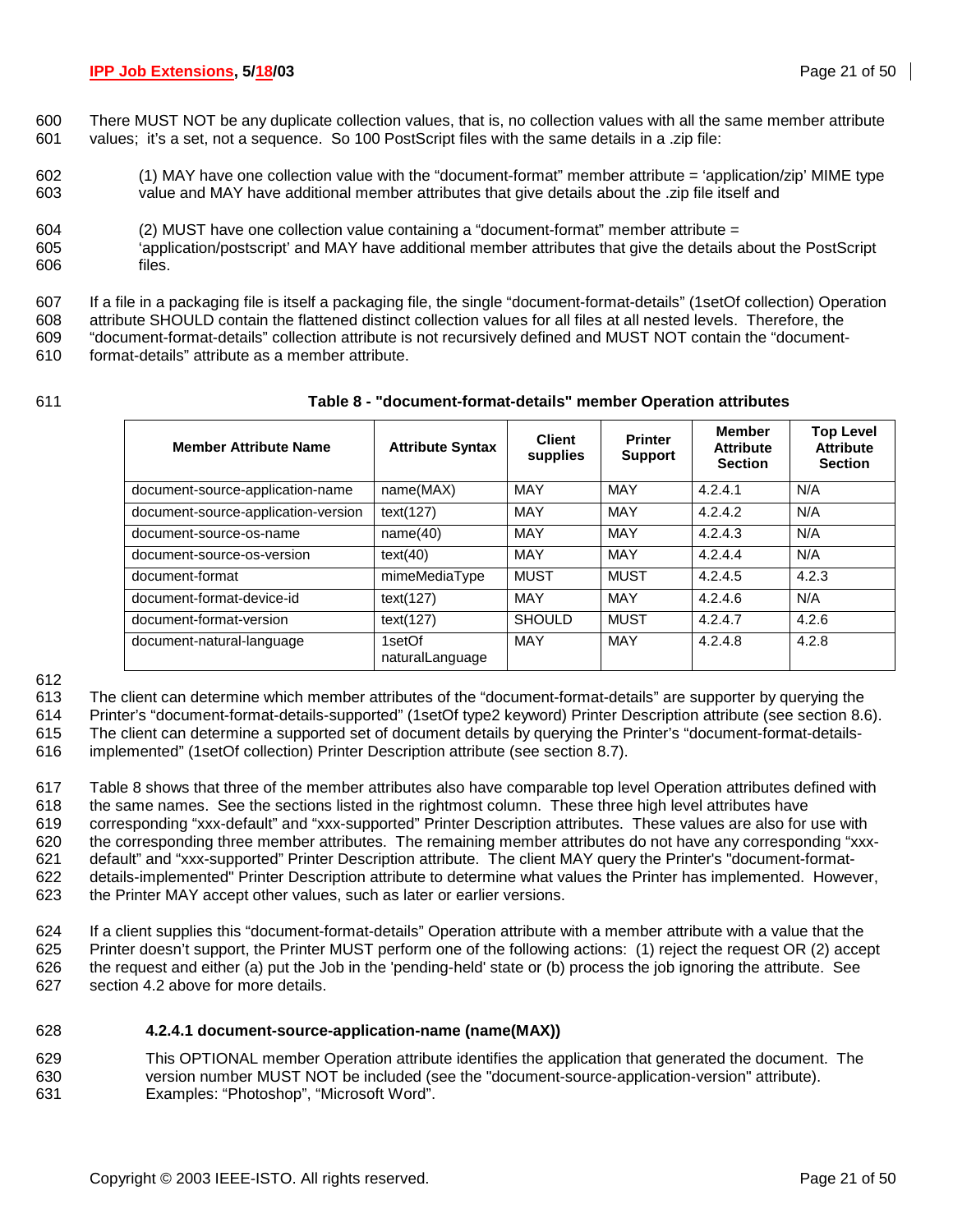### 632 **4.2.4.2 document-source-application-version (text(127))**

- 633 This OPTIONAL member Operation attribute identifies the version number of the application that created the 634 document. The intent of this attribute is for purposes of affecting the interpreting by the Printer for any 635 formats for which the source application version might have different semantics. Examples:
- 636 "8.1 (4331)" for Winzip®, "5.0.5 10/26/2001" for Acrobat®, "2000 (9.0.4119 SR-1)" for Microsoft® Word
- 637 When populating the "document-source-application-version-implemented" member attribute of the 638 "document-format-details-implemented" Printer Description attribute, some of the trailing information MAY be 639 omitted, so that a substring match of the Printer's value with the value supplied by the client is sufficient for a 640 match. For example, the Printer's value MAY be "8.1", "5.0", and "2000", respectively, as compared to the 641 corresponding example values above that MAY be supplied by the client.
- 642 If the client omits this member attribute or supplies a zero length string, that matches with any version. 643 Similarly, the Printer's member attribute MAY be omitted or be a zero length string to indicate any.

### 644 **4.2.4.3 document-source-os-name (name(40))**

- 645 This OPTIONAL member Operation attribute identifies the name of the operating system on which the 646 document was generated. Valid values are the operating system names defined in the IANA Operating 647 System name registry [os-names] with the version number portion removed (see the "document-source-os-648 version" attribute). IANA Operating System Names are consist of up to 40 *uppercase* US-ASCII letters, 649 hyphen ("-"), period ("."), and slash ("/") characters. The zero length string represents unknown<sup>19</sup>.
- 650 Example IANA OS Registry values: 'AIX, 'DOS', 'LINUX', 'MACOS', 'MSDOS', 'MVS', 'NETWARE', 'OS/2', 651 'SUN', 'SUN-OS', 'UNIX', 'VMS', 'WINDOWS'.

### 652 **4.2.4.4 document-source-os-version (text(40))**

653 This OPTIONAL member Operation attribute identifies the version of the operating system on which the 654 document was generated. Valid values include the version portion of any of the operating system names 655 defined in the IANA Registry [os-names]. The value MUST NOT include the name portion of the registered 656 **OS name (see "document-source-os-name" attribute).** The zero length string represents unknown<sup>19</sup>.

| 657 | Example values for the indicated "document-source-os-name" value are:                                        |
|-----|--------------------------------------------------------------------------------------------------------------|
| 658 | For 'AIX': '370', 'PS/2'                                                                                     |
| 659 | For 'LINUX': '1.0', '1.2', '2,0', '2.2', '2.4'                                                               |
| 660 | For 'MVS': 'SP'                                                                                              |
| 661 | For 'NETWARE': '3', '3.11', '4.0', '4.1', '5.0'                                                              |
| 662 | For 'SUN-OS': '3.5', '4.0'                                                                                   |
| 663 | For 'UNIX': 'BSD', 'V', 'V.1', 'V.2', 'V.3', 'PC'                                                            |
| 664 | For 'WINDOWS': '95', '98', 'CE', 'NT', 'NT-2', 'NT-3', 'NT-3.5', 'NT-3.51', 'NT-4', 'NT-5', '2000', 'XP'     |
| 665 | [not registered yet]                                                                                         |
| 666 |                                                                                                              |
| 667 | 4.2.4.5 document-format (mimeMediaType)                                                                      |
| 668 | This REQUIRED member Operation attribute identifies the document format (see [rfc2911] §3.2.1.1) of the      |
| 669 | collection value of which it is a member. The client MUST supply and the Printer MUST support this member    |
| 670 | attribute in each collection value. The values for this member attribute are Internet Media types (sometimes |

l 19 The IANA Registry of OS Names does have an "UNKNOWN" value. However, that value is not being used for the "document-creator-os-name" and "document-creator-os-version" attributes. Instead, a zero length string indicates unknown, so that clients don't have to make a special case check for the UNKNOWN token and localize UNKNOWN to the language of the user while the client is not localizing any other OS name or version values.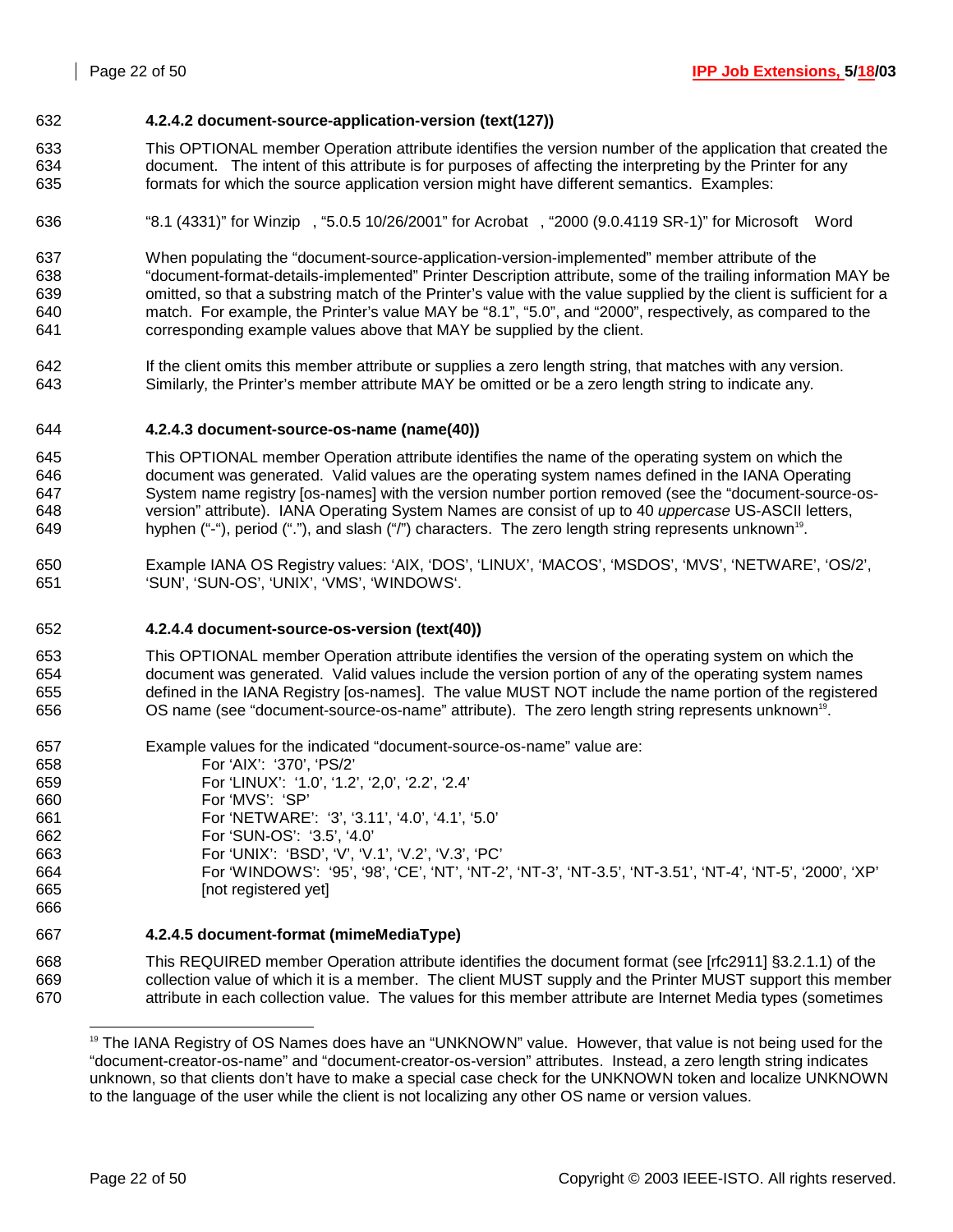671 called MIME types) and have the same values and semantics as for the top level "document-format" 672 oOperation/Document Description attribute with the same name (see section 4.2.3 for the semantics).

### 673 **4.2.4.6 document-format-device-id (text(127))**

674 This OPTIONAL member Operation attribute identifies the type of device for which the document was 675 formatted, including manufacturer and model. This attribute is intended to identify document formats that are 676 not portable, e.g., PDLs that are device dependent. The value of this variable MUST exactly match the IEEE 677 1284-2000 Device ID string (see [IEEE1284] clause 6), except the length field MUST NOT be specified. See 678 the Microsoft Universal Plug and Play [upnp] section 2.2.6 DeviceId parameter for details and examples. 679 Here is an example showing only the required fields for a PostScript document: 680 MANUFACTURER:ACME Co.;COMMAND SET:PS;MODEL:LaserBeam 9;

### 681 **4.2.4.7 document-format-version (text(127))**

682 This REQUIRED member Operation attribute identifies the level or version of the document format identified 683 by the "document-format" member attribute. The client MAY supply and the Printer MUST support this 684 member attribute if the Printer supports the "document-format-details" Operation/Document Description 685 attribute. The semantics and supported values of this "document-format-version" member attribute MUST be 686 the same as for the top level "document-format-version" Operation/Document Description attribute with the 687 same name (see section 4.2.6 for the semantics).

### 688 **4.2.4.8 document-natural-language (naturalLanguage)**

689 This OPTIONAL member Operation attribute specifies the natural language(s) of the collection value of 690 which it is a member. The values for this attribute are natural language codes (with optional country codes) 691 and have the same values and semantics as for the top level "document-natural-language" 692 (naturalLanguage) operation/Document Description attribute with the same name (see section 4.2.8 for the 693 semantics).

### 694 **4.2.5 document-format-target (mimeMediaType)**

- 695 This OPTIONAL Operation Job Template attribute specified the document format that the Printer is to produce.
- 696 If a client supplies the "document-format-target" Operation attribute with a value that the Printer doesn't support as
- 697 indicated by the Printer's "document-format-target-supported" attribute (see section 8.9), the Printer MUST reject the
- 698 job and return the status code: 'client-error-document-format-not-supported' (see [rfc2911] section 3.1.4.11), since
- 699 the Printer cannot produce the requested data. For this error, the Printer MUST also return the "document-format-
- 700 target" attribute with its unsupported value in the Unsupported Attributes group in the response in order to distinguish 701 this case from the "document-format" Operation attribute value being unsupported..
- 702 The values of this attribute are MIME Media Types as defined for the "document-format" Operation attribute (see 703 section 4.2.3). Support of this Job Template Operation attribute is intended for Printers that perform document 704 format conversion as part of their service.
- 705 To force the Printer to produce the indicated document format, the client MUST either supply the "ipp-attribute-706 fidelity" with a 'true' value or the "job-mandatory-attributes" with the 'document-format-target' keyword value.
- 707 ISSUE 01: Should we OK that we defined the "document-format-target" and "document-format-version-target" 708 attributes to be Operation/Description attributes (SM Description attributes) instead of Job Template attributes (SM
- 709 Document Processing attributes), so that the Printer MUST perform the requested action without the client having to
- 710 use the "ipp-attribute-fidelity" or "job-mandatory-attributes" operation attribute and so the client can supply different
- 711 values for different documents without requiring the Document Object [ippdoc]?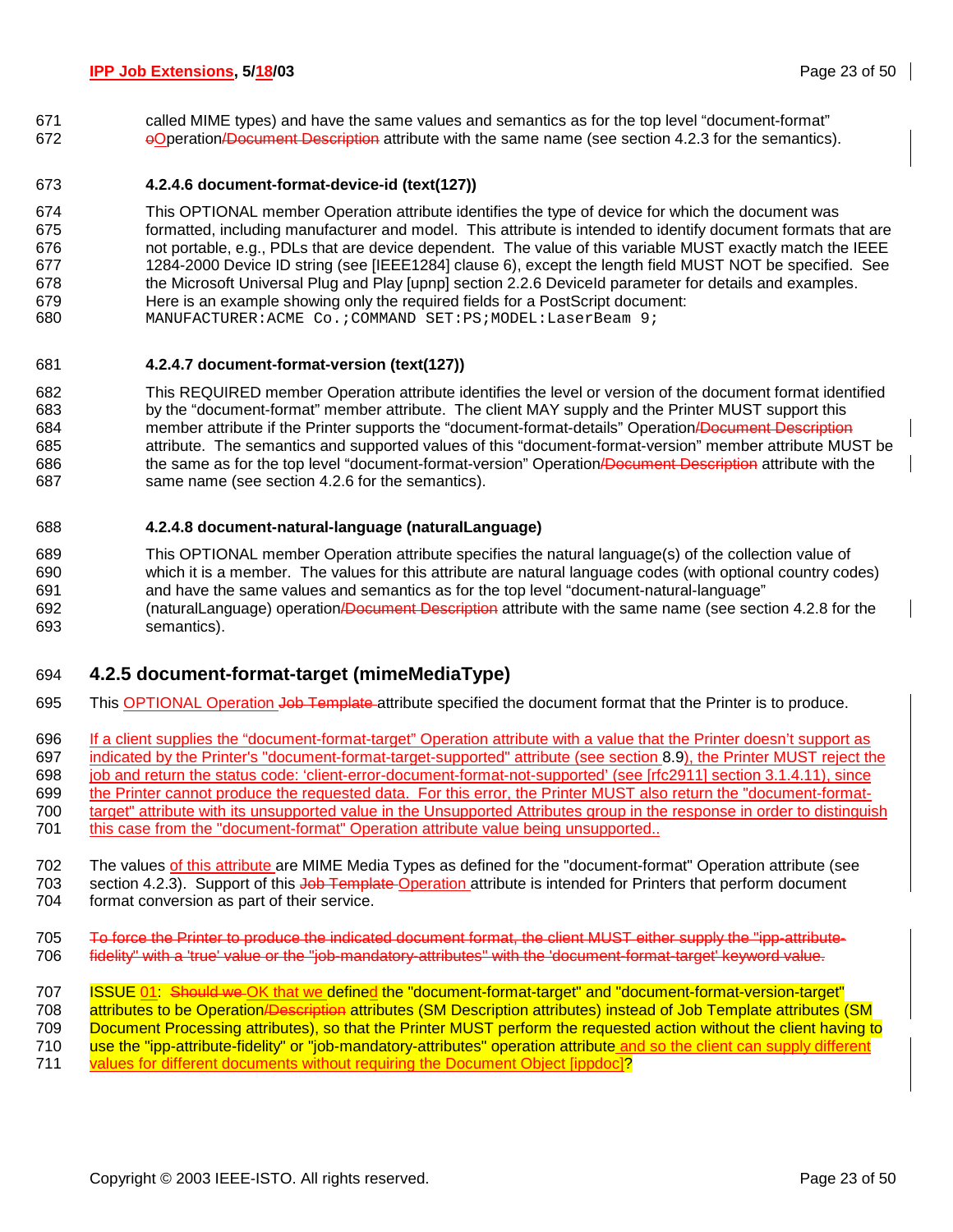# 712 **4.2.6 document-format-version (text(127))**

- 713 This OPTIONAL Operation attribute identifies the level or version of the document format of the Document content 714 identified by the "document-format" Operation attribute (section 4.2.3).
- 715 If the client supplies this "document-format-version" Operation attribute, the client MUST also supply the "document-716 format" Operation attribute (section 4.2.3), so that the Printer does not need to parse the "document-format-version" 717 string in order to determine the document format and version.
- 718 If a client supplies this "document-format-version" Operation attribute with a value that the Printer doesn't support as
- 719 indicated by the Printer's "document-format-version-supported" attribute (see section 8.11), the Printer MUST 720 | perform one of the following actions, depending on implementation:  $(1)$  reject the request OR  $(2)$  accept the request 721 and either (a) put the Job in the 'pending-held' state or (b) process the job ignoring the attribute. See section 4.2
- 722 above for more details.
- 723 The defined values are taken from the Printer MIB [rfc1759] langTC values (after removing the "lang") used in the 724 prtInterpreterLangFamily and the prtInterpreterLangLevel attributes (SNMP calls them "objects") separated by the "/"
- 725 character. If there is no version, just the langTC prefix without the "/" is used. Note: the Printer MIB
- 726 prtInterpreterLangVersion attribute is not used, since no standard values are given in the Printer MIB.
- 727 The short first field before the "/" character are unique, so that the version values are self-identifying so that all the
- 728 versions for all document formats can be combined into a single list for the Printer's "document-format-version-
- 729 supported" Printer attribute. The first field also tends to be the acronym for the document format and often is also the
- 730 file name extension registered with IANA. The Printer MIB shows the first field in uppercase for readability.
- 731 However, the Printer MUST perform case-insensitive matching of supplied values with supported values.
- 732 Example values:
- 733 'PS/3': For Postscript level 3 [rfc1759].
- 734 'PCL/5e': For PCL 5e [rfc1759].
- 735 'PDF/1.4': For PDF version 1.4 [pdf]
- 736 'PDF/X-1a:2001': For PDF/X-1a [iso15930]
- 737 'TIFF/IT-FP:1998': TIFF/IT [iso12639] Full Page baseline.
- 738 'TIFF/IT-CT:1998': TIFF/IT [iso12639] Continuous Tone picture data baseline
- 739 'TIFF/IT-FP/P1:1998': TIFF/IT [iso12639] Full Page profile 1
- 740 'TIFF/IT-CT/P1:1998': TIFF/IT [iso12639] Continuous Tone picture data profile 1
- 741 'Automatic': auto sense the format [rfc1759]. Is use in combination with the 'application/octet-stream' (see 742 **[rfc2911]** section 4.1.9.1) value of the "document-format" attribute (section 4.2.3).

743 744 | If a client supplies this "document-format-version" Operation attribute with a value that the Printer doesn't support as 745 | indicated by the Printer's "document-format-version-supported" attribute (see section 8.11), the Printer MUST 746 perform one of the following actions, depending on implementation: (1) reject the request OR (2) accept the request 747 and either (a) put the Job in the 'pending-held' state or (b) process the job ignoring the attribute. See section 4.2 748 above for more details. **ISSUE 02: Or should we require the Printer to always reject a request for an unsupported** 749 **target version?** 

- $750$   $\parallel$  The Printer produces the value indicated by its "document-format-version-default" Printer attribute only if the client 751 does not supply the "document-format-version" Operation attribute and the "document-format" Operation attribute. If 752 the client supplies the "document-format" Operation attribute, but not the "document-format-version" Operation 753 attribute, the Printer applies an appropriate default version for the supplied document format.
- 754 ISSUE 03: OK *not* to have a "document-format-col-default" (collection) which is pairs of "document-format" and 755 | "document-format-version" values, since the "document-format-version" is self-describing which includes short 756 abbreviation of the document format?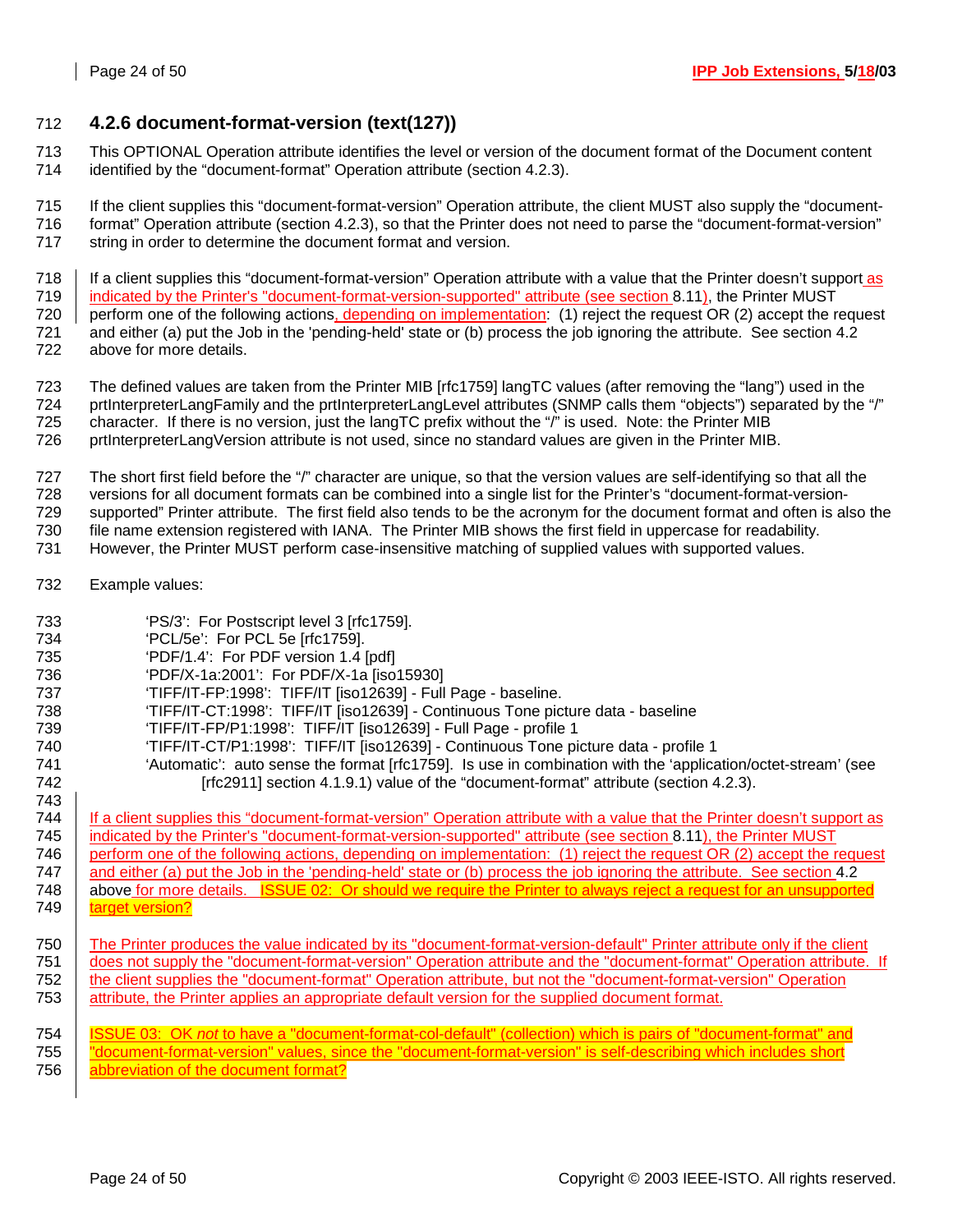757 ISSUE 04: Or should the "document-format-version-default" be a 1setOf since the version string is self-identifying 758 with the PDL? Then the different defaults could be indicated for each document format?

# 759 **4.2.7 document-format-version-target (text(127)**

760 This OPTIONAL Operation Job Template and Document Template attribute specifiesd the document format level or 761 version that the Printer is to produce.

762 If the client supplies this "document-format-version-target" Operation attribute, the client MUST also supply the

- 763 "document-format-target" Operation attribute (section 4.2.7), so that the Printer does not need to parse the
- 764 "document-format-version-target" string in order to determine the document format and version.
- 765 If a client supplies this "document-format-version-target" Operation attribute with a value that the Printer doesn't 766 support as indicated by the Printer's "document-format-version-target-supported" attribute (see section 8.13), the 767 Printer MUST perform one of the following actions, depending on implementation: (1) reject the request OR (2) 768 accept the request and either (a) put the Job in the 'pending-held' state or (b) process the job ignoring the attribute. 769 See section 4.2 above for more details. ISSUE 05: Or should we require the Printer to always reject a request for
- 770 an unsupported target version?
- 771 The values are the document format version strings as defined for the "document-format-version" Operation attribute 772 (see section 4.2.6). Support of this Job Template attribute is intended for Printers that perform document format 773 conversion as part of their service.
- 774 The Printer produces the value indicated by its "document-format-version-target-default" Printer attribute (see section

775 8.8) only if the client does not supply the "document-format-target-version" <del>Template Operation attribute and the</del>

776 "document-format-target" Template Operation attribute. If the client supplies the "document-format-target" Template 777 Operation attribute, but not the "document-format-version-target" Template Operation attribute, the Printer applies an

- 778 appropriate default version for the supplied document format.
- 779 ISSUE 06: Does it make sense to have a "document-format-target-default" or not?
- 780 To force the Printer to produce the indicated document format version, the client MUST either supply the "ipp-781 attribute-fidelity" with a 'true' value or the "job-mandatory-attributes" with the 'document-format-version-target'
- 782 keyword value.

# 783 **4.2.8 document-natural-language (naturalLanguage)**

784 This OPTIONAL Operation attribute specifies the natural language of the Document content (see [rfc2911] section 785 3.2.1.1 and section 4.1.8).

- 786 If the client supplies this "document-natural-language" Operation attribute with a value that the Printer doesn't 787 support, the Printer MUST perform one of the following actions: (1) reject the request OR (2) accept the request and 788 either (a) put the Job in the 'pending-held' state or (b) process the job ignoring the attribute. See section 4.2 above 789 for more details.
- 790 The values MAY include region as well as the language according to [rfc2911 section 4.1.8. If the document 791 contains more than one language, the value is the first or primary language of the document. The Printer MAY use 792 this value to select fonts or other Globalization processing. As indicated in [rfc2911] section 4.1.8, example include:
- 793 'en': for English 794 'en-us': for US English 795 'fr': for French 796 'de': for German 797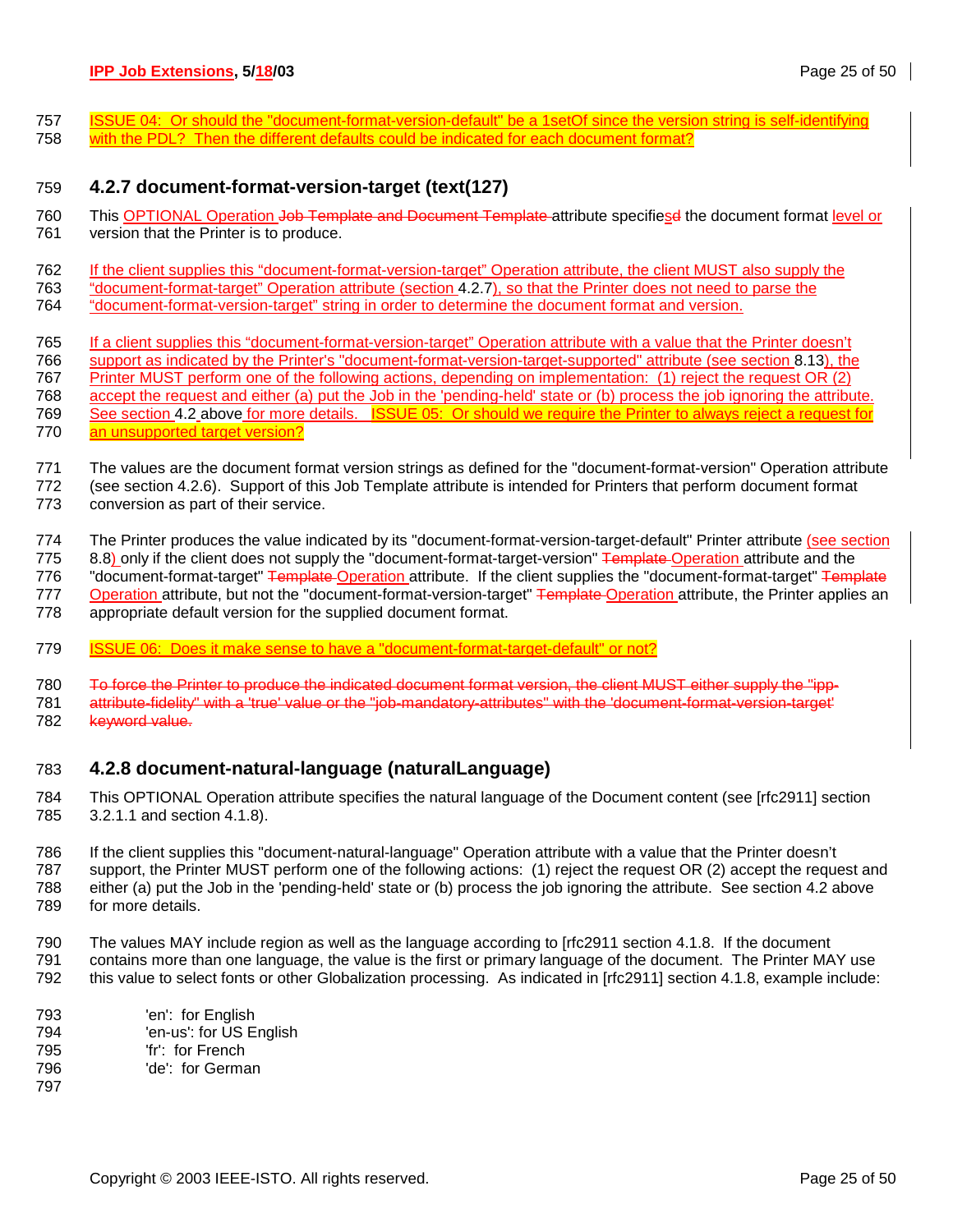# 798 **5 Job Template attributes**

799 Table 9 lists the new Job Template attributes defined in this specification. The Job Template attributes can be 800 supplied in the Job Creation operations: Print-Job, Print-URI, and Create-Job operations.

801 A subset of these Job Template attributes (e.g., "number-up" and "media", but not "job-priority") are also defined to 802 apply to Documents and are called Document Template attributes when supplied at the Document Level. Document 803 Template attributes can be supplied in the Create-Document, Send-Document, and Send-URI operations.

804 These Document Template attributes can also be supplied as Document Overrides using the "document-overrides" 805 | Job Template attribute (see [pwg5100.4]).

806 A subset of the Document Template attributes that apply to pages (e.g., "media", but not "document-format" or "job-807 | priority") can also be supplied as Page Overrides using the "page-overrides" Job Template collection attribute (see 808 | [pwg5100.4]) or as a Document Template attribute.

809 Job Template and Document Template attributes are OPTIONAL for a Printer to support and for a client to supply in 810 a Job Creation or Document Creation request or a Document Overrides or Page Overrides. If a Printer supports a 811 Job Template or Document Template attribute, then it MUST copy the supplied attribute to the Job or Document 812 | object, respectively so that a client MAY query the attributes in subsequent Get-Job-Attributes/Get-Jobs and Get-813 | Document-Attributes/Get-Documents operations, respectively. The effect of Job Template Attributes supplied in Job

814 Creation requests are inherited by the Document objects, unless the Document Creation operation supplies the 815 attribute with a different value.

816 If a Job Template collection attribute is supported (see [rfc3382]), then there are conformance requirements for which 817 member attributes MUST be supported and which member attributes a client MUST supply as indicated in the

818 Conformance column for each collection member attribute in Table 9.

819 The "Defined for use" column indicates whether the client MAY supply and the Printer support the attribute at the 820 **Job, Document, or Page Level with the following semantics:** 

| Supplied        | <b>Description</b>                                                                                                                                                                                                                                                                                                                                                                                                                                                                                |
|-----------------|---------------------------------------------------------------------------------------------------------------------------------------------------------------------------------------------------------------------------------------------------------------------------------------------------------------------------------------------------------------------------------------------------------------------------------------------------------------------------------------------------|
| <del>J=γ∶</del> | Job Level:  The attributes MAY be supplied as Job Template attributes at the Job Level in a<br>Job Creation request (Print-Job, Print-URI, Create-Job) in which case each Document inherits<br>the Job Template attribute as a default which is used unless an attribute at the document<br>is also supplied. Note: The "multiple-document-handling" attribute controls whether extensive<br>attributes, such as "finishing", "copies", affect the entire job as a whole ('single-xxx' values) or |
|                 | affect each document separately ('separate-xxx' values).                                                                                                                                                                                                                                                                                                                                                                                                                                          |
| <del>D=v∶</del> | <u> Document Level: The attribute MAY be supplied at the Document Level as Template attributes</u><br>in a Document Creation operation (Send-Document, Send-URI), in which case the supplied<br>Templates override any Template attributes supplied at the Job Level and any "document-<br>overrides" supplied at the Job or Document level.                                                                                                                                                      |
|                 | Page Level: The attribute MAY be supplied as a member of the (1) "page-ranges" Job<br>Template attribute at the Job Level in a Job Creation operation or (2) "page-ranges" Document<br>Level to affect the specified range of pages.<br>at the attribute at the                                                                                                                                                                                                                                   |

821

822 **Was a "\*\*" - Most Job Template and Document Template attributes correspond to the PWG Semantic Model Job** 823 Processing and Document Processing attributes, respectively. However, 4 of the IPP Job Template 824 **attributes are represented in the PWG Semantic Model as Job Description attributes, instead of Job** 825 | Processing attributes. These are indicated in the first column with "\*\*".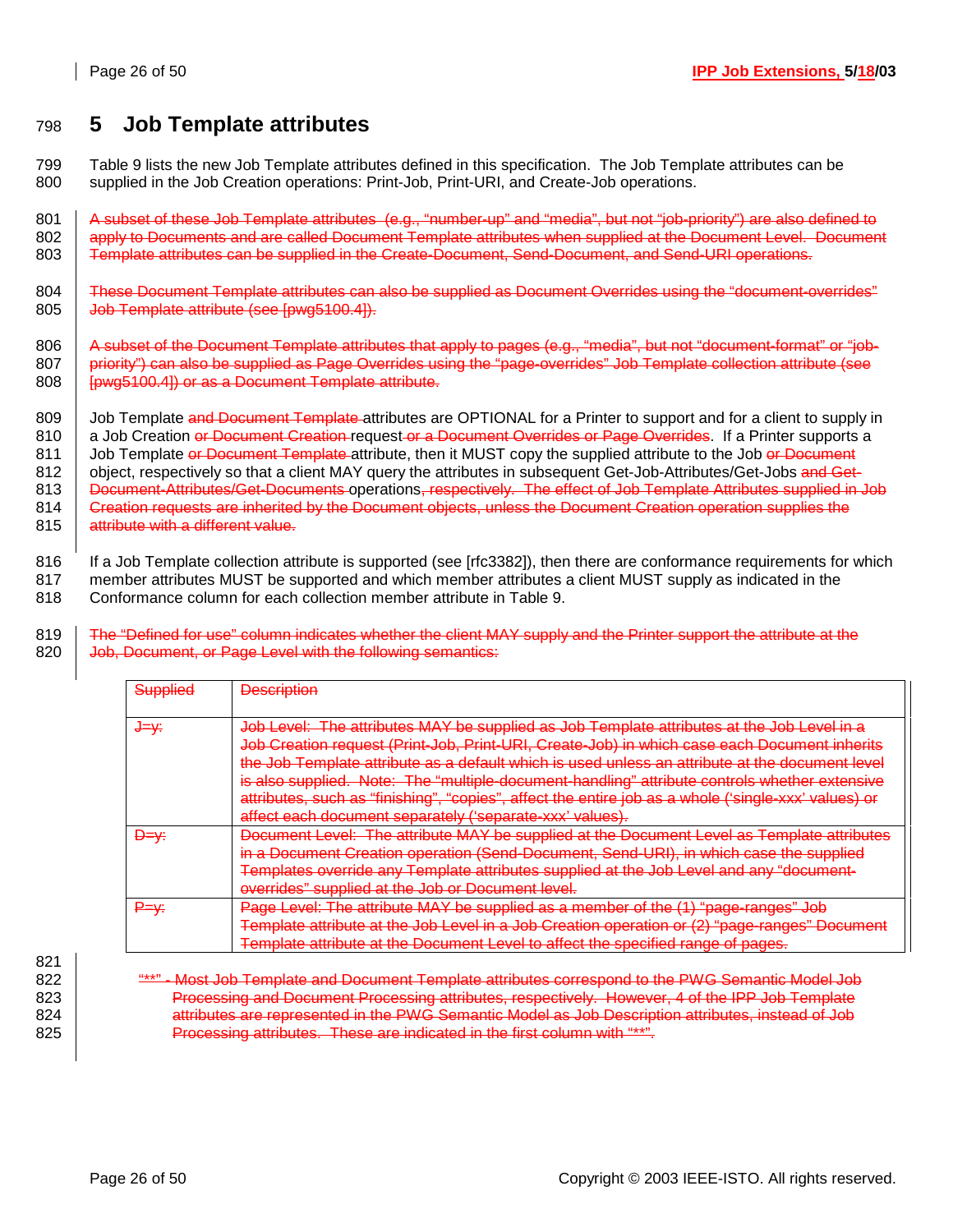### 826 **Table 9 - Job Template attributes**

| <b>Job Template</b><br>attribute name "xxx"            | <b>Attribute Syntax</b>      | <b>Printer: Default Value</b><br>attribute syntax | <b>Printer: Supported Values</b><br>attribute syntax |
|--------------------------------------------------------|------------------------------|---------------------------------------------------|------------------------------------------------------|
|                                                        |                              | "xxx-default"                                     | "xxx-supported"                                      |
| document-format-<br>target                             | mimeMediaType                |                                                   |                                                      |
| document-format-<br>version-target                     | text(127)                    |                                                   |                                                      |
| job-copies                                             | integer(1:MAX)               | integer(1:MAX)                                    | rangeOfInteger(1:MAX)                                |
| job-cover-back                                         | collection                   | collection                                        | 1setOf type2 keyword                                 |
| cover-type                                             | type2 keyword                |                                                   | 1setOf type2 keyword                                 |
| media                                                  | type3 keyword  <br>name(MAX) |                                                   | 1setOf (type3 keyword   name(MAX))                   |
| media-col                                              | collection                   | $\blacksquare$                                    | 1setOf type2 keyword                                 |
| member attributes<br>[pwg5100.3]                       | See [pwg5100.3]              | È,                                                | Ξ                                                    |
| job-cover-front                                        | collection                   | collection                                        | 1setOf type2 keyword                                 |
| member attributes -<br>same as job-cover-<br>frontback | see job-cover-<br>frontback  |                                                   |                                                      |
| job-finishings                                         | 1setOf type2 enum            | 1setOf type2 enum <sup>20</sup>                   | 1setOf type2 enum                                    |
| job-finishings-col                                     | collection                   | collection <sup>20</sup>                          | 1setOf type2 keyword                                 |
| finishing-template                                     | name(MAX)                    |                                                   | 1setOf name(MAX)                                     |
| stitching                                              | collection                   |                                                   | 1setOf type2 keyword                                 |
| stitching-reference-<br>edge                           | type2 keyword                | Ì                                                 | 1setOf type2 keyword                                 |
| stitching-offset                                       | integer (0:MAX)              | ż                                                 | 1setOf (integer(0:MAX)  <br>rangeOfInteger(0:MAX))   |
| stitching-locations                                    | 1setOf integer(0:MAX)        | Ė                                                 | 1setOf (integer(0:MAX)<br>rangeOfInteger(0:MAX))     |

# 827 **5.1 Job Template attributes defined for use with multi-document jobs**

828 This section defines additional Job Template attributes for use with multi-document Jobs. These Job Template 829 attributes MUST be supplied at the Job Level in Job Creation operations only. They have the "job-" prefix to indicate 830 this scope. These Job Template attributes MUST NOT be used as Document Template attributes, because they 831 affect the Job as a whole. This Job Template attribute MUST NOT be supplied in the "page-overrides" Job Template 832 attribute [override]. Unless specified otherwise, each Job Template attribute has a corresponding "xxx-default" and 833 "xxx-supported Job Template Printer attribute. See Table 12 for the attribute syntax.

# 834 **5.1.1 job-copies (integer(1:MAX))**

835 This OPTIONAL Job Template attribute specifies the number of job copies, i.e., with all of the Documents taken 836 together. Its interpretation is independent of the value of the "multiple-document-handling" Job Template attribute. 837 See the "copies" Job Template attribute defined in [rfc2911] section 4.2.5 which switches between job copies and 838 document copies depending on the value of the "multiple-document-handling" Job Template attribute ([rfc2911] 839 section 4.2.4). The "job-copies" Job Template attribute is equivalent to "copies" with "multiple-document-handling" = 840 'single-document-new-sheet'.

l <sup>20</sup> The "job-finishings" and "job-finishings-col" Job Template attributes also include corresponding "job-finishingsready" (1setOf enum) and "job-finishings-col-ready" (1setOf collection).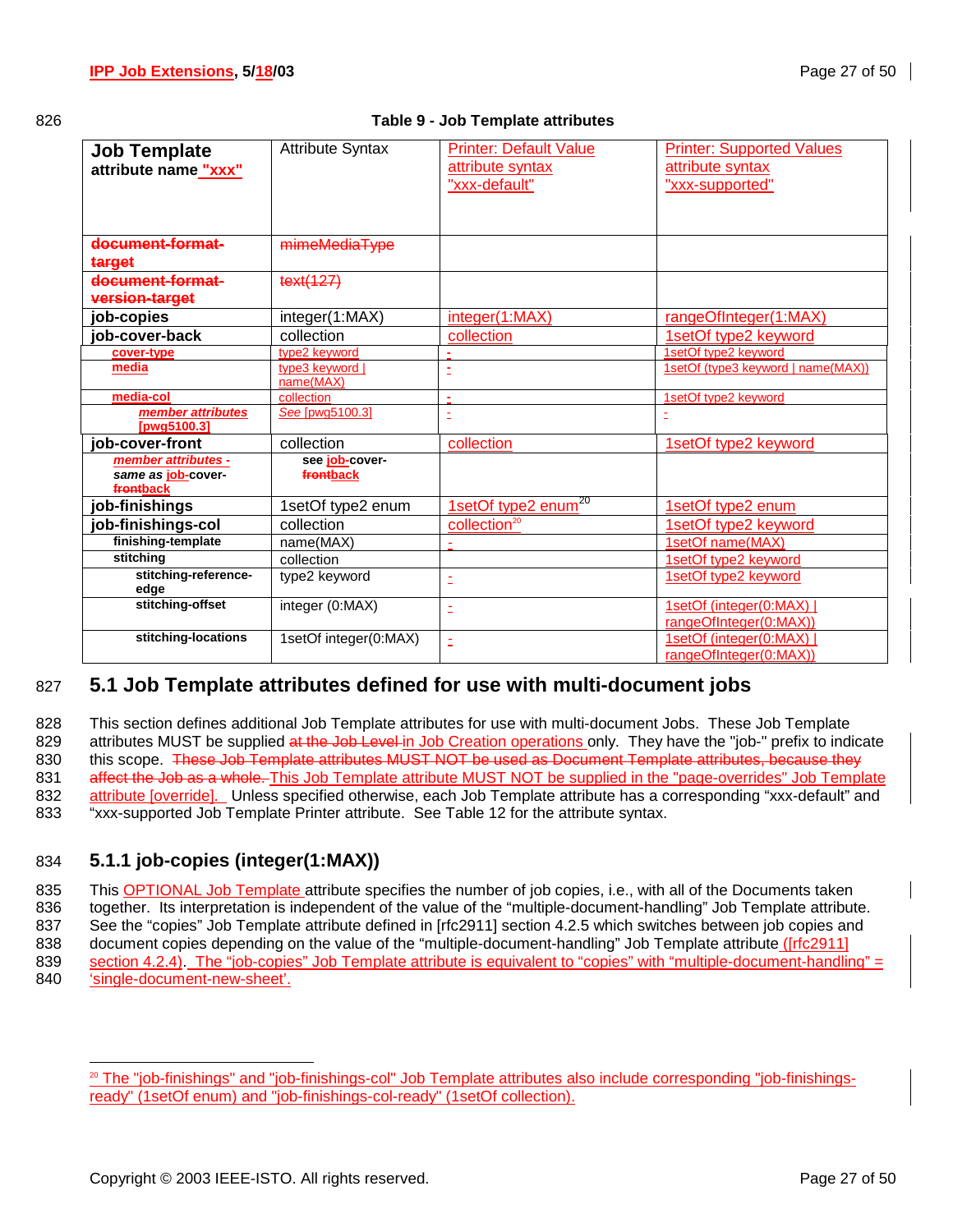### 841 **5.1.1.1 job-copies-default (integer(1:MAX))**

- 842 | This OPTIONAL Job Template Printer attribute specifies the default number of copies for the job as a whole. The
- 843 Printer MUST support this attribute if it supports the "job-copies" Job Template attribute.
- 844 **5.1.1.2 job-copies-supported (rangeOfInteger(1:MAX))**
- 845 | This OPTIONAL Job Template Printer attribute specified the supported range of the number of copies for the job as a 846 whole. The Printer MUST support this attribute if it supports the "job-copies" Job Template attribute.

### 847 **5.1.2 job-cover-back (collection)**

848 This OPTIONAL Job Template attribute specifies the cover for the back of the job, i.e., with all of the Documents 849 taken together and is independent of the value of the "multiple-document-handling" Job Template attribute. The 850 member attributes are the same as "cover-back" (see [pwg5100.3] section 3.1). However, the "cover-back" Job 851 Template attribute switches between a job back cover and a document back cover depending on the value of the 852 | "multiple-document-handling" Job Template attribute ([rfc2911] section 4.2.4). The "job-cover-back" Job Template 853 attribute is equivalent to "cover-back" with "multiple-document-handling" = 'single-document-new-sheet'.

### 854 **5.1.2.1 job-cover-back-default (collection)**

855 This OPTIONAL Job Template Printer attribute specifies the default the cover for the back of the job. The Printer 856 | MUST support this attribute if it supports the "job-cover-back" Job Template attribute.

### 857 **5.1.2.2 job-cover-back-supported (1setOf type2 keyword)**

858 This OPTIONAL Job Template Printer attribute specified the supported member attributes of the "iob-cover-back" 859 Job Template collection attributes. The Printer MUST support this attribute if it supports the "job-cover-back" Job 860 | Template attribute.

### 861 **5.1.3 job-cover-front (collection)**

862 This OPTIONAL Job Template attribute specifies the cover for the front of the job, i.e., with all of the Documents 863 taken together and is independent of the value of the "multiple-document-handling" Job Template attribute. The 864 member attributes are the same as the "cover-front" Job Template attribute (see [pwg5100.3] section 3.2). However, 865 the "cover-front" Job Template attribute switches between a job front cover and a document front cover depending on 866 the value of the "multiple-document-handling" Job Template attribute ([rfc2911] section 4.2.4). The "job-cover-front" 867 Job Template attribute is equivalent to "cover-front" with "multiple-document-handling" = 'single-document-new-868 sheet'

### 869 **5.1.3.1 job-cover-front-default (collection)**

870 | This OPTIONAL Job Template Printer attribute specifies the default the cover for the front of the job. The Printer 871 MUST support this attribute if it supports the "job-cover-front" Job Template attribute.

### 872 **5.1.3.2 job-cover-front-supported (1setOf type2 keyword)**

- 873 | This OPTIONAL Job Template Printer attribute specified the supported member attributes of the "job-cover-front" Job
- 874 Template attributes. The Printer MUST support this attribute if it supports the "job-cover-front" Job Template 875 **collection attribute.**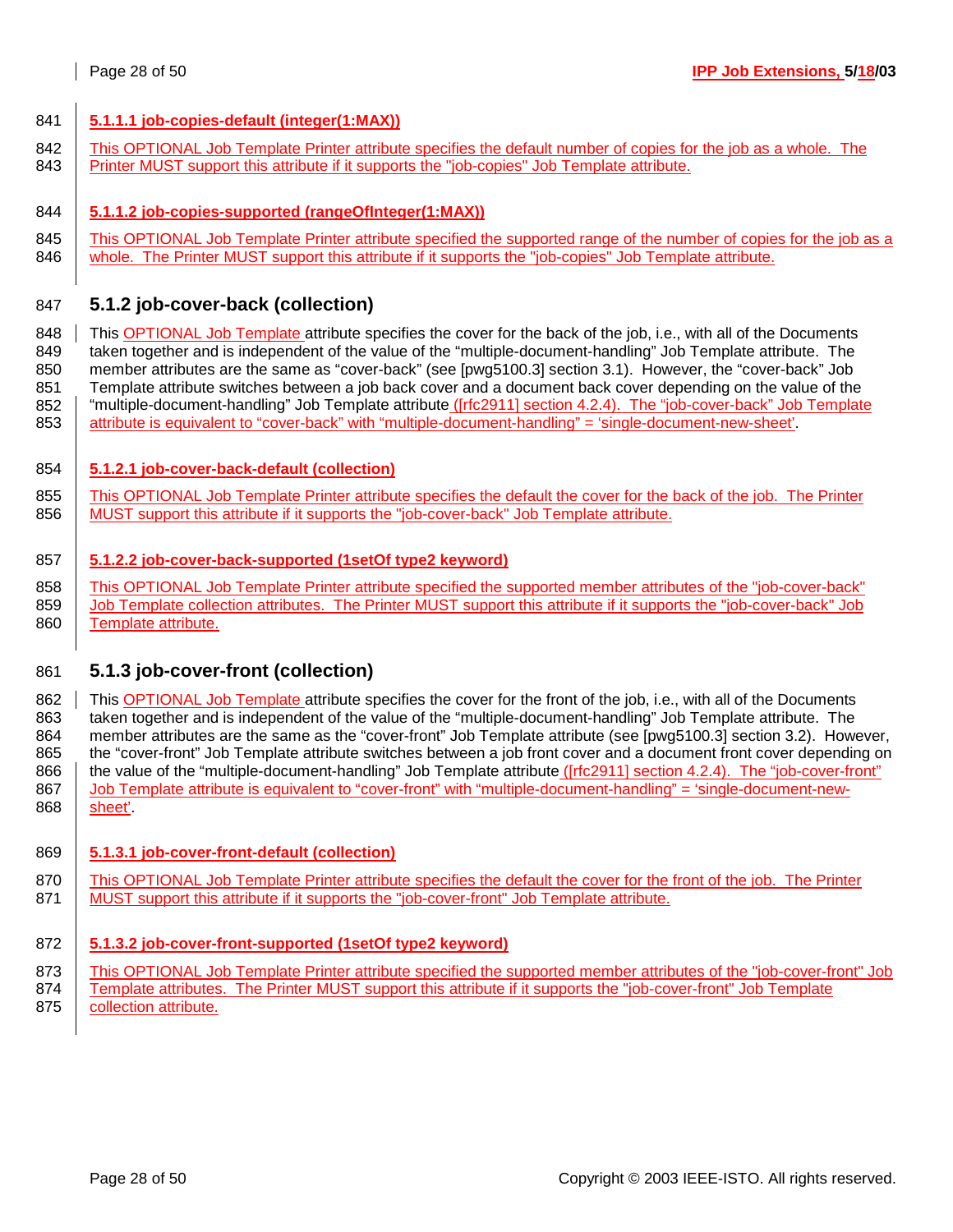## 876 **5.1.4 job-finishings (1setOf type2 enum)**

877 This OPTIONAL Job Template attribute specifies the job finishings, i.e., with all of the Documents taken together. Its

878 interpretation is independent of the value of the "multiple-document-handling" Job Template attribute. See the

- 879 "finishings" Job Template attribute defined in [rfc2911] section 4.2.6 which switches between job finishings and 880 document finishings depending on the value of the "multiple-document-handling" Job Template attribute ([rfc2911]
- 881 section 4.2.4). The "job-finishings" Job Template attribute is equivalent to "finishings" with "multiple-document-
- 882 handling" = 'single-document-new-sheet'.

### 883 **5.1.4.1 job-finishings-default (1setOf type2 enum)**

884 This OPTIONAL Job Template Printer attribute specifies the default job finishings. The Printer MUST support this 885 attribute if it supports the "job-finishings" Job Template attribute.

### 886 **5.1.4.2 job-finishings-ready (1setOf type2 enum)**

- 887 This OPTIONAL Job Template Printer attribute specifies the ready job finishings, that is, the job finishings that maybe
- 888 used without operation intervention. The Printer MUST support this attribute if it supports the "job-finishings" Job 889 Template attribute.

### 890 **5.1.4.3 job-finishings-supported (1setOf type2 keyword)**

891 This OPTIONAL Job Template Printer attribute specified the supported job finishings values. The Printer MUST 892 support this attribute if it supports the "job-finishings" Job Template attribute.

### 893 **5.1.5 job-finishings-col (1setOf collection)**

894 This OPTIONAL Job Template attribute specifies the job finishings collection, i.e., with all of the Documents taken 895 together. Its interpretation is independent of the value of the "multiple-document-handling" Job Template attribute.

- 896 See the "finishings-col" Job Template attribute defined in [r<del>fc2911pwg5100.3]</del> section 4.2.63.2 which switches 897 between job finishings collection and document finishings collection depending on the value of the "multiple-
- 898 document-handling" Job Template attribute ([rfc2911] section 4.2.4). The "job-finishings-col" Job Template attribute 899 is equivalent to "finishings-col" with "multiple-document-handling" = 'single-document-new-sheet'.

### 900 **5.1.5.1 job-finishings-col-default (collection)**

901 This OPTIONAL Job Template Printer attribute specifies the default job finishings collection. The Printer MUST 902 support this attribute if it supports the "job-finishings-col" Job Template attribute.

### 903 **5.1.5.2 job-finishings-col-ready (collection)**

- 904 This OPTIONAL Job Template Printer attribute specifies the ready job finishings collection, that is, the job finishings 905 collection that maybe used without operation intervention. The Printer MUST support this attribute if it supports the
- 906 "job-finishings-col" Job Template attribute.

### 907 **5.1.5.3 job-finishings-col-supported (1setOf type2 keyword)**

- 908 This OPTIONAL Job Template Printer attribute specified the supported member attributes of the "job-finishings-col" 909 Job Template collection attribute. The Printer MUST support this attribute if it supports the "job-finishings-col" Job
- 910 Template attribute.

# 911 **5.2Addition Job Template attributes**

912 This section defines Job Template attributes that are also Document attributes. These Job Template attributes MAY

913 be supplied at the Job Level or MAY be supplied at the Document Level, since they affect individual Documents.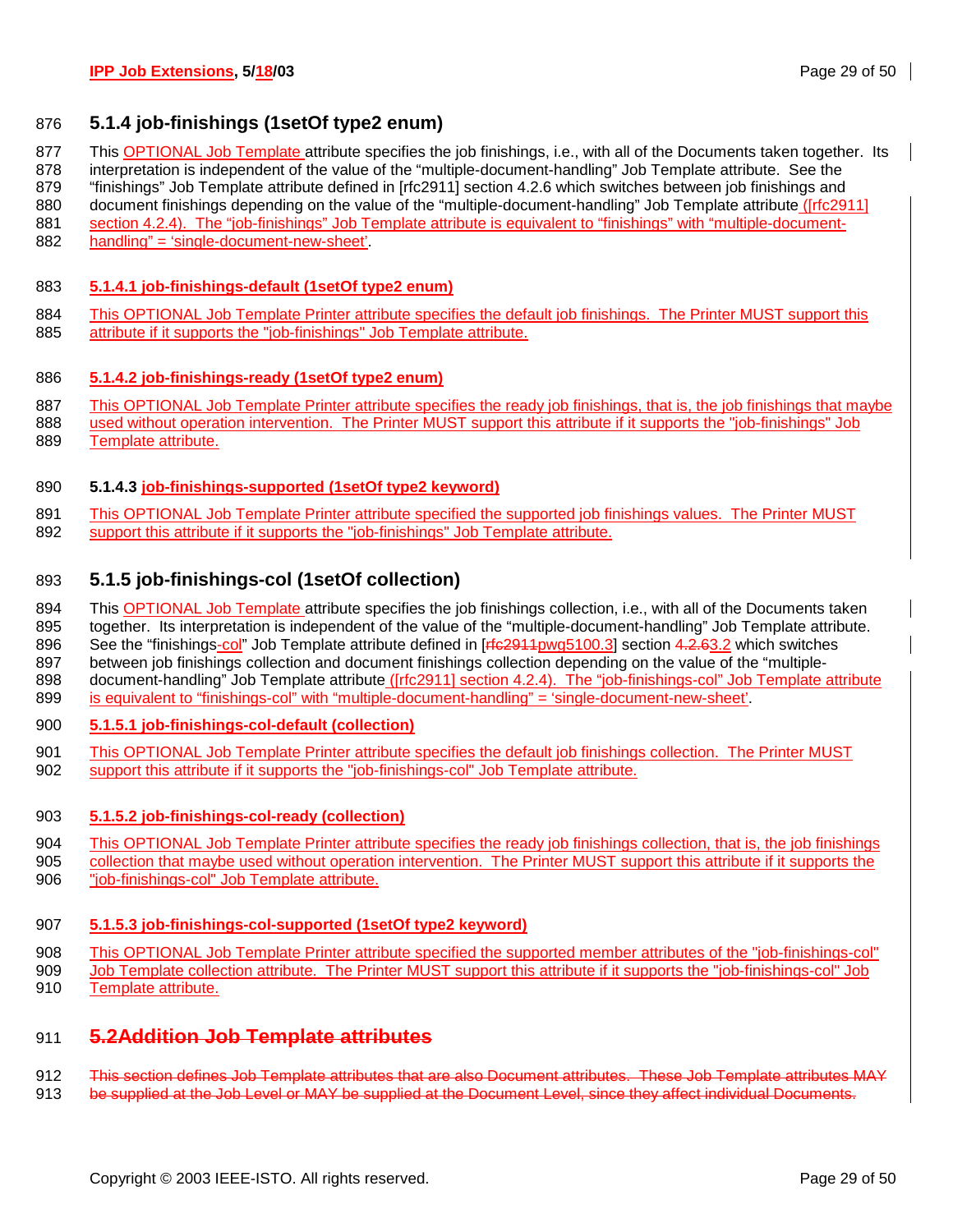- 914 | Unless specified otherwise, each Job Template attribute has a corresponding "xxx-default" and "xxx-supported Job 915 Template Printer attribute. See Table 11 for the attribute syntax.
- 916 917

# 918 **6 Job Description attributes**

919 Table 10 lists the new Job Description defined in this IPP specification. Job Description attributes are Job object 920 attributes that are filled in by the Printer. Some Job Description attribute values are supplied by the client in the 921 Job/Document Creation operation using corresponding Operation attributes as flagged indicated with "⇒**y**". Unless 922 Specified otherwise herein, tThe Printer MUST NOT support modification of any of these Job Description attributes 923 | using the Set-Job-Attributes operation ([ref3380]).

924 The column labeled "attribute syntax" indicates the attribute syntax (see [rfc2911] section 4.1). The Printer  $925$   $\parallel$  conformance is indicated along with the reference to the specification in which the attribute is defined.

926 | Each of the Document Description attributes have a sub-section in section 1.1. The column labeled References 927 **column contains references to the sub-section in this document if there is significant information there. Those**  $928$  subsections that are only references to other specifications contain only that reference in the Reference column. 929 Those attributes that are only Job Description attributes with no subsection in this specification have a "n/a" in the 930 "Doc Desc" column.

931 Note: There are no corresponding Page Range (or Page Override) Description attributes. The Page Range is not an 932 **Signelly** object with a state and it cannot be queried. ו ד Legend:

| reñeua.                     |                                                                                                 |  |  |  |  |  |
|-----------------------------|-------------------------------------------------------------------------------------------------|--|--|--|--|--|
| <b>IPP attribute syntax</b> | the attribute syntax (see [rfc2911] section 4.1).                                               |  |  |  |  |  |
| <b>Printer conformance</b>  | indicates MUST or MAY for Printer conformance.                                                  |  |  |  |  |  |
| Heb-                        | indicates an attribute that shouldn't have had a "job-" prefix in its name in Irfc29111, so-    |  |  |  |  |  |
|                             | the same attribute name could also be used for the Document object as a Document                |  |  |  |  |  |
|                             | Description attribute. Note: For the PWG Semantic Model, the "job-" prefix is dropped.          |  |  |  |  |  |
| ``"                         | indicates that the Job or Document attribute is not defined.                                    |  |  |  |  |  |
| "⇒y'                        | the Printer MUST populate this Job or Document Description attribute by copying from the        |  |  |  |  |  |
|                             | corresponding Operation attribute that the client MAY supply <sup>24</sup> in a Job or Document |  |  |  |  |  |
|                             | Creation operation. See Table 7 for the corresponding Operation attribute.                      |  |  |  |  |  |
| (f/w)                       | indicates that the Job Description or Document Description attribute is read/write, so that the |  |  |  |  |  |
|                             | client can changes its value using the Set-Job-Attributes or Set-Document-Attributes            |  |  |  |  |  |
|                             | operation (see section Error! Reference source not found.).                                     |  |  |  |  |  |
| Reference                   | references to the sub-section in this document if there is significant information there. Those |  |  |  |  |  |
|                             | subsections that are only references to other specifications contain only that reference in the |  |  |  |  |  |
|                             | Reference column.                                                                               |  |  |  |  |  |

l

<sup>&</sup>lt;sup>24</sup> Document Description attributes that the client can supply in a Job or Document operation as Operation attributes (indicated with ⇒) comprise *all* of the Document Description attributes in the PWG Semantic Model ([pwgsm]). Those Document Description attributes that clients cannot supply values correspond to Document Status attributes in the PWG Semantic Model.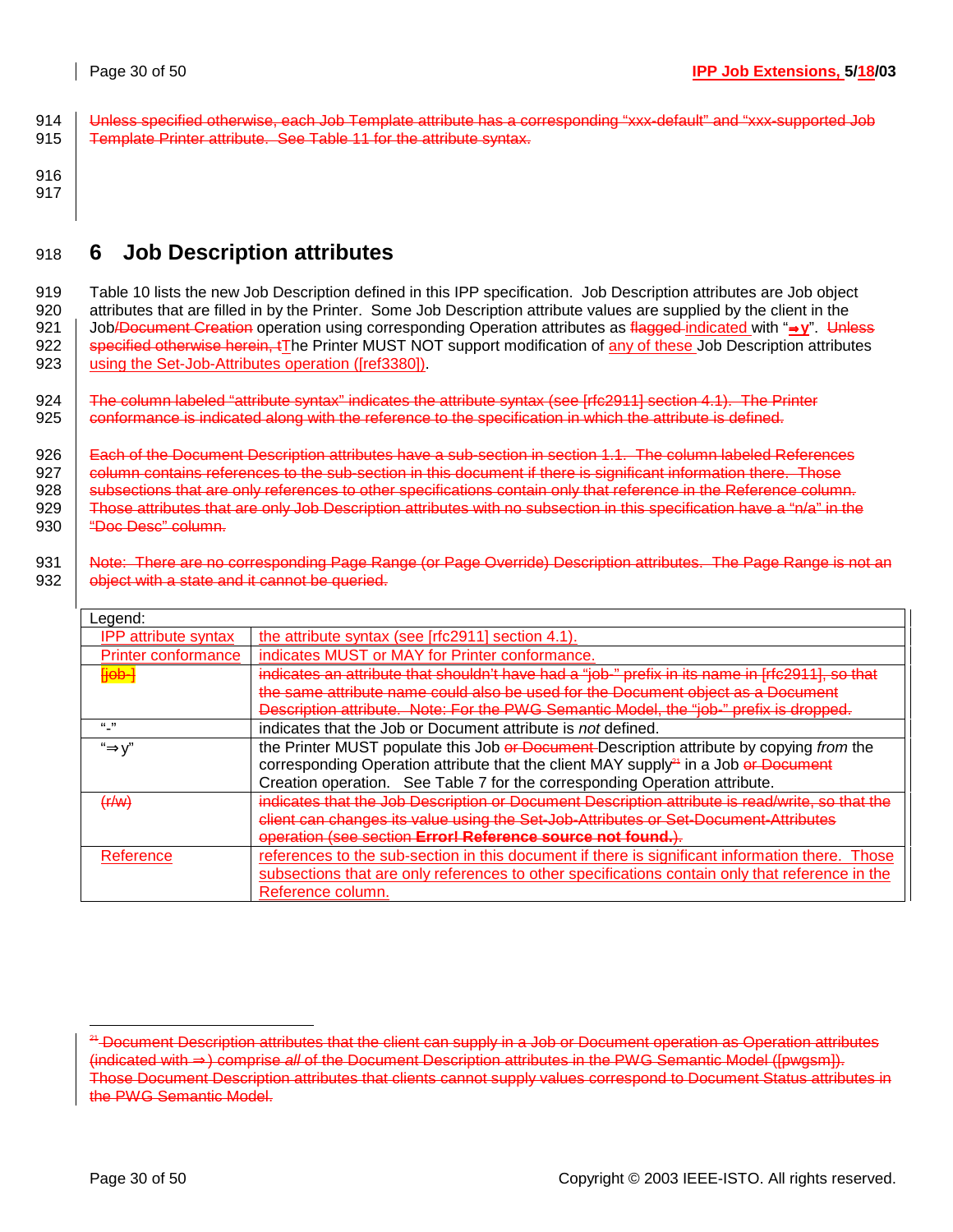### 933 **Table 10 - Job Description attributes**

| <b>Job Description attribute</b><br>name | <b>IPP Attribute Syntax</b> | Job                   | Doc             | Printer<br>conform-            | Reference                           | <b>Doc</b>                                                     |
|------------------------------------------|-----------------------------|-----------------------|-----------------|--------------------------------|-------------------------------------|----------------------------------------------------------------|
|                                          |                             |                       |                 | ance                           | <b>Job Description Attr</b>         | Desc.                                                          |
| document-charset                         | charset                     | $\blacksquare$        | $\Rightarrow$ y | CMUS <sub>T<sup>22</sup></sub> |                                     | \$6.2.1                                                        |
| document-digital-signature               | type2 keyword               | $\blacksquare$        | $\Rightarrow$ y | <b>MAY</b>                     |                                     | §6.2.2                                                         |
| document-format-details                  | 1setOf collection           | $\blacksquare$        | $\Rightarrow$ y | CMUS <sub>T<sup>23</sup></sub> | ÷.                                  | §6.2.3                                                         |
| document-source-application-name         | name(MAX)                   | $\tilde{\phantom{a}}$ | $\Rightarrow$ Y | <b>MAY</b>                     | Ä.                                  | §4.3.4.1                                                       |
| document-source-application-<br>version  | text(127)                   | $\blacksquare$        | $\Rightarrow$ y | <b>MAY</b>                     |                                     | §4.3.4.2                                                       |
| document-source-os-name                  | name(40)                    | $\blacksquare$        | $\Rightarrow$ y | <b>MAY</b>                     | $\blacksquare$                      | §4.3.4.3                                                       |
| document-source-os-version               | text(40)                    | $\blacksquare$        | $\Rightarrow$ y | <b>MAY</b>                     |                                     | §4.3.4.4                                                       |
| document-format                          | mimeMediaType               | $\blacksquare$        | $\Rightarrow$ y | <b>MUST</b>                    | $\blacksquare$                      | §4.3.4.5                                                       |
| document-format-device-id                | text(127)                   | $\blacksquare$        | $\Rightarrow$ y | <b>MUST</b>                    | $\blacksquare$                      | §4.3.4.6                                                       |
| document-format-version                  | text(127)                   | $\blacksquare$        | $\Rightarrow$ y | <b>MAY</b>                     | $\blacksquare$                      | \$4.3.4.7                                                      |
| document-natural-language                | naturalLanguage             | $\blacksquare$        | $\Rightarrow$ y | <b>MAY</b>                     | $\blacksquare$                      | §4.3.4.8                                                       |
| document-format-details-<br>detected     | <b>1setOf collection</b>    | $\blacksquare$        | ¥               | <b>MAY</b>                     | $\blacksquare$                      | §6.2.4                                                         |
| document-format-detected                 | mimeMediaType               | $\blacksquare$        | $\mathbf{y}$    | <b>MAY</b>                     | ä,                                  | \$6.2.5                                                        |
| document-format-version                  | text(127)                   | $\blacksquare$        | $\Rightarrow$   | <b>MAY</b>                     | $\blacksquare$                      | \$6.2.6                                                        |
| document-format-version-                 | text(127)                   | $\blacksquare$        | ¥               | <b>MAY</b>                     | ۰                                   | \$6.2.7                                                        |
| detected                                 |                             |                       |                 |                                |                                     |                                                                |
| ipp-attribute-fidelity                   | boolean                     | $\Rightarrow$ y       | $\blacksquare$  | <b>MUSTM</b><br>AY             | [this spec] §6.1                    | $\blacksquare$                                                 |
| job-errors-count                         | integer(0:MAX)              | $\mathbf v$           |                 | <b>MAY</b>                     | [this spec] §6.2                    |                                                                |
| job-mandatory-attributes                 | 1setOf type2<br>keyword     | $\Rightarrow$ y       | ä,              | <b>MUSTM</b><br>AY             | [this spec] §6.3                    | ä,                                                             |
| job-warnings-count                       | integer(0:MAX)              | y                     | ¥               | <b>MAY</b>                     | Fowg5100.41<br>§6.1[this spec] §6.4 | \$4.4.4                                                        |
| output-device-requested                  | name(127)                   | $\mathbf{v}$          | ×               | <b>MAY</b>                     | [this spec] §6.5                    | $\blacksquare$                                                 |
| output-device-assigned                   | name(127)                   | y                     | ¥               | <b>MAY</b>                     | [rfc2911] §4.3.7.2                  | <b>SError!</b><br><b>Referen</b><br><b>Ge</b><br><b>SOUFCO</b> |
|                                          |                             |                       |                 |                                |                                     | not<br>found.                                                  |

935

l

934 "**y**", "⇒**y**", "-" See the description in the Legend before the table.

936 Most of the existing "job-state" and "job-state-reasons" Job Description attribute values apply equally well to 937 individual documents in a multi-document job (with removal of the 'job-' prefix for those that apply to both Job and 938 Document). Furthermore, the job states are completely service-type neutral, so they can apply to scanning. faxing, 939 formatting processes as well. The job state reasons have a number of reasons that are print service specific, but 940 most can apply to other types of service as well. The reason for separating state from reasons, is so that the states 941 can be the fundamental states that most implementations have, while the state reasons can vary depending on the 942 sophistication of the system. The states are the ones that clients are most likely to base actions upon, and the state 943 reasons are more information, both for programs and people.

944 The descriptions of the new "document-state" and "document-state-reasons" attributes are merged in with the 945 existing "job-state" and "job-state-reasons". Such merging shows the parallelism in the description to aid

<sup>&</sup>lt;sup>22</sup> The Printer MUST support the "document-charset" Operation/Document Description attributes if the Printer supports any charset-ambiguous document formats (see section 4.2.2).

<sup>&</sup>lt;sup>23</sup> The Printer MUST support the "document-format-details" Operation/Document Description attributes if the Printer supports a packaging MIME type document format, such as 'application/zip' or 'multipart/related'.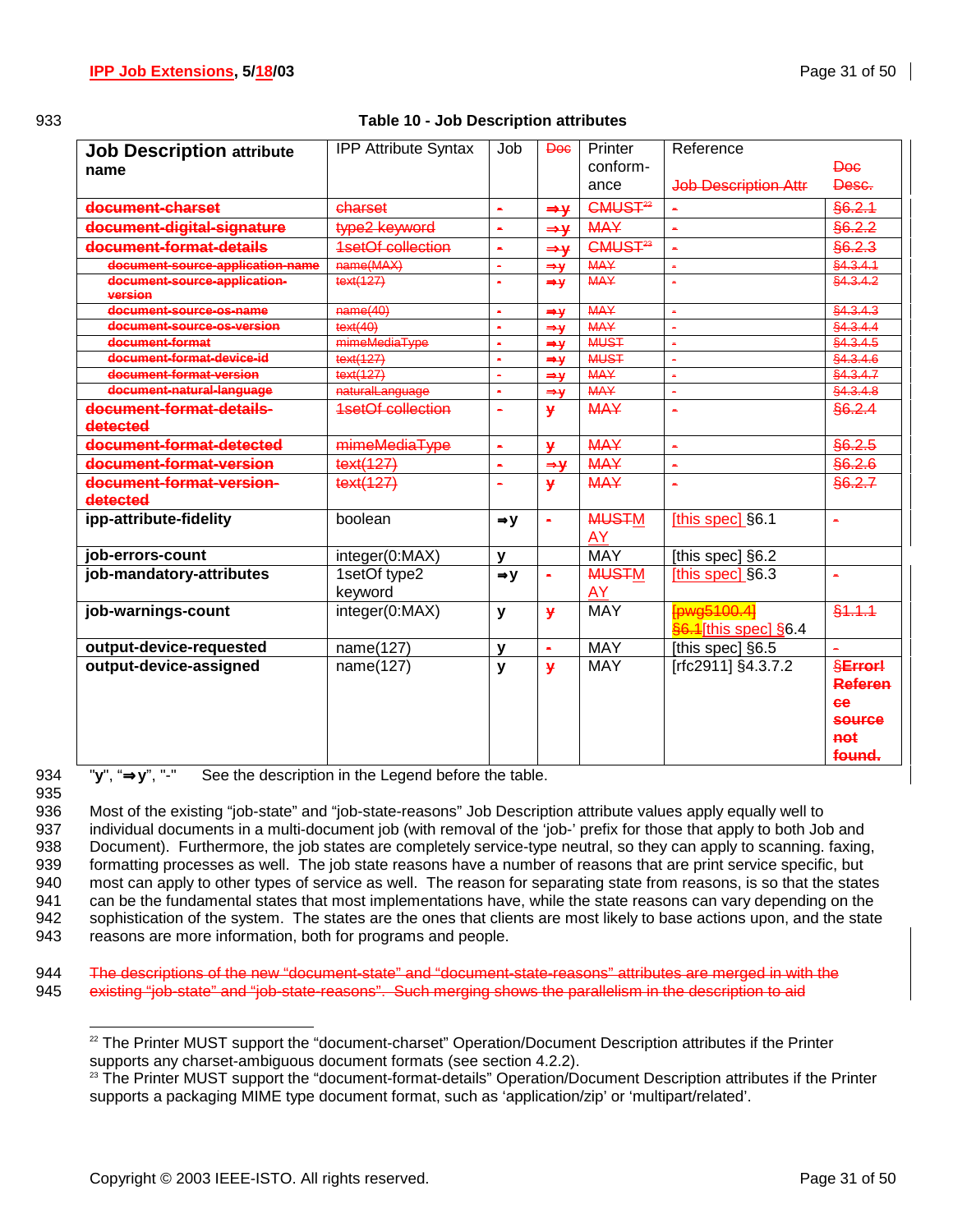946  $\parallel$  understanding and implementation and so that future maintenance will continue this strong parallelism. The "/" 947 character separates the words: Job from Document so that the same description can serve for both Job and 948 **Document objects.** 

949 **6.1 ipp-attribute-fidelity (boolean)** 

950 This REQUIRED OPTIONAL Job Description attribute indicates the value of the corresponding "ipp-attribute-fidelity" 951 Operation attribute ([rfc2911] section  $3.2.1.1$ )<sup>24</sup> that the client supplied in the Job Creation operation. This Job 952 | Description attribute has no effect on the processing of the job once the Job Creation and Document Creation 953 | operations hasve been accepted<sup>25</sup>. However, this attribute does provide an audit capability to the user and service 954 | desk for comparing unexpected printed results with what was submitted.

955 **6.2 job-errors-count (integer(0:MAX))**

956 This OPTIONAL Job Description attribute counts the number of errors encountered processing the job as a whole. 957 An error where some portion of the printed output is not present, such as a glyph encountered which isn't in the 958 Printer's font or an image in a page was in a format that the Printer didn't support, though the Printer did support the 959 overall document format.

# 960 **6.3 job-mandatory-attributes (1setOf type2 keyword)**

961 | This REQUIREDOPTIONAL<sup>26</sup> Job Description attribute indicates which Job Template and Document Template 962 attributes that the client required that the Printer Honor in order to accept the Job Creation and subsequent 963 **Document Creation** requests. The Printer populates this attribute with the value of the corresponding "job-964 mandatory-attributes" Operation attribute (see section 4.1.2) supplied by the client in the Job Creation operation. 965 This Job Description attribute has no effect on the processing of the job once the Job Creation and Document 966  $\overline{)}$  Greation-operations hasve been accepted<sup>25</sup>. However, this Document Job Description attribute does provide an 967 audit capability of the Job object in the Job History (see [rfc2911] section 4.3.7.2) to the user and service desk for 968 comparing unexpected printed results with what was submitted. See section 4.1.2 for additional details of the 969 Semantics of thise "job-mandatory-attributes" oOperation/Document Description attribute that are not repeated here.

- 970 **6.4 job-warnings-count (integer(0:MAX))**
- 971 This OPTIONAL Job Description attribute counts the number of warnings encountered processing the job as a whole. 972 A warning is where no information is lost, but the appearance of the printed output MAY not be as expected.

# 973 **6.5 output-device-requested (name(127))**

974 This OPTIONAL Job Description attribute indicates the name of the output device that the client has supplied in the 975 "output-device-requested" Operation attribute (see section 4.1.3), if any, in the Job Creation operation. The Printer

l

 $24$  The "ipp-attribute-fidelity" attribute is defined only as an Operation attribute in [rfc2911]. This specification is defining it as a <del>Document Job</del> Description attribute as well which the Printer <del>MUST MAY</del> support.<br><sup>25</sup> The "ipp-attribute-fidelity" and "job-mandatory-attributes" Operation attributes do have effect after the Job Creatio operation when the Document Object is supported [ippdoc].

<sup>&</sup>lt;sup>26</sup> The Printer MUST support the "job-mandatory-attributes" Operation/Job Description attributes is REQUIRED for conformance to this Document Object specification. However, an implementation that isn't conforming to this specification MAY still support the "job-mandatory-attributes" Operation attribute by itself. See the definition of REQUIRED in section 2.1.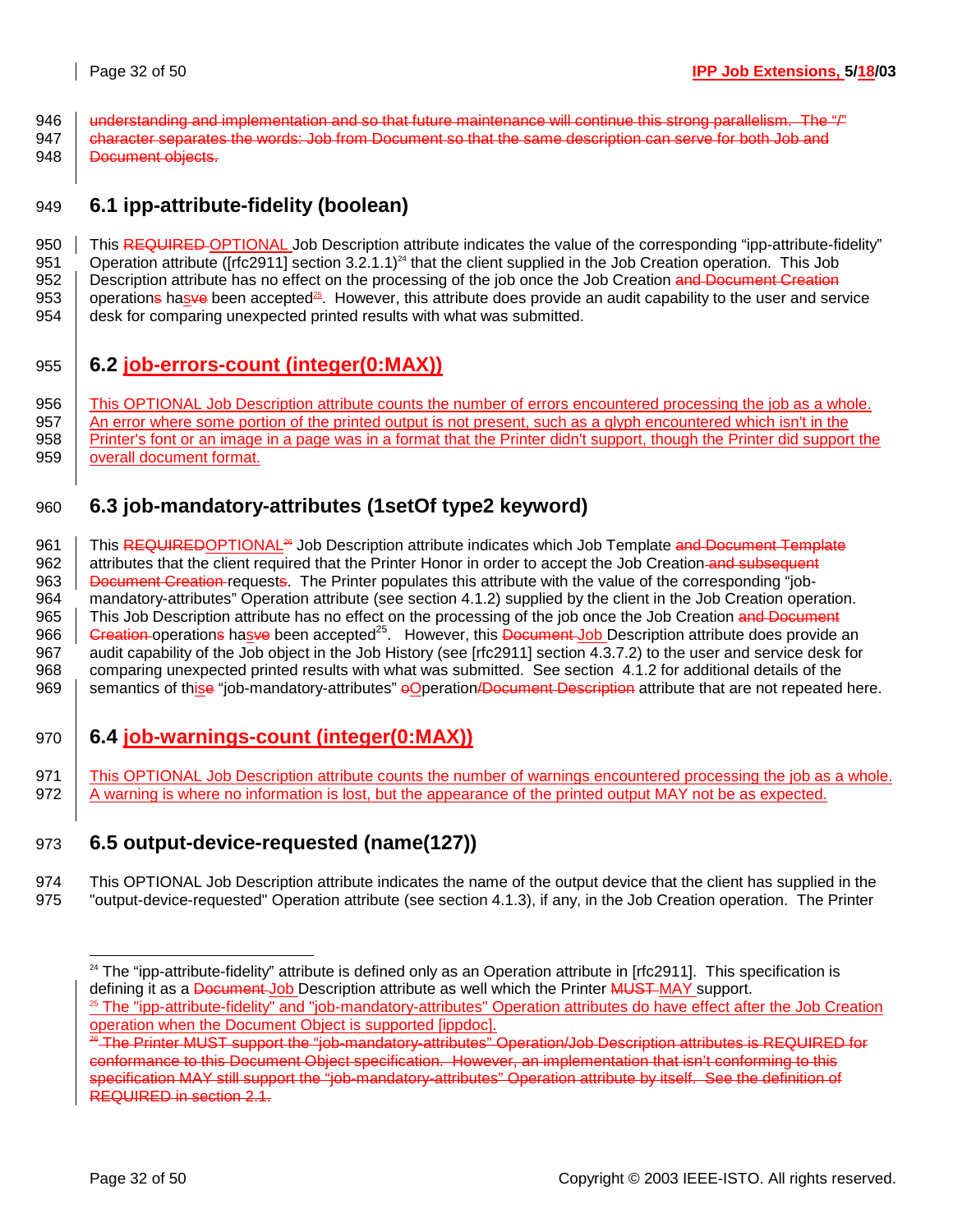### **IPP Job Extensions, 5/18/03 Page 33 of 50**

976 sets the Job's "output-device-assigned" Job Description attribute (see [rfc2911] section ) to the name of the actual 977 device assigned.

### 978 **6.2Document Description attributes**

979 This section contains *all* of the Document Description attributes for use with the Document object. Most of these 980 definitions refer to the corresponding Job Template attribute semantics in other specifications. However, the 981 semantics of each Document Description attribute only applies to the Document object containing the Document 982 Description attribute. The Printer MAY support changing these Document Description attributes with the Set-983 Document-Attributes operation (see section **Error! Reference source not found.**), but only if indicated explicitly in 984 this section.

> *Important Implementer's note: The brief descriptions in this section are not a substitute for the detailed specification in the referenced specifications. You need to read the referenced specifications when implementing!*

985

### 986 **6.2.1document-charset (charset)**

987 This REQUIRED Description attribute specifies the digital signature technology used in the Document Object 988 content. The Printer sets this Document Description attribute from the corresponding "document-digital-signature"

- 989 **Operation attribute (section 4.3.1 for the semantics), if supplied by the client in the Document Creation operation (see** 990 section **Error! Reference source not found.**).
- 

### 991 **6.2.2document-digital-signature (type2 keyword)**

992 This OPTIONAL Description attribute specifies the digital signature technology used in the Document content. The 993 Printer sets this Document Description attribute from the corresponding "document-digital-signature" Operation 994 attribute (section 4.3.2 for the semantics), if supplied by the client in the Document Creation operation (see section 995 **Error! Reference source not found.**). If a Printer supports the "document-digital-signature" Operation attribute, the 996 Printer MUST support this "document-digital-signature" Document Description attribute.

997

### 998 **6.2.3document-format-details (1setOf collection)**

999 This OPTIONAL Description attribute specifies the details of the document format(s) of the Document Object content. 1000 The Printer sets this Document Description attribute from the corresponding "document-format-details" Operation

1001 attribute (section 4.3.4 for the semantics), if supplied by the client in the Document Creation operation (see section

1002 **Error! Reference source not found.**). is a copy of the corresponding "document-format-details" Operation attribute

1003 (see section 4.3.4 for the semantics) that the client supplied in the Document Creation operation. If a Printer

- 1004 supports the "document-format-details" Operation attribute, the Printer MUST support this "document-format-details"
- 1005 Document Description attribute.

### 1006 **6.2.4document-format-details-detected (1setOf collection)**

1007 This OPTIONAL Description attribute is generated by the Printer to indicate the actual document format details of the

1008 Document object as detected by the Printer. The member attributes are the same as the "document-format-details"

1009 Operation attribute (see section 4.3.4 for the semantics) and Document Description attribute (see section 6.2.3).

1010 Before the document format details are known, the Printer populates this attribute's member attributes with a zero

1011 length string. As the Printer processes the Document object, the Printer populates this attribute's member attributes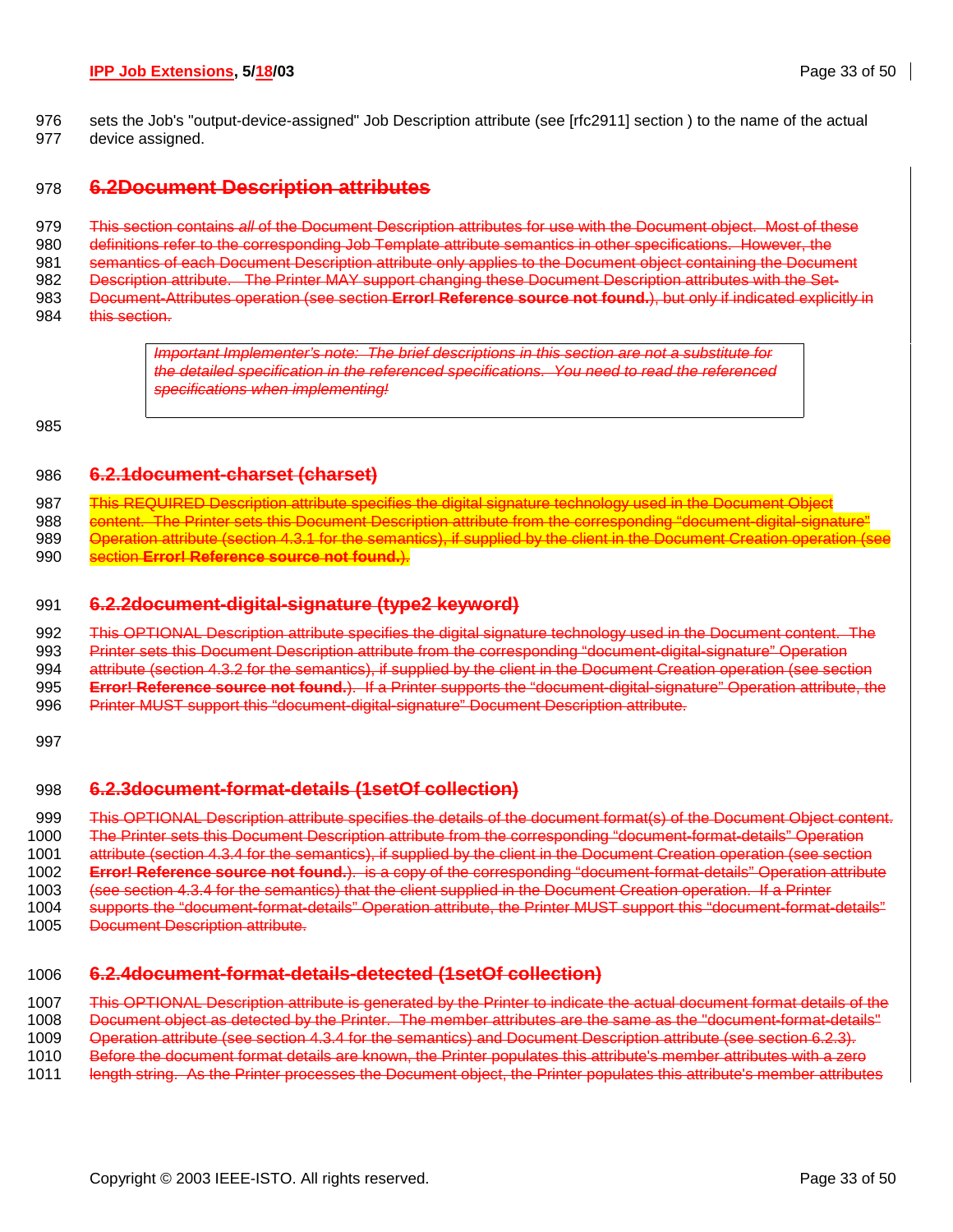- 1012 with the actual values detected<sup>27</sup> whether or not the client supplied a "document-format-details" Operation attribute in
- 1013 the Document Creation operation. This value will differ from the value submitted by the client, if the Printer
- 1014 automatically senses the document format details by examining the document content, such as when the "document-
- 1015 **format**" attribute has the value: 'application/octet-stream' (see [rfc2911] section 4.1.9.1).

### 1016 **6.2.5document-format-detected (mimeMediaType)**

- 1017 This OPTIONAL Description attribute is generated by the Printer to indicate the actual document format of the
- 1018 Document object content as detected by the Printer. This value will differ from the value submitted by the client or
- 1019 | defaulted by the Printer, if the Printer automatically senses the document format by examining the document content,
- 1020 such as when the "document-format" attribute has the value: 'application/octet-stream' (see [rfc2911] section 4.1.9.1).
- 1021 | Before the document format is known, the Printer populates this attribute with a zero length string.

# 1022 **6.2.6document-format-version (text(127))**

1023 This OPTIONAL Description attribute specifies the version of the document format of the Document Object content. 1024 The Printer sets this Document Description attribute from the corresponding "document-format-version" Operation 1025 attribute (section 4.3.5 for the semantics), if supplied by the client in the Document Creation operation (see section

- 1026 **Error! Reference source not found.**). If a Printer supports the "document-format-version" Operation attribute, the 1027 Printer MUST support this "document-format-version" Document Description attribute.
- 

### 1028 **6.2.7document-format-version-detected (text(127))**

1029 This OPTIONAL Description attribute is generated by the Printer to indicate the actual document format version of 1030 the Document content as detected by the Printer. This value will differ from the value submitted by the client or 1031 defaulted by the Printer, if the Printer automatically senses the document format by examining the document content, 1032 such as when the "document-format" attribute has the value: 'application/octet-stream' (see [rfc2911] section 4.1.9.1). 1033 Before the document format version is known, the Printer populates this attribute with a zero length string.

# 1034 **7 New values to existing attributes**

1035 This section defines new values to existing attributes.

# 1036 7.1 **New job-state-reasons(1setOf type2 keyword) Values**

1037 The REQUIRED "job-state-reasons" and the REQUIRED attribute Job Description attributes ([rfc2911] section 4.3.8) 1038 provide additional information about the job's current state, i.e., information that augments the value of the job's "job-1039 state" attribute.

1040 These new values MAY be used with any job state for which the reason makes sense. When implemented, the 1041 Printer MUST return these values when the reason applies and MUST NOT return them when the reason no longer 1042 applies whether the value of the Job's "job-state" attribute attribute changed or not. When the Job does not have any 1043 | reasons for being in its current state, the value of the Job's "job-state-reasons" attribute or Document's "document-1044 **State-reasons**" attribute MUST be 'none'.

1045 Note: While values cannot be added to the "job-state" attributes without impacting deployed clients that take actions 1046 upon receiving "job-state" values, it is the intent that additional "job-state-reasons" values can be defined and 1047 registered without impacting such deployed clients. In other words, the "job-state-reasons" attribute are intended to 1048 be extensible.

l

<sup>&</sup>lt;sup>27</sup> The "document-format-details-detected" is not named "document-format-details-actual" (see [ippact]), since it is tracking an Operation attribute, not a Job or Document Template attribute (same as "document-format-detected").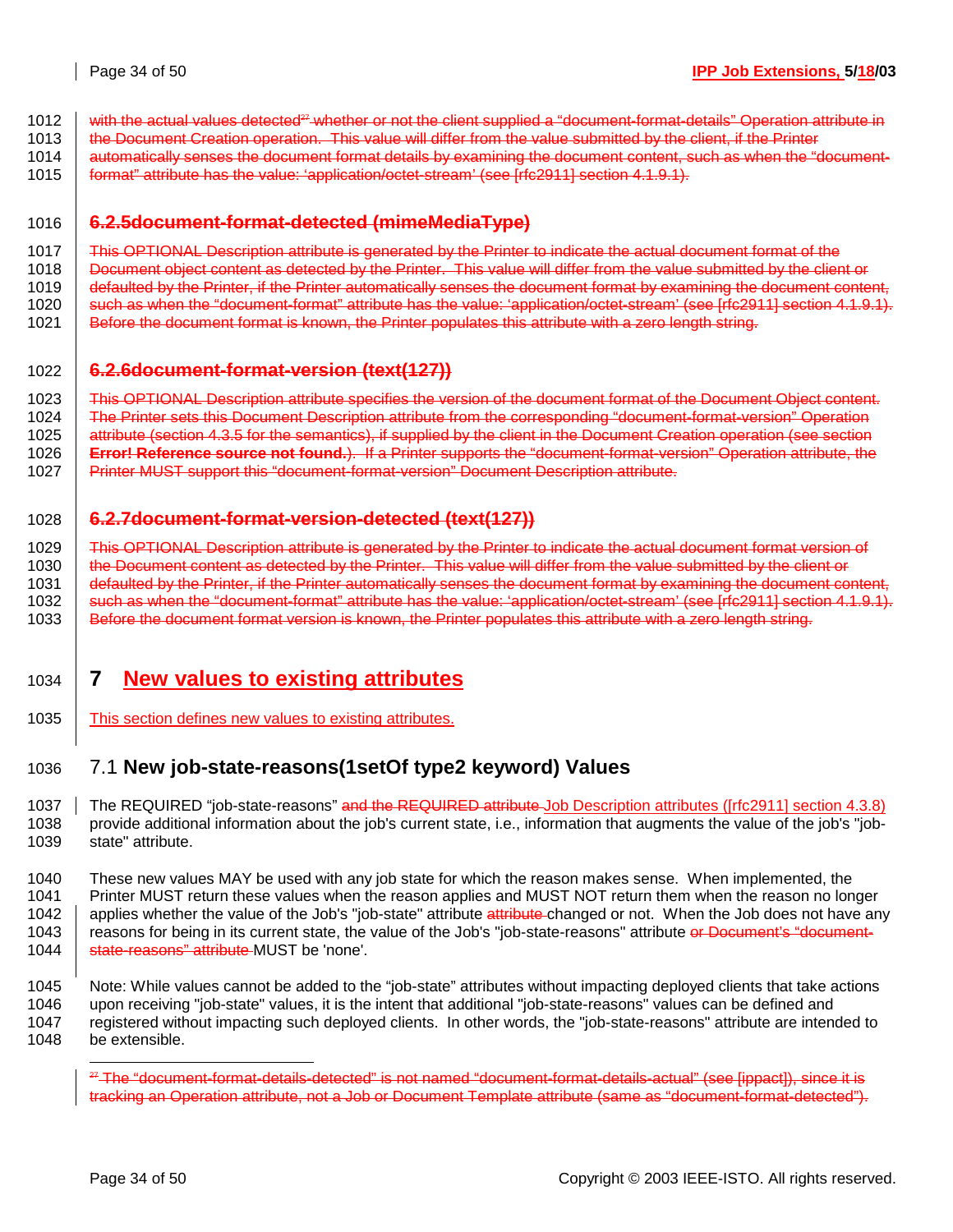- 1049 Table 11 lists the new keyword values for the "job-state-reasons" attribute defined in this specification as indicated in
- 1050 the References column. In Table 11 the keywords are listed in alphabetic order, while in their descriptions following
- 1051 Table 11, they are listed in the most likely order of occurrence to help understanding.
- 

### 1052 **Table 11 - New "job-state-reasons" attribute values**

| <b>IPP Job Description</b><br>attribute name | <b>IPP Attribute Syntax</b><br>plus<br>Values | Printer<br>conformance | Reference        |
|----------------------------------------------|-----------------------------------------------|------------------------|------------------|
| job-state-reasons                            | 1setOf type2 keyword                          | <b>MUST</b>            | [rfc2911] §4.3.8 |
| document-state-reasons                       | 1setOf type2 keyword                          | <b>MUST</b>            | 6.2.8            |
|                                              | digital-signature-did-not-verify              | MAY                    | [this spec] §7.1 |
|                                              | digital-signature-type-not-<br>supported      | <b>MAY</b>             | [this spec] §7.1 |
|                                              | job-digital-signature-wait                    | MAY                    | [this spec] §7.1 |

1053

1054 For ease of understanding, the following value descriptions are presented in the order in which the reasons are likely 1055 to occur (if implemented):

| 1056 | <b>digital-signature-type-not-supported</b> : The Job contains a digital signature type that is not supported. |
|------|----------------------------------------------------------------------------------------------------------------|
| 1057 | Implementation or site policy determines the state of the Job once this condition is detected.                 |
| 1058 | "job-digital-signature-wait": The Job is currently being held because the Job was submitted with a             |

- 1059 "document-digital-signature" attribute value that is not supported. The operator MAY either cancel 1060 the job or release it to be processed.
- 1061 **'digital-signature-did-not-verify'**: The Job contains a digital signature type that is supported (see section 1062 4.2.2), but the signature did not verify when the Printer attempted to verify the signature.
- 1063

# 1064 **6.2.9warnings-count (integer(0:MAX))**

1065 This OPTIONAL "warnings-count" Description attribute has the same semantics as the corresponding "job-warnings-1066 count" Job Description attribute (see [pwg5100.4] §6.1.) applied to the Document object. See [pwg5100.4] § 1067 warning indicates something did not go as expected, but there was no loss of information. For example

1068 substitution. An error indicates loss of information (see section **Error! Reference source not found.**).

# 1069 **8 New Printer Description attributes**

1070 This section lists *the new* Printer Description attributes defined in this document. These Printer attributes describe 1071 the Printer, such as "printer-name" and "printer-location". Some of them are "xxx-supported" and "xxx-default" for 1072 Operation attributes that the client can supply in a Job Creation request. Printer attributes are divided into two disjoint

1073 groups:

| <u>Inh Tamplata attributes (IT</u> | These Printer attributes are related directly to the "xxx" Job Template attributes |
|------------------------------------|------------------------------------------------------------------------------------|
|                                    | that a client can supply in a Job Creation request as follows:                     |
|                                    | 1."xxx-supported" indicate the supported values                                    |
|                                    | 2, "xxx-default" indicate the values that will be used if the client and the PDL   |
|                                    | omit the attribute.                                                                |
|                                    | 3. "xxx-ready" indicate the supported values that are available without human      |
|                                    | intervention, for those few attributes that require human intervention, such       |
|                                    | as "media" and possibly "job-finishing".                                           |
|                                    | These Printer attributes are also returned in a Cet-Printer-Attributes response    |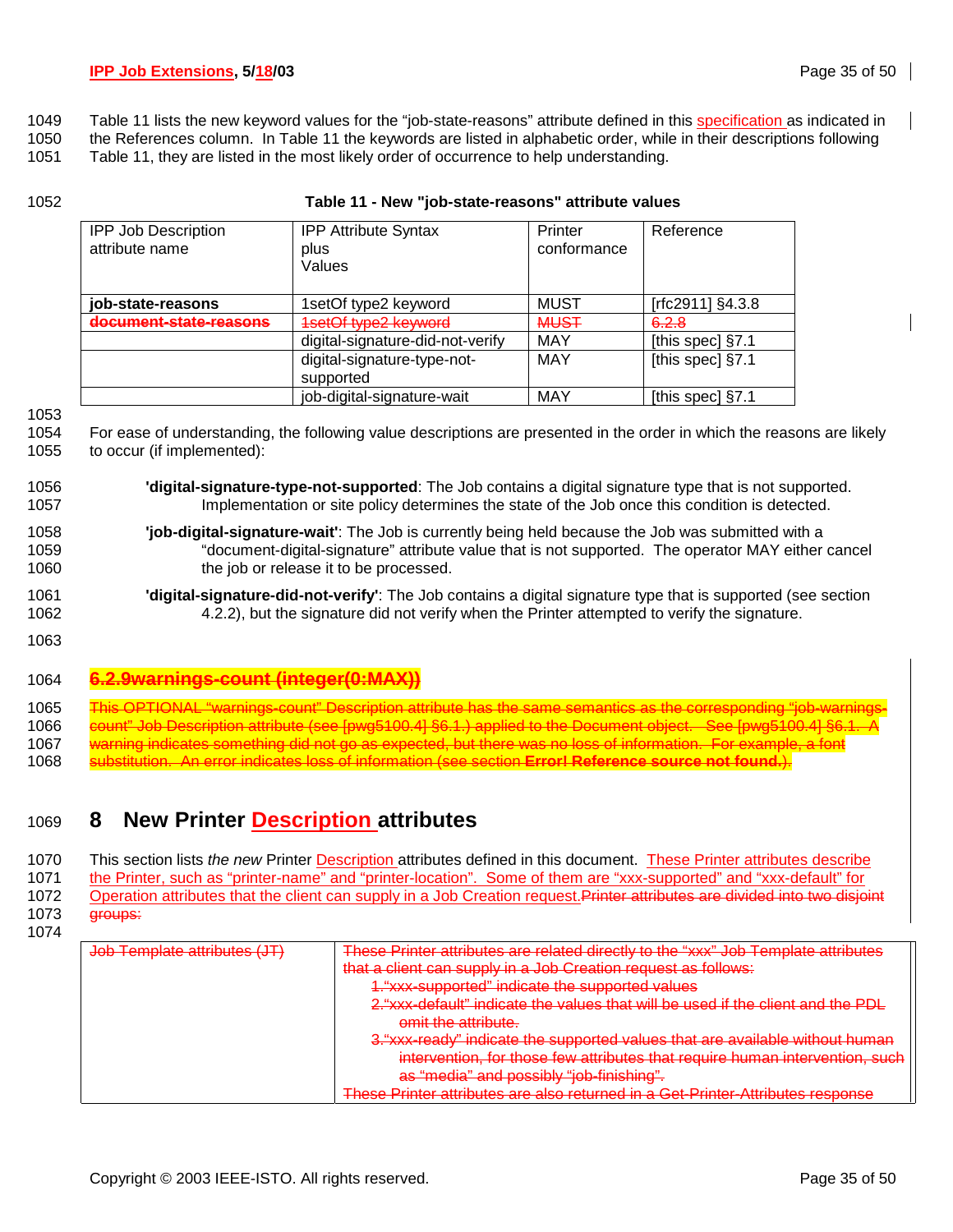|                                            | when the client supplies: "requested-attributes" = 'iob-template'                                                            |
|--------------------------------------------|------------------------------------------------------------------------------------------------------------------------------|
| <b>Drintor Deparintion attributor (DD)</b> | These Printer attributes describe the Printer such as "printer-name" and "printer-<br><del>the rimter, such as printer</del> |
|                                            | location". Some of them are "xxx-supported" and "xxx-default" for Operation                                                  |
|                                            | attributes that the client can supply in a Job Creation request                                                              |
| $neither (-)$                              | These Printer attributes describe supported and defaults for member attributes of                                            |
|                                            | collection Joh Template attributes                                                                                           |

1075

1076 | In a Get-Printer-Attributes request, a client can request all of the Printer attributes in the Job Template (JT) or Printer 1077 | Description (PD) groups by supplying the 'job-template' or 'printer-description' group name, respectively. The client

1078 **can also request "all".** The column labels are:

| <b>Column Heading</b> |                                                                                                                                                                                                                                                                                                                                                                                                                                                                                                                                                                                                                                                                                                       |
|-----------------------|-------------------------------------------------------------------------------------------------------------------------------------------------------------------------------------------------------------------------------------------------------------------------------------------------------------------------------------------------------------------------------------------------------------------------------------------------------------------------------------------------------------------------------------------------------------------------------------------------------------------------------------------------------------------------------------------------------|
| "Attribute Syntax"    | the attribute syntax (see [rfc2911] section 4.1). Many "xxx-default" and "xxx-<br>supported" attributes have the 'collection' syntax which consists of a number of<br>member attributes. These member attributes are not listed in this table when they are<br>the same as the corresponding "xxx" attribute in Table 9. Only those few Printer<br>attribute collection attributes that do not have a corresponding Job Template attributes<br>show the member attributes in this table.                                                                                                                                                                                                              |
| <u>'Grn"</u>          | "PD" = Printer Description; "JT" = Job<br>the group to which the attribute belongs.<br>Template as explained above.                                                                                                                                                                                                                                                                                                                                                                                                                                                                                                                                                                                   |
| "Printer Conf."       | the IPP/1.1 Printer conformance requirements for supporting the attribute. Those<br>attributes labeled as "MAY" may have conditional requirements that require their<br>support, if the Printer supports a related attribute, operation, or featurethe<br>corresponding Operation attribute. For example, all Job Template attributes are<br>OPTIONAL for a Printer to support. However, ilf a Printer supports Job Template<br>attributethe "xxx" Operation attribute, then it MUST also support the corresponding<br>"xxx-default" and "xxx-supported" Printer attributes. Similarly, if Event Notification is<br>supported, then some of the attributes indicated as "MAY" in this table become MI |
| "Reference"           | the <del>IETF or IEEE-ISTO specification</del> section which defines the semantics of the<br>attribute.                                                                                                                                                                                                                                                                                                                                                                                                                                                                                                                                                                                               |

1079

### 1080 **Table 12 - New Printer Description attributes (Job Template and Printer Description)**

| Printer <b>Description</b> attribute name<br>(Job Template & Printer Description) | <b>Attribute Syntax</b> | Grp           | Printer<br>Conf.    | Reference          |
|-----------------------------------------------------------------------------------|-------------------------|---------------|---------------------|--------------------|
| document-charset-default                                                          | charset                 | ₽Đ            | CMUST <sup>28</sup> | [this-spec] §8.1   |
| document-charset-supported                                                        | 1setOf charset          | ₽Đ            | CMUST <sup>28</sup> | [this-spec] §8.2   |
| document-digital-signature-default                                                | type2 keyword           | ₽Đ            | <b>MAY</b>          | [this-spec] §8.3   |
| document-digital-signature-supported                                              | 1setOf type2 keyword    | <b>PD</b>     | <b>MAY</b>          | [this-spec] §8.4   |
| document-format-details-default                                                   | collection              |               | CMUST <sup>29</sup> | [this-spec] §8.5   |
| document-format-details-supported                                                 | 1setOf type2 keyword    | <b>PD</b>     | CMUST <sup>29</sup> | [this-spec] $§8.6$ |
| document-format-details-implemented                                               | 1setOf collection       | <del>PD</del> | CMUST <sup>29</sup> | [this-spec] §8.7   |
| document-format-target-default                                                    | mimeMediaType           | $+4.7 +$      | MAY                 | [this spec] $§8.8$ |
| document-format-target-supported                                                  | 1setOf mimeMediaType    | $+4.7 +$      | MAY                 | [this spec] §8.9   |

l <sup>28</sup> The Printer MUST support the "document-charset-default" and "document-charset-supported" Printer Description attributes, if the Printer supports a charset-ambiguous document format (see section 4.2.1).

<sup>&</sup>lt;sup>29</sup> The Printer MUST support the "document-format-details-default", "document-format-details-supported", and "document-format-details-implemented" Printer attributes if the Printer supports a packaging document format, such as application/zip or multipart/related.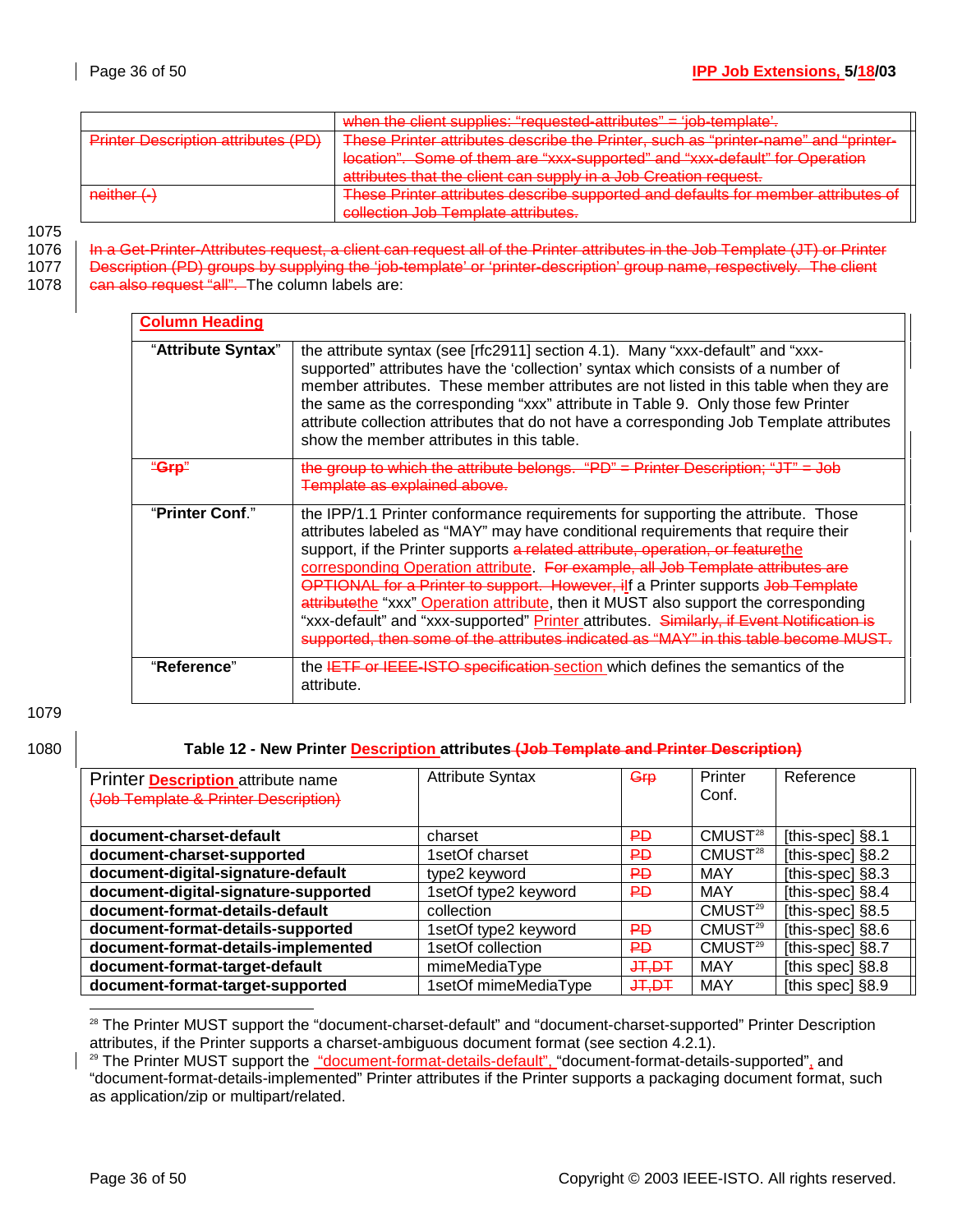| Printer <b>Description</b> attribute name<br>(Job Template & Printer Description) | <b>Attribute Syntax</b> | $G$ <sub>rp</sub> | Printer<br>Conf. | Reference         |
|-----------------------------------------------------------------------------------|-------------------------|-------------------|------------------|-------------------|
| document-format-version-default                                                   | text(127)               | ₽Đ                | MAY              | [this-spec] §8.10 |
| document-format-version-supported                                                 | 1setOf text(127)        | ₽Đ                | MAY              | [this-spec] §8.11 |
| document-format-version-target-default                                            | mimeMediaType           | JT, DT            | <b>MAY</b>       | [this spec] §8.12 |
| document-format-version-target-supported                                          | 1setOf mimeMediaType    | $+4.7$            | MAY              | [this spec] §8.13 |
| document-natural-language-default                                                 | naturalLanguage         | ₽Đ                | MAY              | [this-spec] §8.14 |
| document-natural-language-supported                                               | 1setOf naturalLanguage  | ₽Đ                | MAY              | [this-spec] §8.15 |
| output-device-requested-supported                                                 | 1setOf name(127)        | ₽Đ                | MAY              | [this spec] §8.16 |

1081

1082 The remainder of this section defines the Printer Description attributes that are not defined in other specifications.

1083 Most of these are "xxx-default" and "xxx-supported" Printer Description attributes. A Printer MUST support these 1084 Printer Description attributes, if it supports the corresponding Operation/Description attributes, in order to indicate the

1085 default and supported values that the Printer supports.

### 1086 **8.1 document-charset-default (charset)**

1087 This CONDITIONALLY REQUIRED Printer Description attribute indicates the default charset that the Printer will 1088 assume for charset-ambiguous document formats when the client omits the "document-charset" Operation attribute 1089 (section 4.2.1). The Printer MUST support this attribute if it supports any charset-ambiguous document formats (see 1090 section 4.2.1)

# 1091 **8.2 document-charset-supported (1setOf charset)**

1092 This CONDITIONALLY REQUIRED Printer Description attribute indicates the charsets that the Printer supports in 1093 Document object contentsContent, that is, supports as values of the "document-charset" Operation attribute (section 1094 4.2.1) and Document Description attribute (section 1.1.1). The Printer MUST support this attribute if it supports any 1095 charset-ambiguous document formats (see section 4.2.1).

# 1096 **8.3 document-digital-signature-default (type2 keyword)**

1097 This OPTIONAL Printer Description attribute indicates the default digital signature, if any, that the Printer will assume 1098 when the client omits the "document-digital-signature" Operation attribute (section 4.2.2). The Printer MUST support 1099 this attribute if it supports the "document-digital-signature" Operation attribute.

# 1100 **8.4 document-digital-signature-supported (1setOf type2 keyword)**

1101 This OPTIONAL Printer Description attribute indicates the digital signature technologies that the Printer supports in 1102 Document object cContents, that is, supports as values of the "document-digital-signature" Operation attribute 1103 (section 4.2.2) and Document Description attribute (section 1.1.1). The Printer MUST support this attribute if it

1104 supports the "document-digital-signature" Operation and Document Description-attributes.

# 1105 **8.5 document-format-details-default (collection)**

1106 This CONDITIONALLY REQUIRED Printer Description attribute indicates the default document format details that

1107 the Printer will assume when the client omits the "document-format-details" Operation attribute (section §4.2.4). The 1108 Printer MUST support this attribute if it supports the "document-format-details" Operation attribute.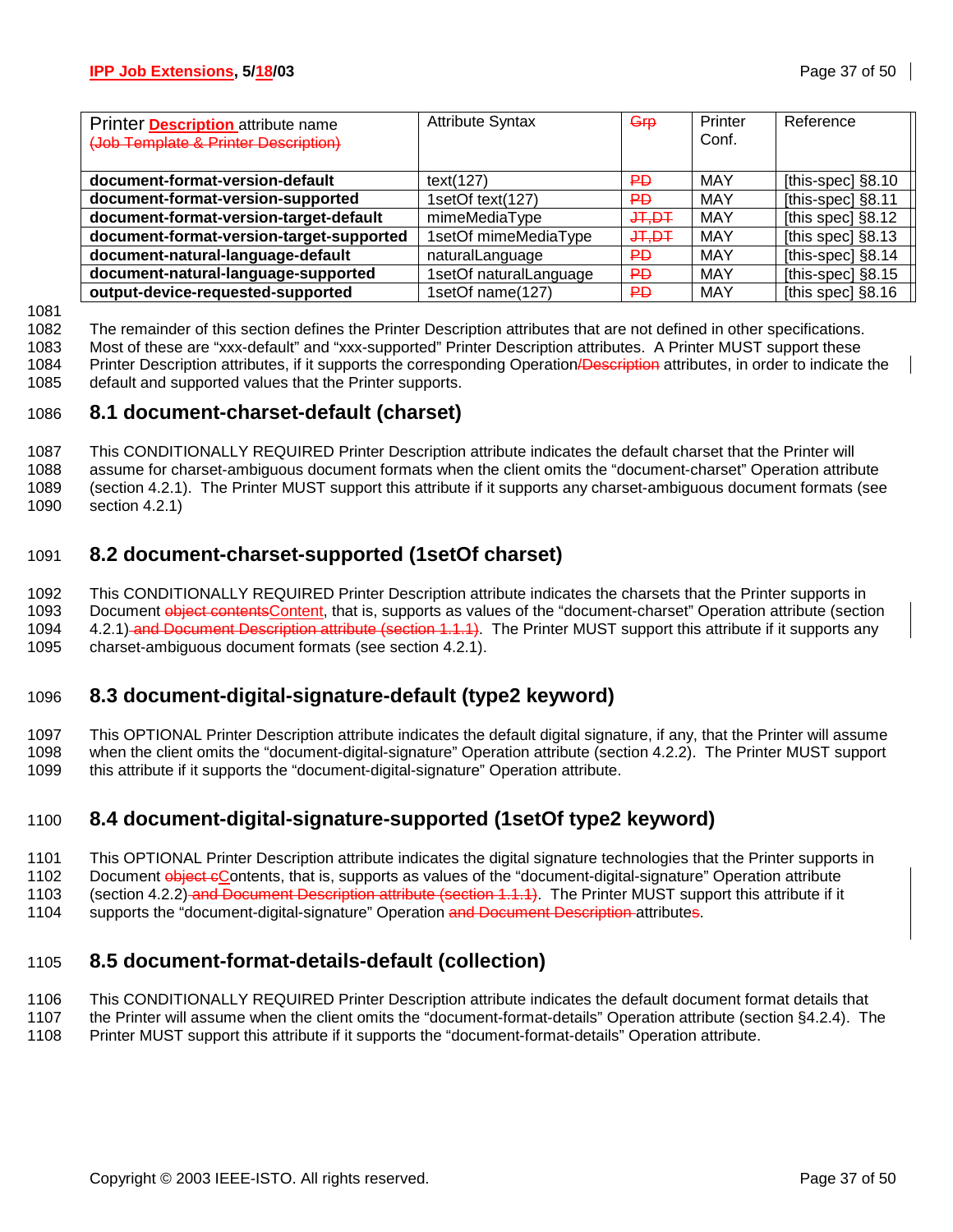# 1109 **8.6 document-format-details-supported (1setOf type2 keyword)**

1110 This CONDITIONALLY REQUIRED Printer Description attribute lists the type2 keyword names of the member

1111 attributes of "document-format-details" that the Printer supports. If the Printer supports the "document-format-details"

1112 (1setOf collection) Operation attribute, the Printer MUST support this "document-format-details" (1setOf type2

1113 keyword) Printer Description attribute. Table 13 lists the type2 keywords defined for use in the "document-format-

1114 details-supported" Printer attribute.

### 1115 **Table 13 - Keyword values of "document-format-details-supported Printer attribute**

| Type2 keyword values                | Printer conformance |
|-------------------------------------|---------------------|
| document-source-application-name    | <b>MAY</b>          |
| document-source-application-version | <b>MAY</b>          |
| document-source-os-name             | <b>MAY</b>          |
| document-source-os-version          | <b>MAY</b>          |
| document-format                     | <b>MUST</b>         |
| document-format-device-id           | <b>MAY</b>          |
| document-format-version             | <b>MUST</b>         |
| document-natural-language           | <b>MAY</b>          |

1116

# 1117 **8.7 document-format-details-implemented (1setOf collection)**

1118 This CONDITIONALLY REQUIRED<sup>30</sup> Printer Description attribute lists the combinations of the values of the member 1119 attributes of "document-format-details" that the Printer has implemented. If the Printer supports the "document-1120 format-details" Operation attribute, the Printer MUST support this "document-format-details-implemented" Printer 1121 Description attribute with the same member attributes that it supports for the "document-format-details" Operation 1122 attribute (section 4.2.4) as indicated in the Printer's "document-format-details-supported" Printer Description attribute 1123 (section 8.6). Each "xxx-implemented" member attribute is multi-valued with the same attribute syntax as the 1124 corresponding "document-format-details" attribute.

1125 | ISSUE 07: Bob's issue about truth in advertising. Don't penalize truth. Does allowing these Operation attribute 1126 keyword names in the "user-defined-attributes-supported" Printer attribute allow the Printer to accept any values 1127 without returning the attribute in the Unsupported Attributes group?

### 1128 **Table 14 - Member attributes of the "document-format-details-implemented" Printer attribute**

| "document-format-details-implemented" member attributes            | Reference |
|--------------------------------------------------------------------|-----------|
|                                                                    |           |
| document-source-application-name-implemented (1setOf name(MAX))    | 4.2.4.1   |
| document-source-application-version-implemented (1setOf text(127)) | 4.2.4.2   |
| document-source-os-name-implemented (1setOf name(40))              | 4.2.4.3   |
| document-source-os-version-implemented (1setOf text(40))           | 4.2.4.4   |
| document-format-implemented (1setOf mimeMediaType)                 | 4.2.4.5   |
| document-format-device-id-implemented (1setOf text(127))           | 4.2.4.6   |
| document-format-version-implemented (1setOf text(127))             | 4.2.4.7   |
| document-natural-language-implemented (1setOf naturalLanguage)     | 4.2.4.8   |

l <sup>30</sup> The Printer MUST support the "document-format-details-implemented" Printer Description attribute if the Printer supports a packaging document format, such as application/zip or multipart/related MIME types.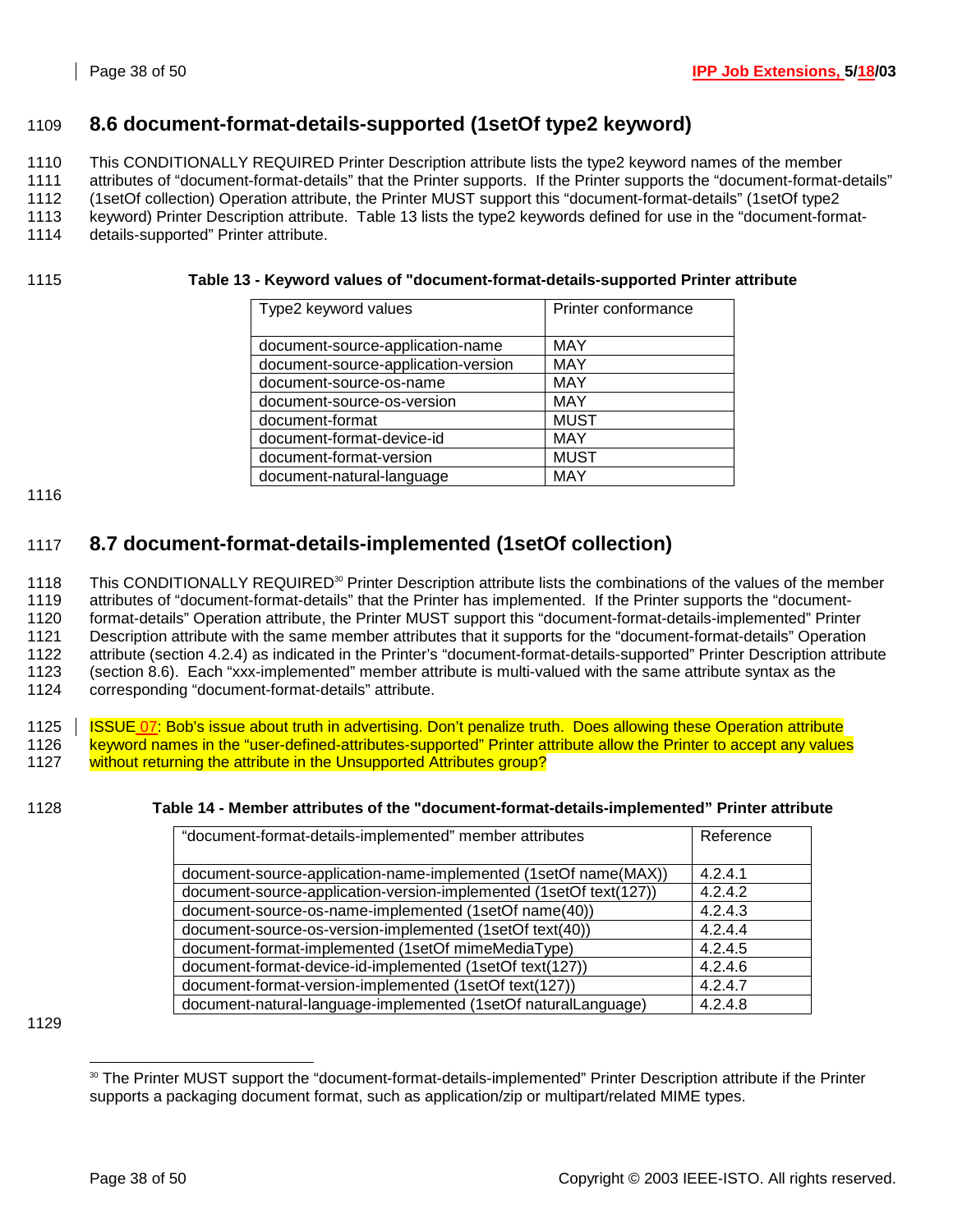- 1130 Typically, there will only be one value for each "document-format-implemented" member attribute in each collection
- 1131 value. However, there MAY be more than one occurrence of a collection value with the same "document-format-
- 1132 implemented" member attribute value. See the following example which has two PostScript collection values.
- 1133 Example: Suppose that a Printer implements a PostScript<sup>™</sup>c Level 3 interpreter which also interprets Level 1 and
- 1134 Level 2 documents and a PCL interpreter that interprets '5' and '5e' variants. Suppose that the Printer only has fonts
- 1135 for French and German for PostScript™ level 3. The value of "document-format-details-implemented" would have<br>1136 the following three collection values:
- the following three collection values:
- 1137 {{"document-format-implemented" = 'application/postscript', "document-format-version-implemented" = 'PS/1', 'PS/2', 'PS/3'},<br>1138 {"document-format-implemented" = 'application/postscript', "document-format-version-imp
- 1138 {"document-format-implemented" = 'application/postscript', "document-format-version-implemented" = 'PS/3',
- 1139 document-natural-language}=en, fr, de},<br>1140 f"document-format-implemented" = 'applica
- 1140 {"document-format-implemented" = 'application/vnd.hp-PCL', "document-format-version-implemented" = 'PCL/5', 'PCL/5e'}}

# 1141 **8.8 document-format-target-default (text(127))**

- 1142 This OPTIONAL Printer Description attribute indicates the default document format version that the Printer will
- 1143 assume when the client omits the "document-format-target" Operation attribute (section 4.2.5). The Printer MUST
- 1144 support this attribute if it supports the "document-format-target" Operation attribute.
- 1145 ISSUE 06 repeat: Does it make sense to have a "document-format-target-default" or not?
- 1146 ISSUE 08: OK *not* to have a "document-format-target-col-default" (collection) which is pairs of "document-format-
- 1147 target" and "document-format-version-target" values, since the "document-format-version" is self-describing which
- 1148 includes short abbreviation of the document format?
- 1149 ISSUE 09: Or should the "document-format-version-target-default" be a 1setOf since the version string is self-
- 1150 identifying with the PDL? Then the different defaults could be indicated for each document format?

# 1151 **8.9 document-format-target-supported (1setOf text(127))**

- 1152 This OPTIONAL Printer Description attribute indicates the target document format that the Printer supports for
- 1153 converting Document Content, that is, supports as values of the "document-format-target" Operation attribute
- 1154 (section 4.2.5). The Printer MUST support this attribute if it supports the "document-format-target" Operation and Job 1155 Description attributes.

# 1156 **8.10 document-format-version-default (text(127))**

- 1157 This OPTIONAL Printer Description attribute indicates the default document format version that the Printer will
- 1158 assume when the client omits the "document-format-version" Operation attribute (section 4.2.6). The Printer MUST
- 1159 support this attribute if it supports the "document-format-version" Operation and Document Description attributes.

# 1160 **8.11 document-format-version-supported (1setOf text(127))**

- 1161 This OPTIONAL Printer Description attribute indicates the document format versions that the Printer supports for
- 1162 Document object eContents, that is, supports as values of the "document-format-version" Operation attribute (section
- 1163 4.2.6) and Document Description attribute (section **Error! Reference source not found.**). The Printer MUST
- 1164 support this attribute if it supports the "document-format-version" Operation and Document Description attributes.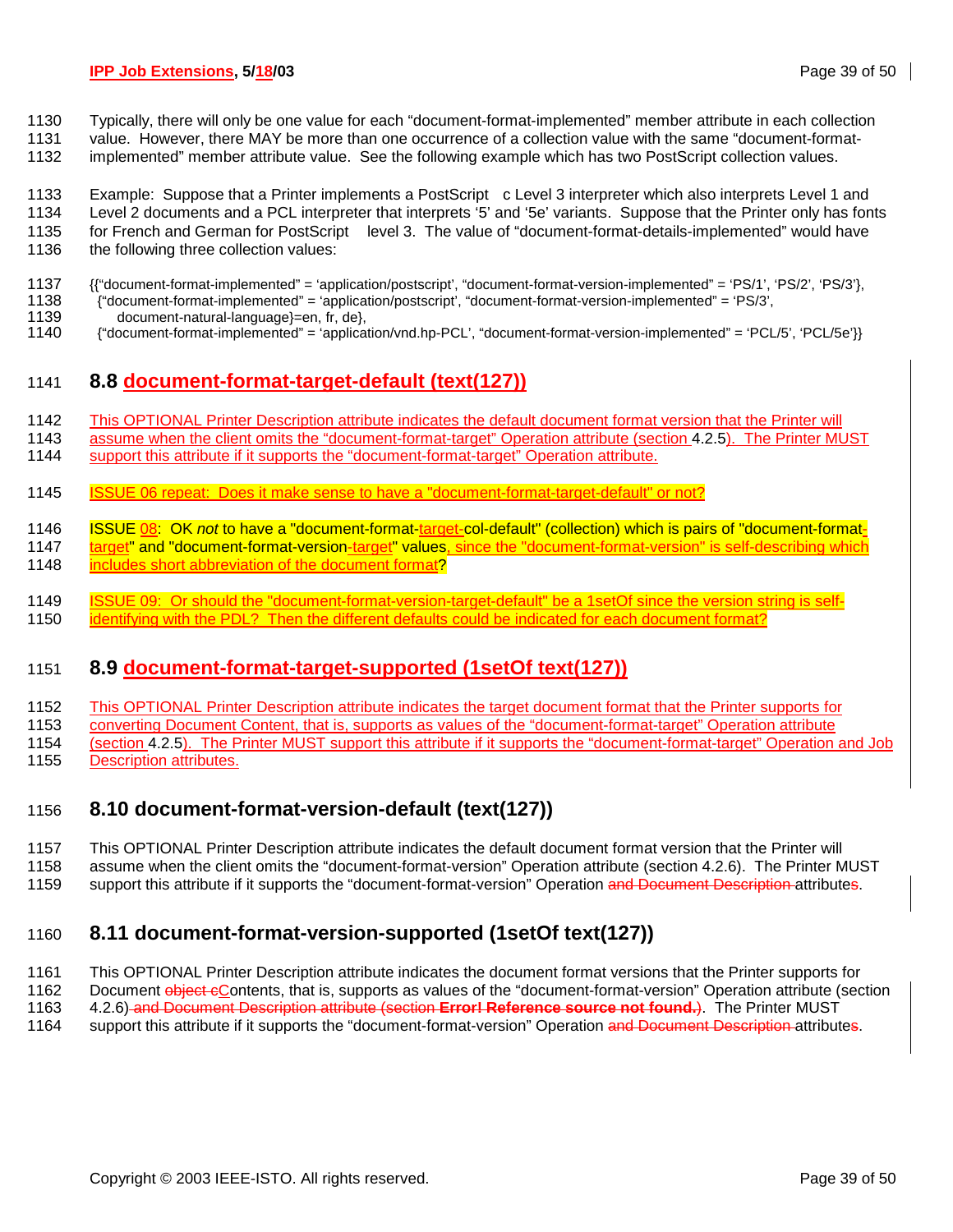# 1165 **8.12 document-format-version-target-default (text(127))**

- 1166 This OPTIONAL Printer Description attribute indicates the default document format level and version that the Printer
- 1167 will assume when the client omits the "document-format-version-target" Operation attribute (section 4.2.7). The 1168 Printer MUST support this attribute if it supports the "document-format-version-target" Operation attribute.

# 1169 **8.13 document-format-version-target-supported (1setOf text(127))**

- 1170 This OPTIONAL Printer Description attribute indicates the target document format levels and versions that the Printer
- 1171 | supports for converting Document Content, that is, supports as values of the "document-format-version-target"
- 1172 | Operation attribute (section 4.2.7). The Printer MUST support this attribute if it supports the "document-format-
- 1173 version-target" Operation attribute.

# 1174 **8.14 document-natural-language-default (naturalLanguage)**

1175 This OPTIONAL Printer Description attribute indicates the default document natural language that the Printer will

1176 assume for Document Object eContent when the client omits the "document-natural-language" Operation attribute

1177 ([rfc2911] section 3.2.1.1). The Printer MUST support this attribute if it supports the "document-natural-language"

1178 | Operation and Document Description attributes.

# 1179 **8.15 document-natural-language-supported (1setOf naturalLanguage)**

1180 This OPTIONAL Printer Description attribute lists the natural languages supported in any of the supported document 1181 formats, that is, it is the union of the natural languages. The Printer MUST support this attribute if it supports the 1182 | "document-natural-language" Operation attribute ([rfc2911] section 3.2.1.1) and Document Description attribute 1183 (section **Error! Reference source not found.**). See the "document-format-details-implemented" (1setOf collection) 1184 Printer Description attribute (section 8.7) for how the Printer MAY expose the list of natural languages supported by 1185 particular document formats.

# 1186 **8.16 output-device-requested-supported (1setOf name(127))**

1187 This OPTIONAL Printer Description attributes lists the names of output devices that the Printer supports. The Printer 1188 MUST support this attribute if it supports the "output-device-requested" Operation attribute (see section 4.1.3).

# 1189 **9 New Values for Existing Printer Description Attributes**

1190 This section contains those attributes for which additional values are added.

# 1191 **9.1 operations-supported (1setOf type2 enum)**

1192 The following "operation-id" values are added in order to support the new operations defined in this document:

### 1193 **Table 15 - Operation-id assignments**

| Value  | <b>Operation Name</b> | Reference        |
|--------|-----------------------|------------------|
| 0x000F | Close-Job             | [this-spec] §3.1 |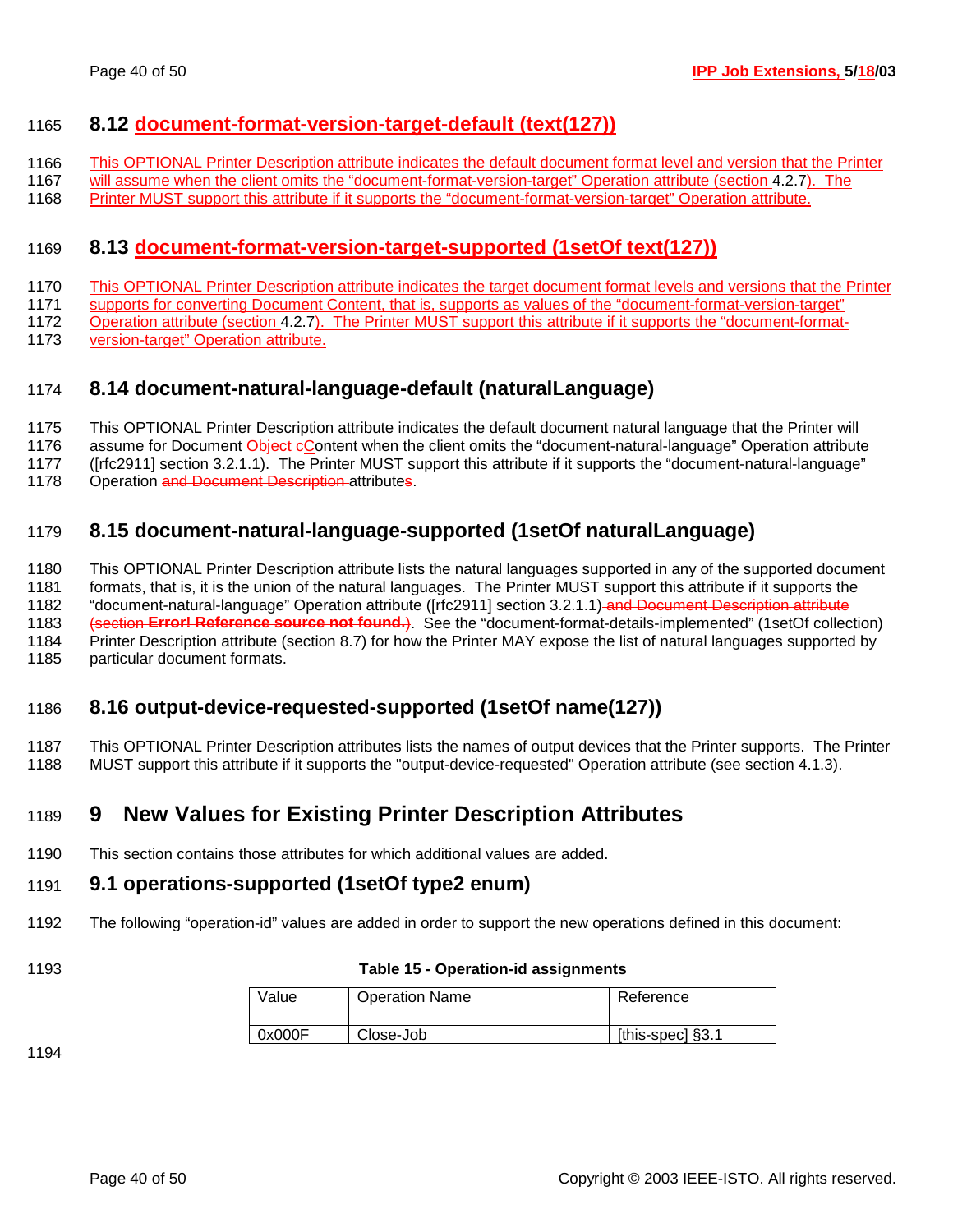# 1195 **10 Conformance Requirements**

- 1196 This specification contains a number of independent OPTIONAL operations and attributes. This section specifies<br>1197 Summarizes the conformance requirements for Printers and clients.
- summarizes the conformance requirements for Printers and clients.

# 1198 **10.1 Printer conformance requirements**

| 1199 | In order to claim conformance to this specification, a Vendor MUST explicitly identify the operations and/or attributes |
|------|-------------------------------------------------------------------------------------------------------------------------|
| 1200 | supported by the Printer implementation in any such claim of conformance. In addition, the Vendor's Printer             |
| 1201 | implementation:                                                                                                         |
| 1202 | 1 <sub>1</sub><br>MUST meet the conformance requirements for Printers specified in [rfc2911].                           |
| 1203 | MAY support the Close-Job operation according to section 3.1 and the corresponding enum value of the                    |
| 1204 | "operations-supported" Printer Description attribute according to section 9.1.                                          |
| 1205 | MAY support any Operation attribute according to section 4 and the corresponding Job Description                        |
| 1206 | attributes in section 6 and corresponding Printer attributes in section 8.                                              |
| 1207 | MAY support any Job Template attribute according to section 5.                                                          |
| 1208 | MAY support any of the "job-state-reasons" values according to section 7.                                               |
| 1209 | 2.6. MUST support the Operation attributes in the Send-Document operation and, if supported, the                        |
| 1210 | operation that section 4 REQUIRES a Printer to support.                                                                 |
| 1211 | 3.MUST support any Operation attributes that section 4 REQUIRES a Printer to support along with the                     |
| 1212 | corresponding Document Description attributes that section 6 REQUIRES a Printer to support and any                      |
| 1213 | xxx-default" and "xxx-supported" Printer attributes that section 8 REQUIRES a Printer to support.                       |
| 1214 | 4.MAY support any of the Document Template attributes in Document Creation operations as indicated in                   |
| 1215 | tion 5 and MUST NOT support them for contexts for where they are not defined as indicated in the                        |
| 1216 | Table 10 with an "-".                                                                                                   |
| 1217 | <u>MUST support the Document Description attributes that section 6 REQUIRES a Printer to support.</u>                   |
| 1218 | MUST support the Printer attributes that section 8 REQUIRES a Printer to support.                                       |
| 1219 | <b>10.2 Client conformance requirements</b>                                                                             |
| 1220 | In order to claim conformance conform to this specification, a Vendor MUST explicitly identify the operations and/or    |
| 1221 | attributes supported by the client implementation in any such claim of conformance. In addition, the Vendor's client:   |
| 1222 | 1. MUST meet the conformance requirements for clients specified in [rfc2911]                                            |
| 1223 | 2. MAY support the Close-Job operation according to section 3.1.                                                        |
| 1224 | MAY support any Operation attribute according to section 4 and the corresponding Job Description attributes             |
| 1225 | in section 6 and corresponding Printer attributes in section 8.                                                         |

1226 4. MAY support any Job Template attribute according to section 5.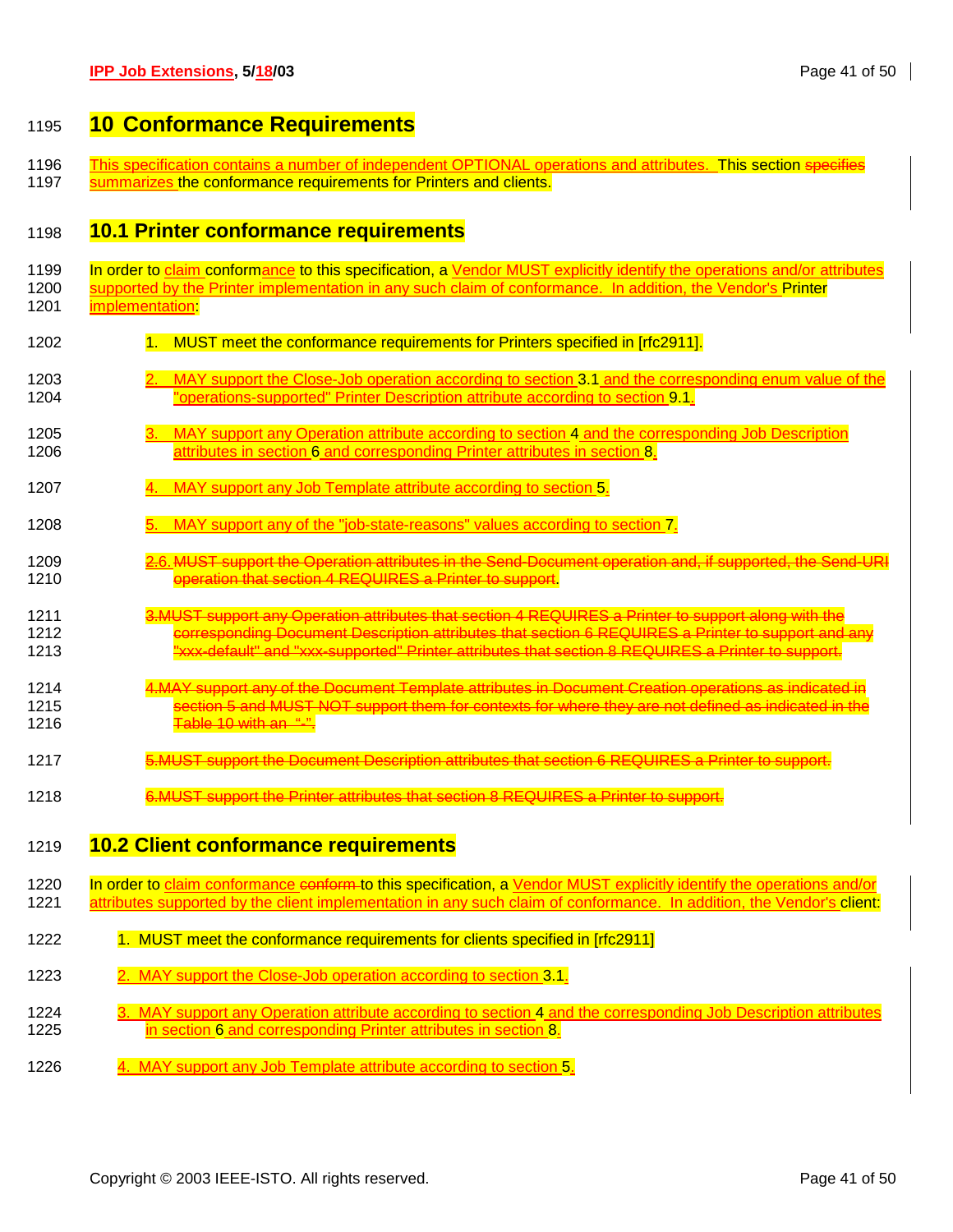| 1228<br>1229<br>1230 | cument Creation operations and MUST NOT support the<br>ndicated in the Table 10 with an "n"                      |
|----------------------|------------------------------------------------------------------------------------------------------------------|
| 1231                 |                                                                                                                  |
| 1232                 |                                                                                                                  |
| 1233                 | <b>11 Normative References</b>                                                                                   |
| 1234                 | Note: The references in the body of this IEEE-ISTO document use the more reader-friendly mnemonic symbols        |
| 1235                 | below, rather than the RFC number (except for [rfc2910] and [rfc2911]). IETF RFCs and IANA registrations require |
| 1236                 | using the RFC numbers in the body of the document for references.                                                |
| 1237                 | fadm-opsl                                                                                                        |
| 1238                 | Kugler, C. Hastings, T., Lewis, H., "Internet Printing Protocol (IPP): Job and Printer Administrative            |
| 1239                 | Operations", <draft-ietf-ipp-ops-set2-03.txt>, July 17, 2001.</draft-ietf-ipp-ops-set2-03.txt>                   |
| 1240                 | [dss]                                                                                                            |
| 1241                 | U.S. Department of Commerce, "Digital Signature Standard (DDS)", Federal Information Processing                  |
| 1242                 | Standards Publication 186-1 (FIPS PUB 186-1), December 15, 1998.                                                 |
| 1243                 | <del>[ippsave]</del>                                                                                             |
| 1244                 | Hastings, T., and D. Fullman, "Internet Printing Protocol (IPP): Production Printing Attributes - Set 2",        |
| 1245                 | become a PWG IEEE-ISTO standard, work in progress, August 21, 2002,                                              |
| 1246                 | ftp://ftp.pwg.org/pub/pwg/ipp/new_PPE/pwg-ipp-pwg5100.3-set2-draft-v0_1-020821.pdf.                              |
| 1247                 | <b>Hippact</b>                                                                                                   |
| 1248                 | Carney, D., and H. Lewis, "Internet Printing Protocol (IPP), "-actual" attributes extension", work in progress,  |
| 1249                 | January 31, 2003, ftp://ftp.pwg.org/pub/pwg/ipp/new_ACT/pwg-ipp-actual-attrs-v04-030131.pdf                      |
| 1250                 | [get-method]                                                                                                     |
| 1251                 | Herriot, R., and T. Hastings, "Internet Printing Protocol (IPP): The 'ippget' Delivery Method for Event          |
| 1252                 | Notifications", <draft-ietf-ipp-notify-get-08.txt>, September 5, 2002.</draft-ietf-ipp-notify-get-08.txt>        |
| 1253                 | [iso12639]                                                                                                       |
| 1254                 | ISO 12639:1998 Graphic technology -- Prepress digital data exchange -- Tag image file format for image           |
| 1255                 | technology (TIFF/IT), 1998.                                                                                      |
| 1256                 | [iso15930]                                                                                                       |

1227 | 2.MUST supply the Operation attributes that section 4 REQUIRES a client to supply in operation requests

1257 ISO 15930-1:2001 Graphic technology -- Prepress digital data exchange -- Use of PDF -- Part 1: Complete 1258 exchange using CMYK data (PDF/X-1 and PDF/X-1a), 2001.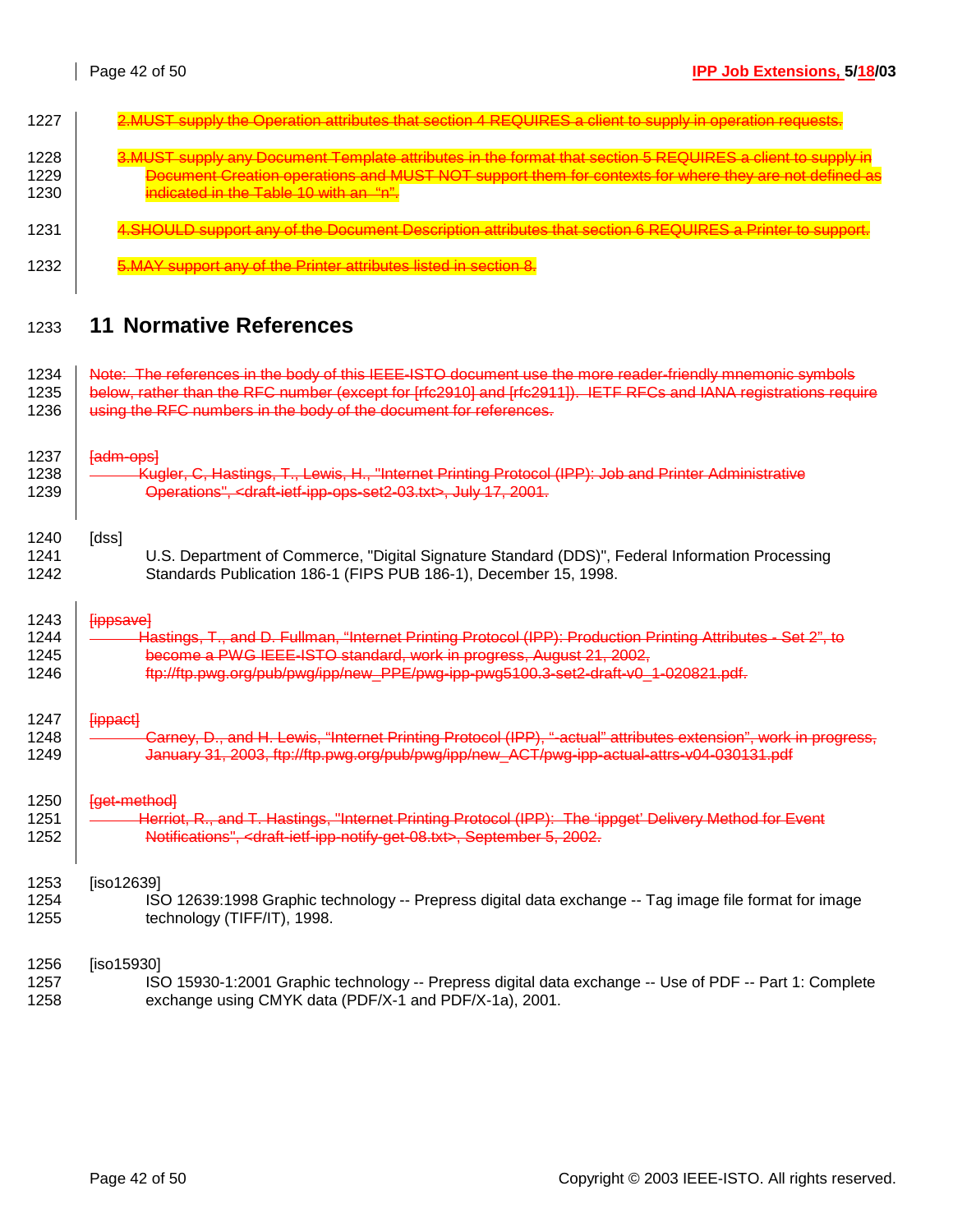| 1259 | [not-srv]                                                                                                                                   |
|------|---------------------------------------------------------------------------------------------------------------------------------------------|
| 1260 | Hastings, T., Lewis, H, and Ira McDonald, "Distributed Notification Server", September 26, 2002, work in                                    |
| 1261 | progress to become IEEE-ISTO 5100.6-2002, ftp://ftp.pwg/org/pub/pwg/ipp/new_NOT/ipp-dist-not-service-                                       |
| 1262 | 020926.doc                                                                                                                                  |
| 1263 | $[$ ntfy]                                                                                                                                   |
| 1264 | Herriot, R., Hastings, T., Shepherd, M., deBry, R., Isaacson, S., Martin, J., and R. Bergman, "Internet Printing                            |
| 1265 | Protocol/1.1: Event Notifications and Subscriptions", <draft-ietf-ipp-not-spec-08.txt>, November 19, 2001.</draft-ietf-ipp-not-spec-08.txt> |
| 1266 | [pdf]                                                                                                                                       |
| 1267 | "Adobe Portable Document Format", Version 1.4, PDF Reference, Third Edition, Adobe Systems                                                  |
| 1268 | Incorporated, http://www.adobe.com, December 2001.                                                                                          |
| 1269 | [pwg5100.1]                                                                                                                                 |
| 1270 | Hastings, T., Fullman, D., "Internet Printing Protocol (IPP): "finishings" attribute values extension", IEEE-ISTO                           |
| 1271 | 5100.1-2001, February 5, 2001, ftp://ftp.pwg.org/pub/pwg/standards/pwg5100.1.pdf                                                            |
| 1272 | [pwg5100.2]                                                                                                                                 |
| 1273 | Hastings, T., and R. Bergman, "Internet Printing Protocol (IPP): output-bin attribute extension", IEEE-ISTO                                 |
| 1274 | 5100.2-2001, February 7, 2001, ftp://ftp.pwg.org/pub/pwg/standards/pwg5100.2.pdf.                                                           |
| 1275 | [pwg5100.4]                                                                                                                                 |
| 1276 | Herriot, R., Ocke, K., "Internet Printing Protocol (IPP): Override Attributes for Documents and Pages", IEEE-                               |
| 1277 | ISTO 5100.4-2001, February 7, 2001, ftp://ftp.pwg.org/pub/pwg/standards/pwg5100.4.pdf. - being replaced                                     |
| 1278 | by a new Page Overrides specification which removes the "document-overrides" Job Template attribute and                                     |
| 1279 | Operation attribute in favor of using the Document Object [ippdoc].                                                                         |
| 1280 | [pwg5100.3]                                                                                                                                 |
| 1281 | Ocke, K., Hastings, T., "Internet Printing Protocol (IPP): Production Printing Attributes - Set1", IEEE-ISTO                                |
| 1282 | 5100.3-2001, February 12, 2001, ftp://ftp.pwg.org/pub/pwg/standards/pwg5100.3.pdf.                                                          |
| 1283 | [pwg5101.1]                                                                                                                                 |
| 1284 | IEEE-ISTO PWG 5101.1-2002, "The Printer Working Group Standard for Media Standardized Names", 26                                            |
| 1285 | February 2002, ftp://ftp.pwg.org/pub/pwg/standards/pwg5101.1.pdf, .doc, .rtf                                                                |
| 1286 | [ $rfc1991$ ]                                                                                                                               |
| 1287 | D. Atkins, W. Stallings, P. Zimmermann, "PGP Message Exchange Formats", RFC 1991, August, 1996.                                             |
| 1288 | [rfc2046]                                                                                                                                   |
| 1289 | Freed, N., and N. Borenstein, "Multipurpose Internet Mail Extensions (MIME) Part Two: Media Types", RFC                                     |
| 1290 | 2046, November 1996.                                                                                                                        |
| 1291 | [ $rfc2634$ ]                                                                                                                               |
| 1292 | P. Hoffman, "Enhanced Security Services for S/MIME", RFC 2634, June 1999.                                                                   |
| 1293 | [ $rfc2854$ ]                                                                                                                               |
| 1294 | Connolly, D., and L. Masinter, "The 'text/html' Media Type", RFC 2854, June 2000.                                                           |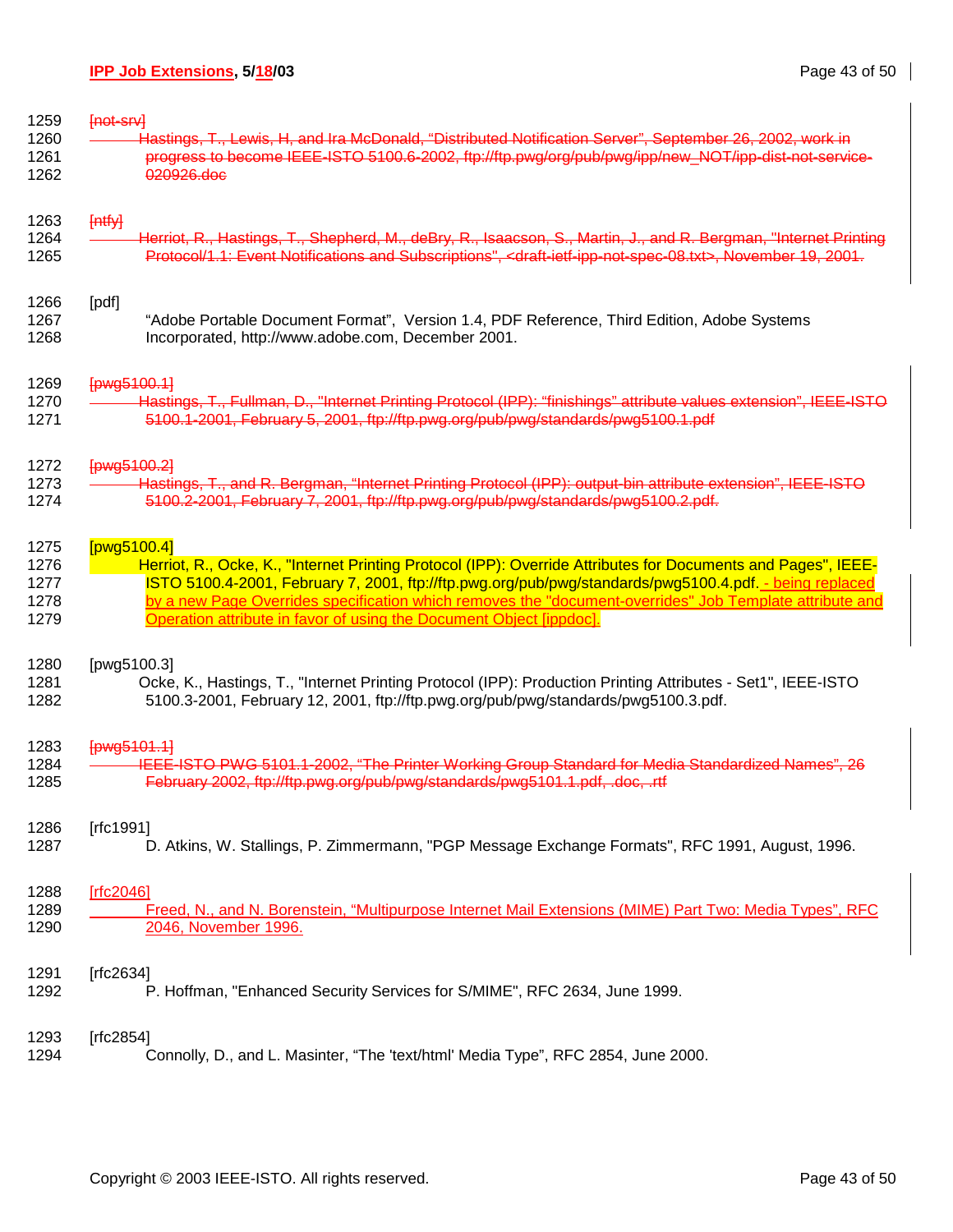| 1295 | [ $rfc2911$ ]                                                                                                                             |
|------|-------------------------------------------------------------------------------------------------------------------------------------------|
| 1296 | R. deBry, T. Hastings, R. Herriot, S. Isaacson, P. Powell, "Internet Printing Protocol/1.1: Model and                                     |
| 1297 | Semantics", RFC 2911, September 2000.                                                                                                     |
| 1298 | [ $rfc3380$ ]                                                                                                                             |
| 1299 | Hastings, T., Herriot, R., Kugler, C., and H. Lewis, "Internet Printing Protocol (IPP): Job and Printer Set                               |
| 1300 | Operations", RFC 3380, September 2002.                                                                                                    |
| 1301 | <b>Frfc33811</b>                                                                                                                          |
| 1302 | Hastings, T., Lewis, H., and R. Bergman, "Internet Printing Protocol (IPP): Job Progress Attributes".                                     |
| 1303 | RFC3381, September 2002.                                                                                                                  |
| 1304 | [ $rfc3382$ ]                                                                                                                             |
| 1305 | deBry, R., Hastings, T., Herriot, R., Ocke, K., and P. Zehler, "Internet Printing Protocol (IPP): The 'collection'                        |
| 1306 | attribute syntax", RFC 3382, September 2002.                                                                                              |
| 1307 | [upnp]                                                                                                                                    |
| 1308 | Microsoft, "Basic PrintBasic: 1.0 Service Template Version 1.01 For Universal Plug and Play Version 1.0"                                  |
| 1309 | [xmldsig]                                                                                                                                 |
| 1310 | D. Eastlake, J. Reagle, D. Solo "XML-Signature Syntax and Processing", <draft-ietf-xmldsig-core-11.txt>,</draft-ietf-xmldsig-core-11.txt> |
| 1311 | October 31, 2000.                                                                                                                         |
| 1312 | <b>12 Informative References</b>                                                                                                          |
|      |                                                                                                                                           |
| 1313 | feolor                                                                                                                                    |
| 1314 | Hastings, T., and D. Fullman, "Color and Imaging Attributes", work in progress, December 5, 2002,                                         |
| 1315 | ftp://ftp.pwg.org/pub/pwg/new_COLOR/pwg-ipp-color-and-imaging-021205.pdf                                                                  |
| 1316 | [ippdoc]                                                                                                                                  |
| 1317 | Hastings, T., and P. Zehler, "Internet Printing Protocol (IPP): Document Object", October 14, 2002,                                       |
| 1318 | ftp://ftp.pwg.org/pub/pwg/ipp/new_DOC/wd-ippdoc20030516.doc, .pdf, .rtf <work in="" progress=""></work>                                   |
| 1319 | [fsg-jt]                                                                                                                                  |
| 1320 | Free Software Group, Open Printing Job Ticket API, Visit: http://www.freestandards.org/openprinting/                                      |
| 1321 | [ippact]                                                                                                                                  |
| 1322 | Carney, D., and H. Lewis, "Internet Printing Protocol (IPP), "-actual" attributes extension", work in progress,                           |
| 1323 | January 31, 2003, ftp://ftp.pwg.org/pub/pwg/ipp/new ACT/pwg-ipp-actual-attrs-v04-030131.pdf                                               |
| 1324 | [ippfax]                                                                                                                                  |
| 1325 | Moore, P., Songer, G., Hastings, T., McDonald, Pulera, and M. Joel, "IPP FAX Protocol", July 26, 2001,                                    |
| 1326 | ftp://ftp.pwg.org/pub/pwg/QUALDOCS/pwg-ifx-ippfax-P16-030423.pdf.                                                                         |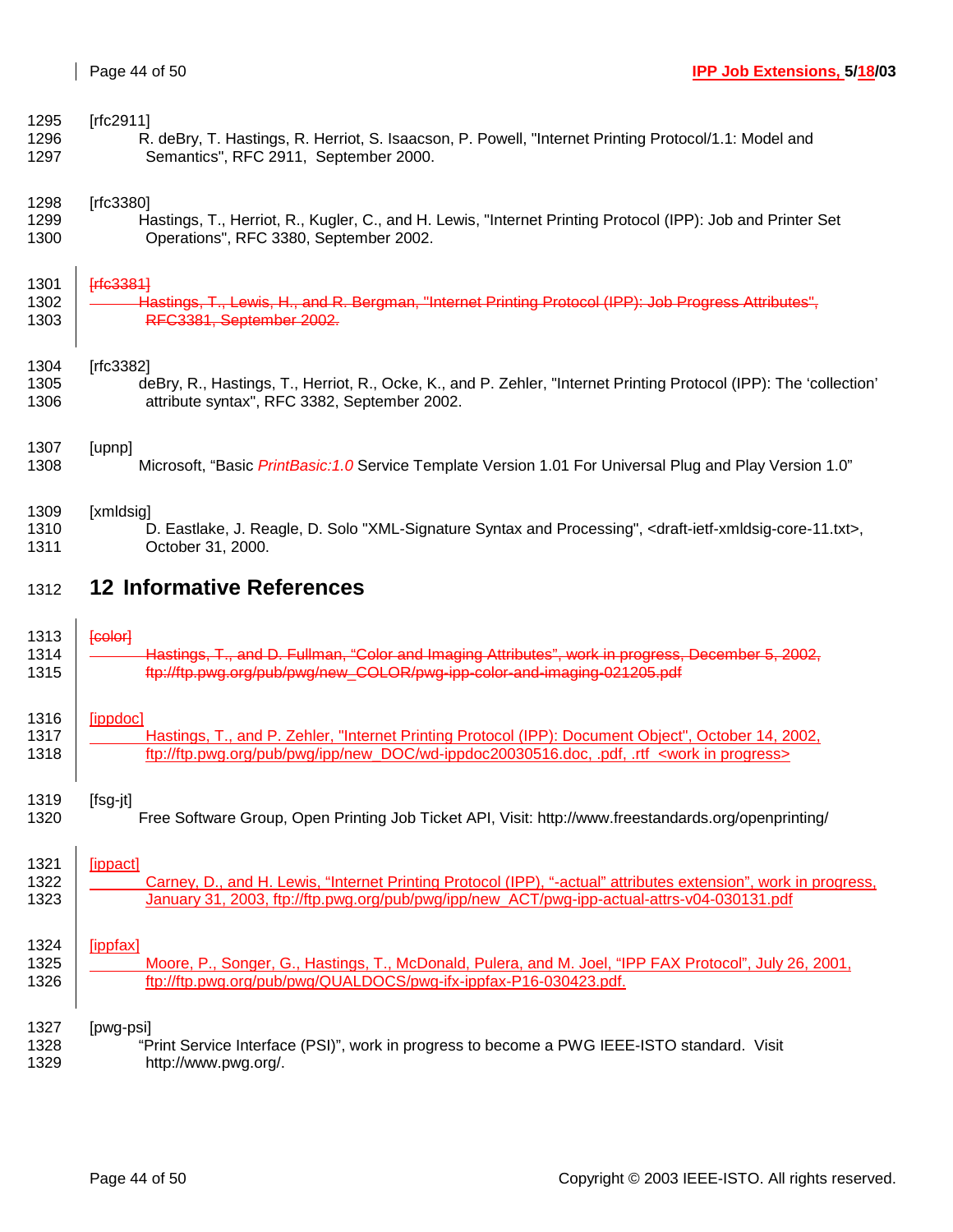1330 [pwg-sm]

1331 Zehler, P., and S. Albright, "PWG Semantic Model", work in progress to become a PWG IEEE-ISTO standard, 1332 version 0.11, September 27, 2002. ftp://ftp.pwg.org/pub/pwg/Semantic-Model/PWG-Semantic-Model.pdf

1333 **[rfc2046]** 

1334 Freed, N., and N. Borenstein, "Multipurpose Internet Mail Extensions (MIME) Part Two: Media Types", RFC 1335 2046, November 1996.

1336 [rfc2565]

1337 Herriot, R., Butler, S., Moore, P., and R. Turner, "Internet Printing Protocol/1.0: Encoding and Transport", 1338 RFC 2565, April 1999.

#### 1339 [rfc2566]

1340 R. deBry, T. Hastings, R. Herriot, S. Isaacson, and P. Powell, "Internet Printing Protocol/1.0: Model and 1341 Semantics", RFC 2566, April 1999.

#### 1342 [rfc2567]

1343 Wright, D., "Design Goals for an Internet Printing Protocol", RFC 2567, April 1999.

#### 1344 [rfc2568]

1345 Zilles, S., "Rationale for the Structure and Model and Protocol for the Internet Printing Protocol", RFC 2568, 1346 April 1999.

#### 1347 [rfc2569]

1348 Herriot, R., Hastings, T., Jacobs, N., Martin, J., "Mapping between LPD and IPP Protocols", RFC 2569, April 1349 1999.

#### 1350 [rfc2616]

1351 <del>- R. Fielding, J. Gettys, J. Mogul, H. Frystyk, L. Masinter, P. Leach, T. Berners-Lee, "Hypertext Transfer</del> 1352 Protocol - HTTP/1.1", RFC 2616, June 1999.

#### 1353 [rfc3196]

1354 Hastings, T., Manros, C., Zehler, P., Kugler, C., and H. Holst, "Internet Printing Protocol/1.1: Implementer's 1355 Guide", RFC 3196, November 2001.

#### 1356 [rfc3239]

1357 Kugler, C., Lewis, H. and T. Hastings, "Internet Printing Protocol (IPP): Requirements for Job, Printer, and 1358 Device Administrative Operations", RFC 3239, February 2002.

# 1359 **13 IANA Considerations**

1360 This section contains the registration information for IANA to add to the various IPP Registries according to the 1361 procedures defined in RFC 2911 [rfc2911] section 6 to cover the definitions in this document. The resulting 1362 registrations will be published in the http://www.iana.org/assignments/ipp-registrations registry.

1363 *Note to the PWG EditorRFC Editor: Replace the References below to [this spec] with the RFC numberIEEE-*1364 *ISTO standard number for the appropriate document, so that it accurately reflects the content of the*  1365 *information for the IANA Registry.*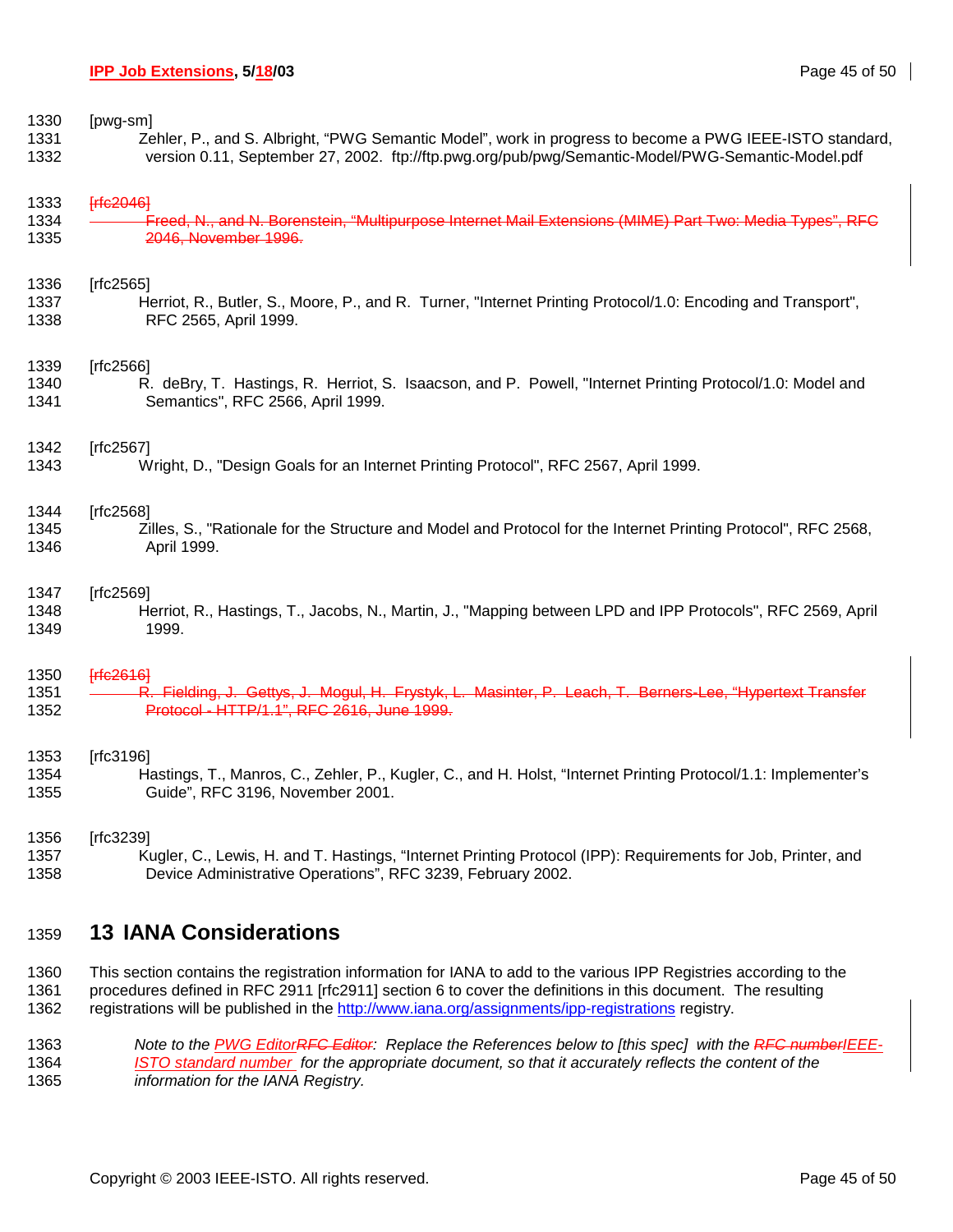# 1366 **13.1 Attribute Registrations**

1367 The following table lists all the attributes defined in this specification. These are to be registered according to the 1368 procedures in RFC 2911 [rfc2911] section 6.2. If the attribute has a separate sub-section definition in this 1369 specification, that sub-section is listed as the Reference. This specification lists most Job Template attributes as also 1370 being Document Template attributes. However, the definitions of these Document Template attributes are not 1371 duplicated in this specification. Instead, the Reference column in this sub-section indicates Section 5 which contains 1372 a table of all Job Template and corresponding Document Template attributes (including dropping the "job-" prefix). 1373 | This table contains the reference in-to another specification that completely defines each attribute. These Document 1374 Template attributes will also be added to the IANA IPP Registry under the Document Template attributes with a 1375 **Feference to this specification and Section 5.** 1376 1377 Attribute Name (attribute syntax) Reference Section 1378 ---------------------------------- ---------- -------- 1379 | Document Description attributes: 1380  $\vert$  document charset (charset)  $\vert$  .  $\vert$  .  $\vert$  .  $\vert$  .  $\vert$  .  $\vert$  .  $\vert$  .  $\vert$  .  $\vert$  .  $\vert$  .  $\vert$  .  $\vert$  .  $\vert$  .  $\vert$  .  $\vert$  .  $\vert$  .  $\vert$  .  $\vert$  .  $\vert$  .  $\vert$  .  $\vert$  .  $\vert$  .  $\vert$  .  $\vert$  .  $\vert$  .  $\vert$  .  $\$ 1381 document-digital-signature (type2 keyword) [this spec] 1.1.1 1382 document-format-details (collection) 1383  $\vert$   $\vert$   $\vert$   $\vert$   $\vert$  document source application name (name (MAX))  $\vert$  [this spec]  $\vert$  4.2.4.1 1384 <del>document source application version (text(127))</del> 1385 [this spec] 4.2.4.2 1386 | <del>- document-source-os-name (name(40)) - - - - - [this spec] 4.2.4.3</del><br>1387 | <del>- document source os version (text(40)) - - - - [this spec] 4.2.4.4</del> 1387 document-source-os-version (text(40)) [this spec] 4.2.4.4 1388 dd <del>- document-format (mimeMediaType -</del> 1389 document-format-device-id (text(127)) [this spec] 4.2.4.6 1390 document-format-version (text(127) [this spec] 4.2.4.7 1391 document natural language (1setOf naturalLanguage) 1392 [this spec] 4.2.4.8 1393 document-format-details-detected (1setOf collection) 1394 [this spec] 1.1.1 1395 document-format-detected (mimeMediaType) [this spec] 1.1.1 1396 | document-format-version (text(127)) - This spece (this spec) 1397 | document-format-version-detected (text(127)) 1398 errors-count (integer(0:MAX)) [this spec] 1.1.1 1399 <mark>warnings-count</mark> 1400 1401 1402 1403 1404 Job Description attributes: 1405 | job-attribute-fidelity (boolean) [this spec] 6.1 1406 job-errors-count (integer(0:MAX)) [this spec] 6.2 1407 job-mandatory-attributes (1setOf type2 keyword) [this spec] 6.3 1408 job-warnings-count (integer(0:MAX)) [this spec] 6.4 1409 output-device-requested(name(127)) [this spec] 6.5 1410 1411 Job Template attributes: 1412 | <del>ACTION (Tom) - Need to add the JT and</del>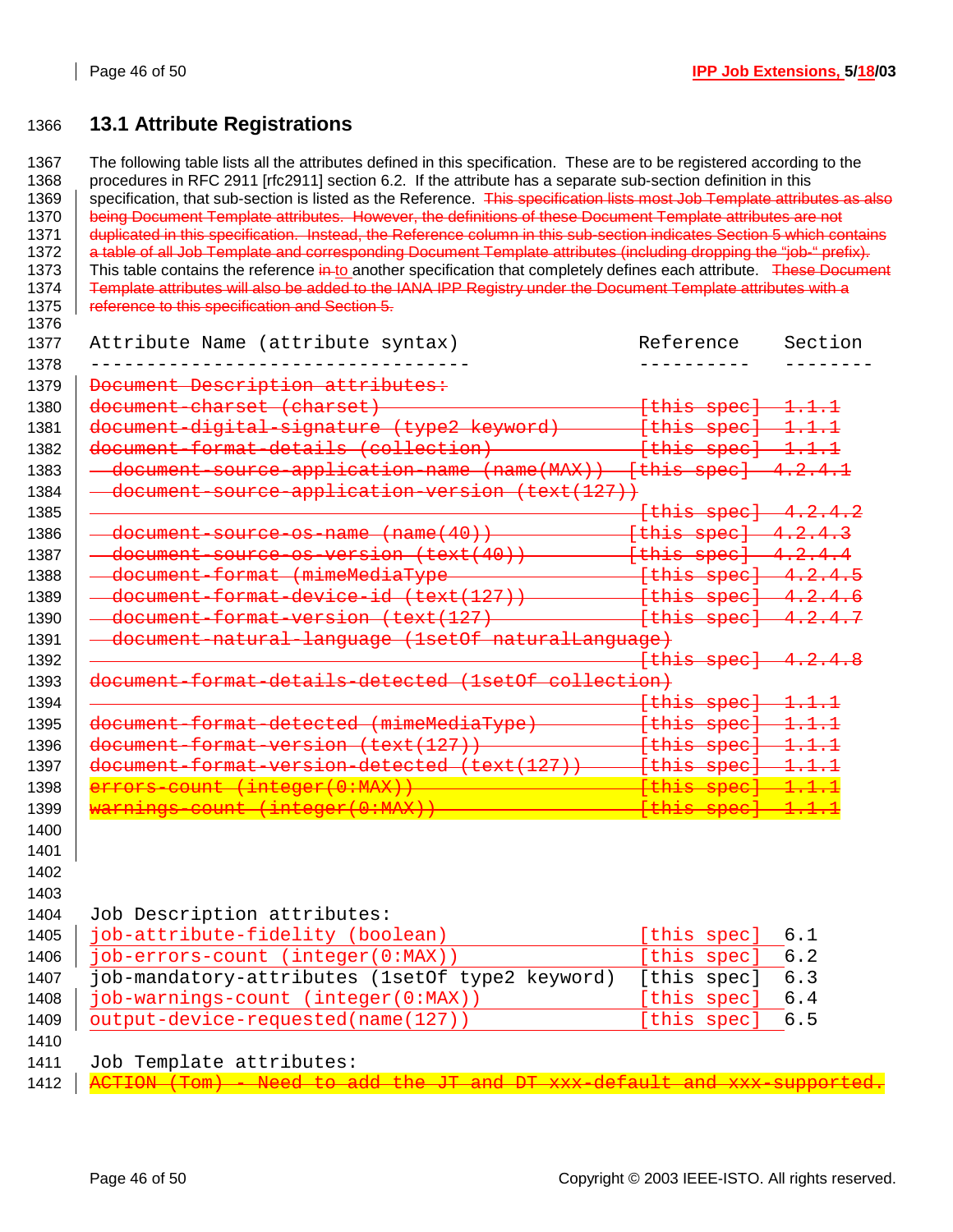# **IPP Job Extensions, 5/18/03** Page 47 of 50

| document format version target default (mimeMediaType)                          |                        |                       |      |
|---------------------------------------------------------------------------------|------------------------|-----------------------|------|
|                                                                                 | <del>[this spec]</del> |                       |      |
| version-target-supported (1setOf mimeMediaType)                                 |                        |                       |      |
|                                                                                 |                        | $[this speed]$ 4.2.5  |      |
| document-format-version-target-default (mimeMediaType)                          |                        |                       |      |
|                                                                                 | [this spec]            | 4.2.7                 |      |
| version-target-supported (1setOf mimeMediaType)<br>document-format              |                        |                       |      |
|                                                                                 | {this spec}            |                       |      |
| job-copies (integer(1:MAX))                                                     | [this spec]            | 5.1.1                 |      |
| job-copies-default (integer(1:MAX))                                             |                        | [this spec] $5.1.1.1$ |      |
| job-copies-supported (rangeOfInteger(1:MAX))                                    |                        | [this spec] $5.1.1.2$ |      |
| job-cover-back (collection)                                                     | [this spec]            | 5.1.2                 |      |
| <member "cover-back"="" are="" as="" attributes="" same="" the=""></member>     |                        |                       |      |
| job-cover-back-default (collection)                                             | [this spec]            | 5.1.2.1               |      |
| job-cover-back-supported (1setOf type2 keyword)                                 | [this spec]            | 5.1.2.2               |      |
| job-cover-front (collection)                                                    | [this spec]            | 5.1.3                 |      |
| job-cover-front-default (collection)                                            | [this spec]            | 5.1.3.1               |      |
| job-cover-front-supported (1setOf type2 keyword) [this spec]                    |                        | 5.1.3.2               |      |
| <member "cover-front"="" are="" as="" attributes="" same="" the=""></member>    |                        |                       |      |
| job-finishings (1setOf type2 enum)                                              | [this spec]            | 5.1.4                 |      |
| job-finishings-default (1setOf type2 enum)                                      | [this spec]            | 5.1.4.1               |      |
| job-finishings-ready (1setOf type2 enum)                                        | [this spec]            | 5.1.4.2               |      |
| job-finishings-supported (1setOf type2 keyword)                                 | [this spec]            | 5.1.4.3               |      |
| job-finishings-col (1setOf collection)                                          | [this spec]            | 5.1.5                 |      |
| <member "finishings-col"="" are="" as="" attributes="" same="" the=""></member> |                        |                       |      |
| job-finishings-col-default (1setOf type2 enum)                                  | [this spec]            | 5.1.5.1               |      |
| job-finishings-col-ready (1setOf type2 enum)                                    | [this spec]            | 5.1.5.2               |      |
| job-finishings-col-supported (1setOf type2 keyword)                             |                        |                       |      |
|                                                                                 |                        | [this spec] $5.1.5.3$ |      |
|                                                                                 |                        |                       |      |
|                                                                                 |                        |                       |      |
| Printer Description attributes:                                                 |                        |                       |      |
| document-charset-default (charset)                                              |                        | [this spec]           | 8.1  |
| document-charset-supported (1setOf charset)                                     |                        | [this spec]           | 8.2  |
| document-digital-signature-default (type2 keyword)                              |                        | [this spec]           | 8.3  |
| document-digital-signature-supported (lsetOf type2 keyword)                     |                        |                       |      |
|                                                                                 |                        | [this spec]           | 8.4  |
| document-format-details-default (collection)                                    |                        | [this spec]           | 8.5  |
| document-format-details-supported (lsetOf type2 keyword)                        |                        |                       |      |
|                                                                                 |                        | [this spec]           | 8.6  |
| document-format-details-implemented (1setOf collection)                         |                        |                       |      |
|                                                                                 |                        | [this spec]           | 8.7  |
| document-format-target-default (text(127))                                      |                        | [this spec]           | 8.8  |
| document-format-target-supported (1setOf text(127))                             |                        | [this spec]           | 8.9  |
| document-format-version-default (text(127))                                     |                        | [this spec]           | 8.10 |
| document-format-version-supported (1setOf text(127))                            |                        | [this spec]           | 8.11 |
|                                                                                 |                        |                       |      |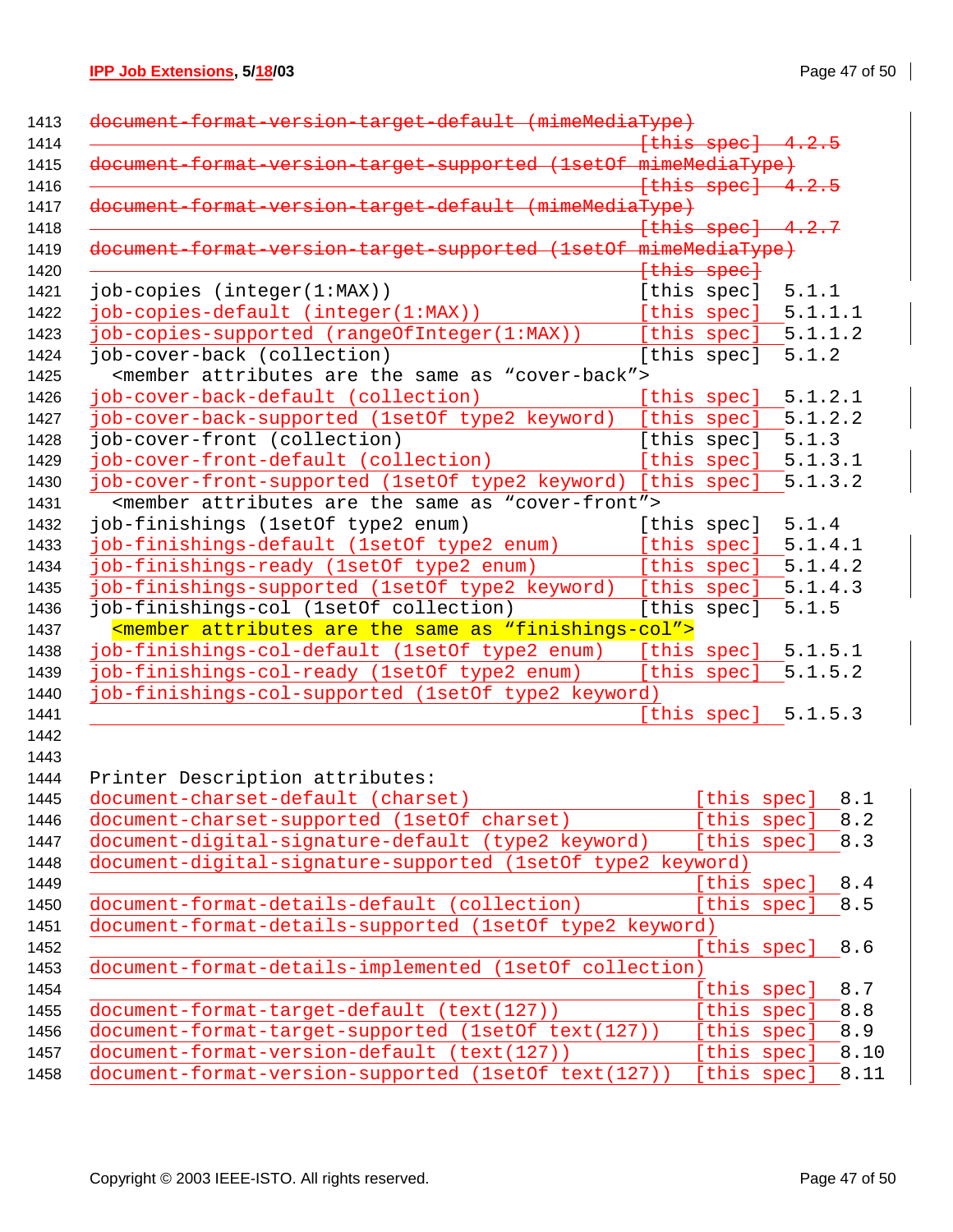| 1459 | document-format-version-target-default (text(127))               | [this spec] | 8.12    |
|------|------------------------------------------------------------------|-------------|---------|
| 1460 | document-format-version-target-supported (1setOf text(127))      |             |         |
| 1461 |                                                                  | [this spec] | 8.13    |
| 1462 | document-natural-language-default (naturalLanguage)              | [this spec] | 8.14    |
| 1463 | document-natural-language-supported (1setOf naturalLanguage)     |             |         |
| 1464 |                                                                  | [this spec] | 8.15    |
| 1465 | output-device-requested-supported (1setOf name(127)) [this spec] |             | 8.16    |
| 1466 |                                                                  |             |         |
| 1467 |                                                                  |             |         |
| 1468 | Operation attributes:                                            |             |         |
| 1469 | document-charset (charset)                                       | [this spec] | 4.2.1   |
| 1470 | document-digital-signature (type2 keyword)                       | [this spec] | 4.2.2   |
| 1471 | document-format-details (1setOf collection)                      | [this spec] | 4.2.4   |
| 1472 | document-source-application-name (name(MAX))                     | [this spec] | 4.2.4.1 |
| 1473 | document-source-application-version (text(127))                  |             |         |
| 1474 |                                                                  | [this spec] | 4.2.4.2 |
| 1475 | document-source-os-name (name(40))                               | [this spec] | 4.2.4.3 |
| 1476 | document-source-os-version (text(40))                            | [this spec] | 4.2.4.4 |
| 1477 | document-format (mimeMediaType                                   | [this spec] | 4.2.4.5 |
| 1478 | document-format-device-id (text(127))                            | [this spec] | 4.2.4.6 |
| 1479 | document-format-version (text(127)                               | [this spec] | 4.2.4.7 |
| 1480 | document-natural-language (1setOf naturalLanguage)               |             |         |
| 1481 |                                                                  | [this spec] | 4.2.4.8 |
| 1482 | document-format-target (mimeMediaType)                           | [this spec] | 4.2.5   |
| 1483 | document-format-version (text(127))                              | [this spec] | 4.2.6   |
| 1484 | document-format-version-target (text(127)                        | [this spec] | 4.2.7   |
| 1485 | document-natural-language (naturalLanguage)                      | [this spec] | 4.2.8   |
| 1486 | job-mandatory-attributes (1setOf type2 keyword)                  | [this spec] | 4.1.2   |
| 1487 | output-device-requested (name(127))                              | [this spec] | 4.1.3   |
| 1488 | 13.2 Keyword attribute values                                    |             |         |
|      |                                                                  |             |         |

| 1489 | job-state-reasons (1setOf type2 keyword) | [rfc2911]   | 4.3.8 |
|------|------------------------------------------|-------------|-------|
| 1490 | digital-signature-did-not-verify         | [this spec] | 7.1   |
| 1491 | digital-signature-type-not-supported     | [this spec] | 7.1   |
| 1492 | job-digital-signature-wait               | [this spec] | 7.1   |
| 1493 |                                          |             |       |

1494 | ACTION (Tom) - Need to list the keyword attribute values. Do so by reference to the values registered for **corresponding attributes.** 

# **13.3 Enum Attribute Values**

1497 The following table lists all the new enum attribute values defined in this document as additional type2 enum values. 1498 These are to be registered according to the procedures in RFC 2911 [rfc2911] section 6.1.

 

job-finishings (1setOf type2 enum) [this spec] 5.1.4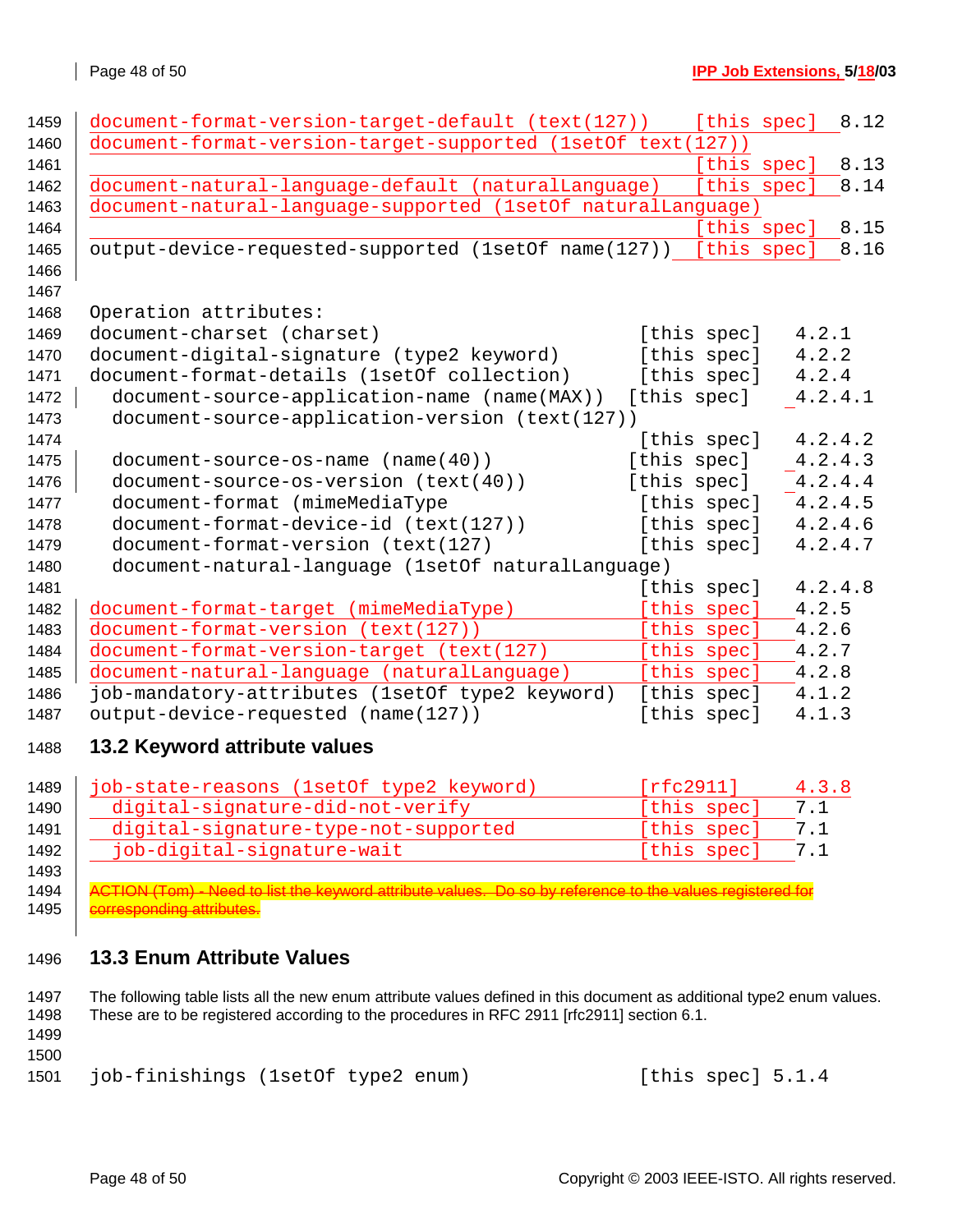| 1502 |                  | <enum "finishings"="" are="" as="" same="" the="" values=""></enum> |                    |  |
|------|------------------|---------------------------------------------------------------------|--------------------|--|
| 1503 |                  |                                                                     |                    |  |
| 1504 |                  | operations-supported (type2 enum)                                   | $[rfc2911]$ 4.4.15 |  |
| 1505 | $0 \times 000$ F | Close-Job                                                           | [this spec] 3.1    |  |
| 1506 |                  |                                                                     |                    |  |

### 1507 **13.4 Operations**

1510

1508 The following table lists all of the operations defined in this document. These are to be registered according to the 1509 procedures in RFC 2911 [rfc2911] section 6.4.

|      | 1511 Operations               | Reference Section |  |
|------|-------------------------------|-------------------|--|
| 1512 | _____________________________ |                   |  |
|      | 1513 Close-Job                | [this spec] 3.1   |  |

# 1514 **14 Internationalization Considerations**

1515 The internationalization considerations for theis extensions for handling the Document object defined in this 1516 specification are the same as for handling the Job object in [rfc2911].

# 1517 **15 Security Considerations**

1518 NonePrinter implementations MUST ensure that the Close-Job operation is being performed by a client with proper 1519 authorization. Otherwise, a malicious user could close other people's jobs, thereby denying the rightful owner from 1520 adding additional documents to his/her Job. See section 3.1.

# 1521 **16 Contributors**

- 1522 Don Fullman, Xerox
- 1523 Ira McDonald, High North
- 1524 Dennis Carney, IBM

### 1525 **17 Acknowledgments**

# 1526 **18 Author's Address**

- 1527 Tom Hastings
- 1528 Xerox Corporation 1529 737 Hawaii St.
- 1530 El Segundo, CA 90245
- 1531 1532 Phone: 310 333-6413
- 1533 Fax: 310 333-5514
- 1534 e-mail: hastings@cp10.es.xerox.com
- 1535
- 1536 Peter Zehler